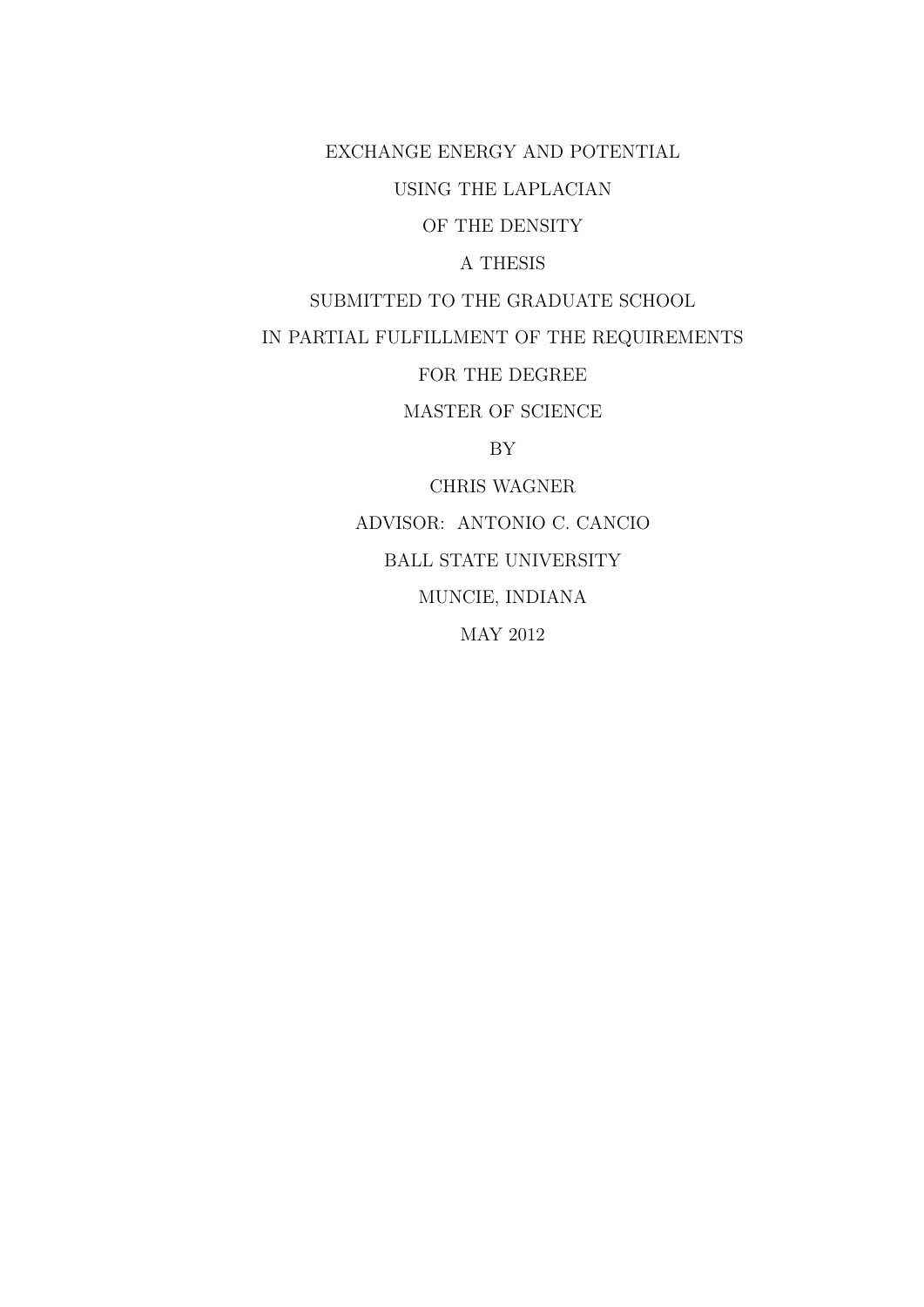#### **Abstract**

#### THE EXCHANGE ENERGY AND POTENTIAL USING THE LAPLACIAN OF THE DENSITY

The challenge of density functional theory is the useful approximation of the exchange - correlation energy. This energy can be approximated with the local electron density and the gradient of the density. Many different generalized gradient approximations (GGA) have been made recently and there is controversy over the best overall functional.

Recent Monte Carlo simulations give evidence that the Laplacian of the density might be a better starting place than the gradient to correct the local density approximation. It also gives a better representation of the exchange potential at the nuclear cusp and of bonding between atoms. We have tested several Laplacian based GGA models for exchange for small atoms. We use known constraints on the exchange energy used in current GGA's. In many models unphysical oscillations occur in the potential, and understanding and eliminating them is part of the focus of this research. Our results suggest that smaller values for the short and long range constraints in the literature give more physically reasonable results in the Laplacian models. We also find that mixing  $s^2$  and  $q$  seems to give a better result than only using one or the other.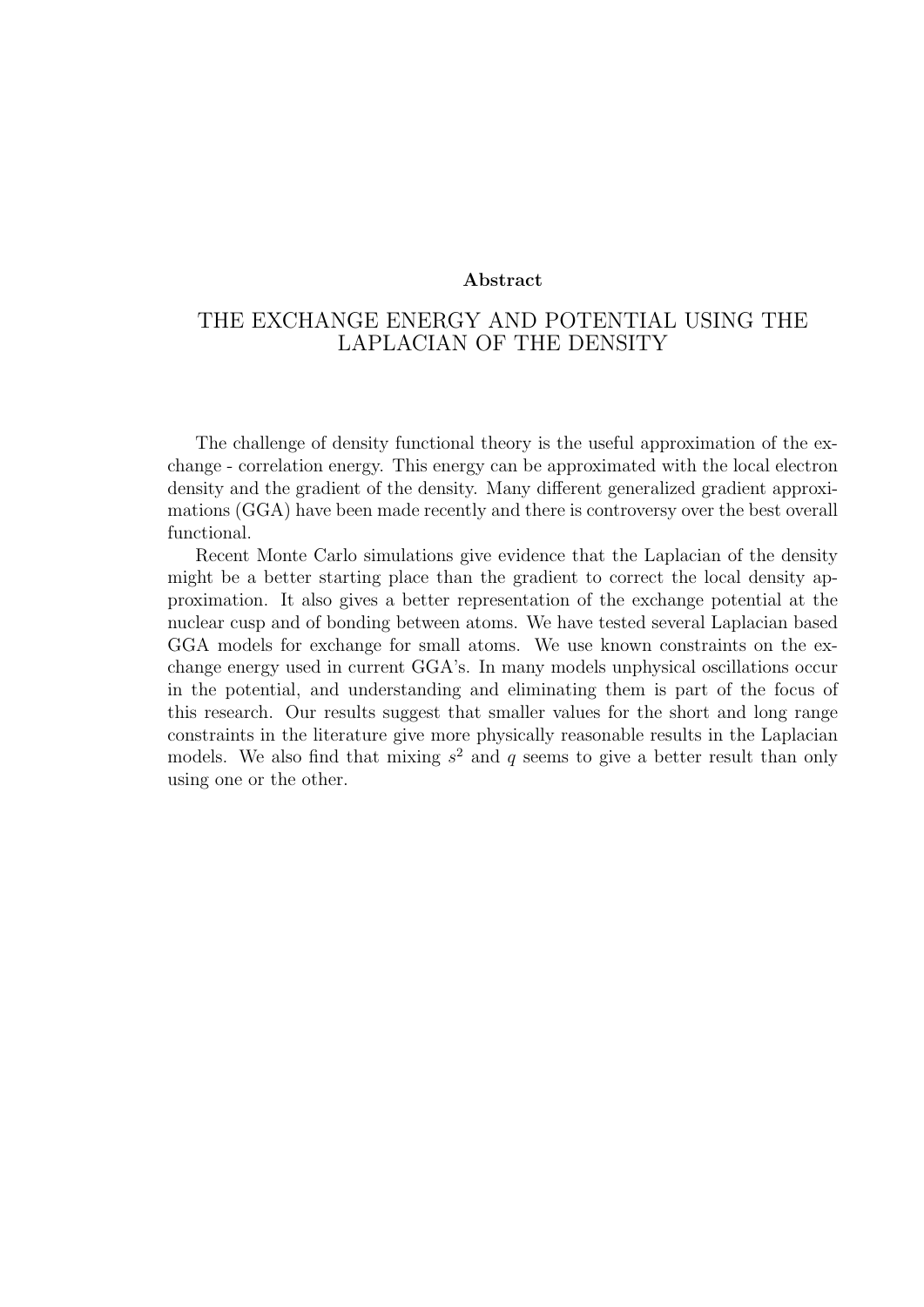# **Contents**

| $\mathbf{1}$   | Introduction      |                                                                                      | $\mathbf 1$     |
|----------------|-------------------|--------------------------------------------------------------------------------------|-----------------|
|                | 1.1               |                                                                                      | $\mathbf{1}$    |
|                | 1.2               |                                                                                      | 3               |
| $\overline{2}$ | <b>Background</b> |                                                                                      |                 |
|                | 2.1               |                                                                                      | $\overline{4}$  |
|                | 2.2               | The Basis For Density Functional Theory                                              | $\overline{5}$  |
|                | 2.3               | Implementation: The Kohn - Sham Equation                                             | $6\phantom{.}6$ |
|                | 2.4               |                                                                                      | 9               |
|                | 2.5               |                                                                                      | 10              |
|                | 2.6               | The Generalized Gradient Approximation                                               | 12              |
|                |                   | The PBE Functional and Friends<br>2.6.1                                              | 14              |
|                | 2.7               | The Meta-GGA $\ldots \ldots \ldots \ldots \ldots \ldots \ldots \ldots \ldots \ldots$ | 19              |
|                | 2.8               |                                                                                      | 20              |
|                |                   | 2.8.1                                                                                | 21              |
|                |                   | Prior Work with the Laplacian<br>2.8.2                                               | 22              |
| 3              |                   | Methodology                                                                          | 27              |
|                | 3.1               |                                                                                      | 27              |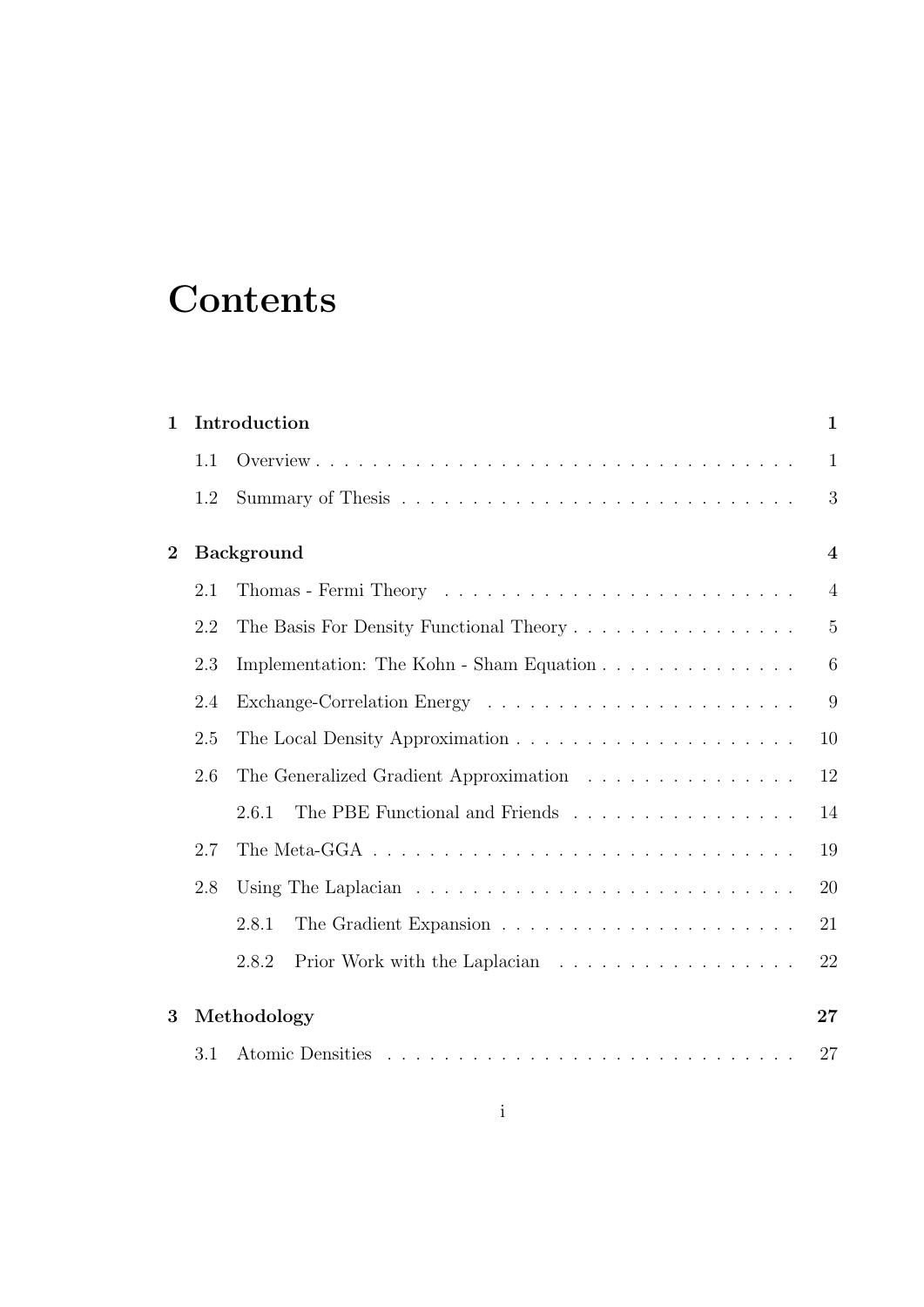|                           | 3.2 |                                                                                  | 30 |  |
|---------------------------|-----|----------------------------------------------------------------------------------|----|--|
|                           | 3.3 |                                                                                  | 31 |  |
|                           | 3.4 |                                                                                  | 32 |  |
| $\boldsymbol{\Lambda}$    |     | Results                                                                          | 36 |  |
|                           | 4.1 |                                                                                  | 36 |  |
|                           | 4.2 |                                                                                  | 37 |  |
|                           |     | 4.2.1                                                                            | 39 |  |
|                           |     | 4.2.2                                                                            | 41 |  |
|                           | 4.3 |                                                                                  | 46 |  |
|                           |     | 4.3.1<br>Motivation for Mixing $\dots \dots \dots \dots \dots \dots \dots \dots$ | 46 |  |
|                           |     | 4.3.2                                                                            | 48 |  |
|                           |     | 4.3.3<br>Energy and Potential with Optimized Mixing $\ldots \ldots$              | 52 |  |
|                           | 4.4 |                                                                                  | 54 |  |
| 5                         |     | <b>Discussion</b>                                                                | 57 |  |
|                           | 5.1 |                                                                                  | 57 |  |
|                           | 5.2 |                                                                                  | 61 |  |
| <b>Bibliography</b><br>67 |     |                                                                                  |    |  |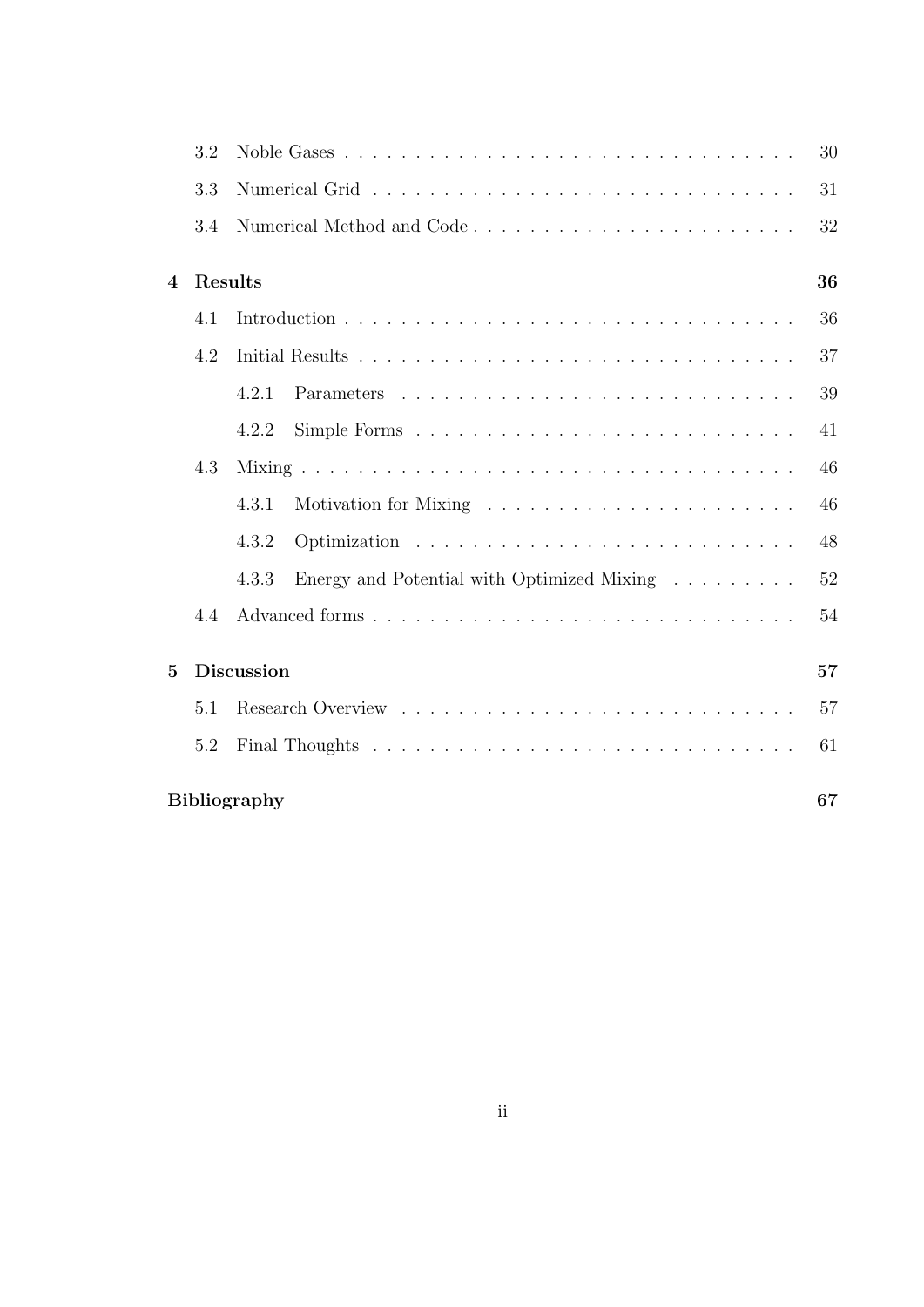# **List of Figures**

| 2.1 | This is a graph of (a) the exchange energy per particle and (b) the                     |        |
|-----|-----------------------------------------------------------------------------------------|--------|
|     | exchange potential for the PBE functional. $\ldots \ldots \ldots \ldots \ldots$         | 18     |
| 2.2 | This figure shows the Variational Monte Carlo (VMC) data for Si using                   |        |
|     | valence electrons. The core electrons and nuc The plot in (a) shows                     |        |
|     | the error in the LDA from the VMC data for $e_{xc}$ . Below (a) we can see              |        |
|     | (b) the density of the Si crystal, (c) the gradient of the density squared              |        |
|     | divided by the density and (d) the Laplacian of the density. $\dots$ .                  | 23     |
| 2.3 | This is a figure of n, $s^2$ , q and 1 versus radial distance for He                    | 25     |
| 4.1 | This figure shows the exchange energy per particle and the exchange                     |        |
|     | potential for the hard and soft parameters                                              | 40     |
| 4.2 | These graphs were made using the PBEq functional for the He atom.                       | $42\,$ |
| 4.3 | These graphs were made using the simple functional for the He atom.                     | 43     |
| 4.4 | These are graphs of the switch between the PBEq and simple forms                        |        |
|     | for the He atom $\ldots \ldots \ldots \ldots \ldots \ldots \ldots \ldots \ldots \ldots$ | 44     |
| 4.5 | The graphs show the exchange energy per particle and the exchange                       |        |
|     |                                                                                         | 45     |
| 4.6 | This figure shows the minimization of the curvature for $\eta$ for the He               |        |
|     |                                                                                         | $50\,$ |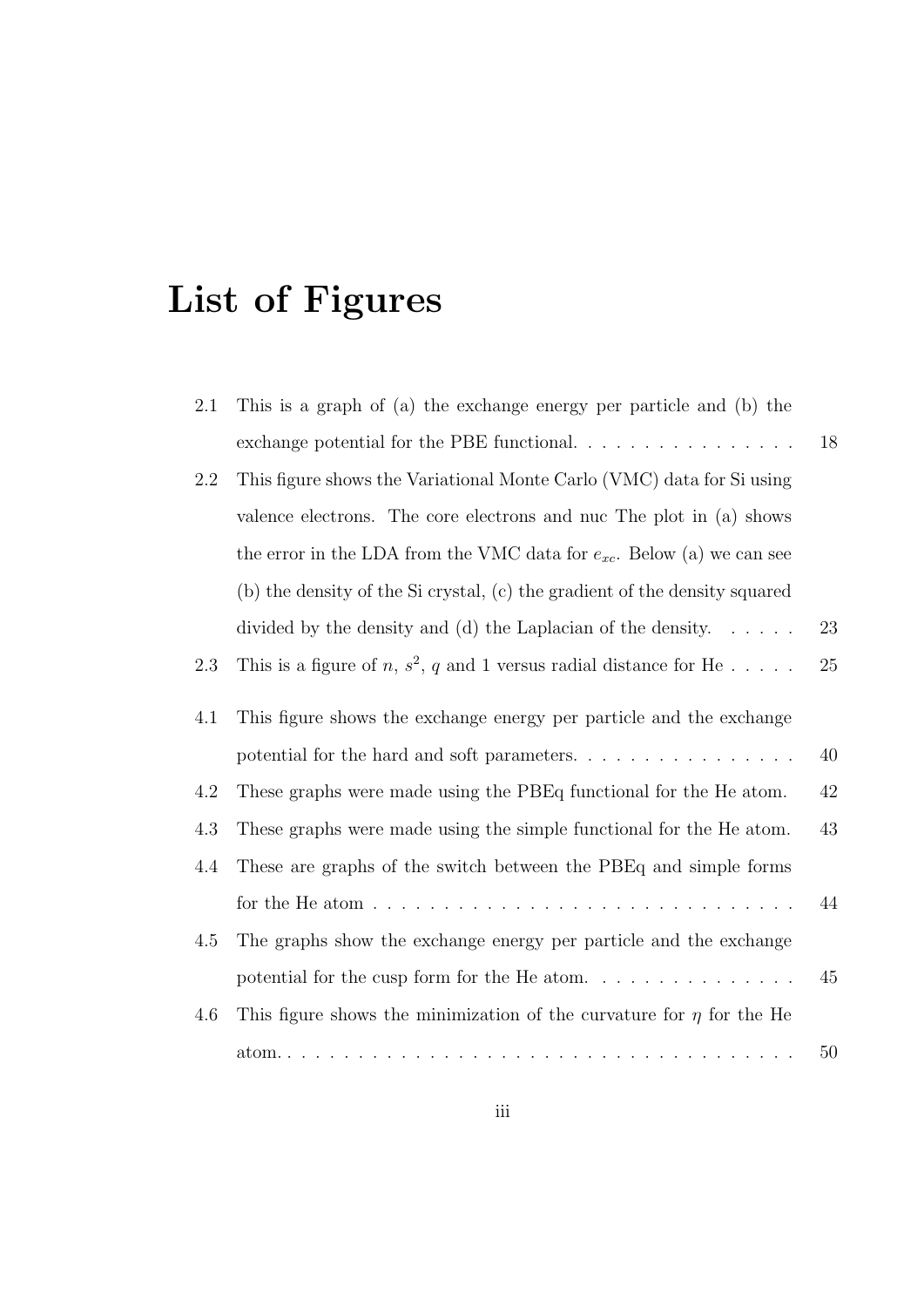|     | 4.7 This figure shows the minimization of the curvature for $\alpha$ for He in the |    |
|-----|------------------------------------------------------------------------------------|----|
|     | general functional after using the $\eta$ found from the previous minimization. 51 |    |
| 4.8 | This is a graph of the simple functional for the minimized $\alpha$ using the      |    |
|     |                                                                                    |    |
| 4.9 | This is a graph of the general functional using the minimized $\eta$ and $\alpha$  |    |
|     |                                                                                    |    |
|     | 4.10 This graph shows the various uses of the advanced form for He and Ne. 56      |    |
|     | 5.1 This is a plot of all the results from this research for both He and Ne.       | 59 |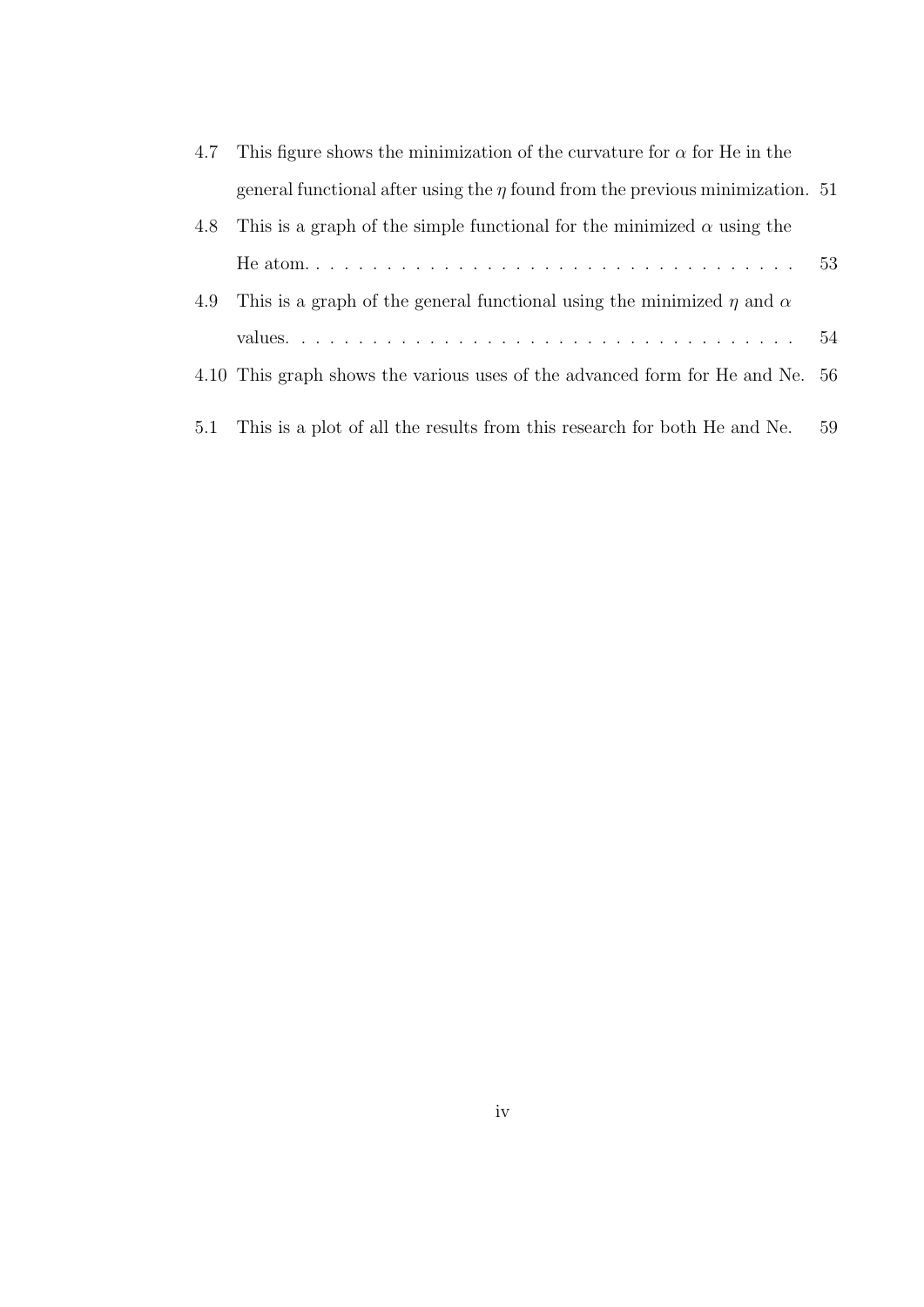# **List of Tables**

|     | 4.1 This table shows the parameters implemented by various GGA func-                         |    |
|-----|----------------------------------------------------------------------------------------------|----|
|     | tionals. There are other functionals that also implement these combi-                        |    |
|     | nations of $\mu_s$ and $\kappa$ values, for example the revPBE functional uses the           |    |
|     | same $\mu_s$ and $\kappa$ values as the rPBE funcitonal. The $\mu_s$ and $\kappa$ values are |    |
|     | found in literature and the $\mu_q$ values are simply 3 times $\mu_s$ , as discussed         |    |
|     | in Subsection $2.8.1. \ldots \ldots \ldots \ldots \ldots \ldots \ldots \ldots \ldots \ldots$ | 40 |
| 5.1 | Various exchange enhancement factors used in this research                                   | 58 |
|     | 5.2 The effect of optimization for various functional forms                                  | 60 |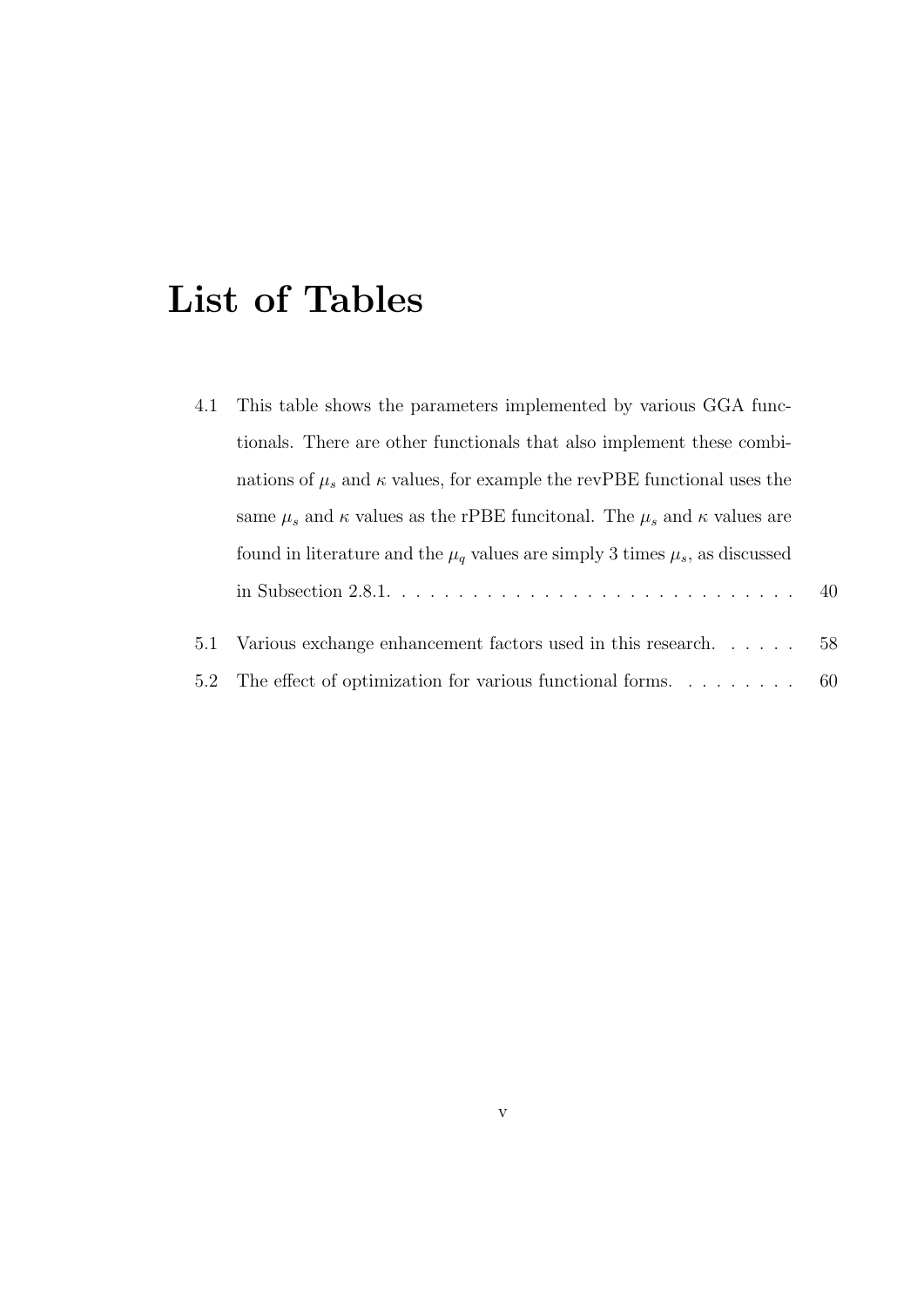### **Chapter 1**

## **Introduction**

#### **1.1 Overview**

Density functional theory (DFT) is a universal method to get the ground state energy of a many body system of particles without having to resort to using the Schrodinger equation. Since it is universal, it should work on whatever system we want to apply it to. The biggest difference is between the Schrodinger equation and DFT is that with many body Schrodinger equation we deal with a many body wave function for the system. When using DFT, we use the electron density, obtained using electron orbital wave functions. The electron density is much simpler to obtain than the many body wave function, as well as being quite simple to implement. Also the many body wave function has 3N coordinates, 3 spatial coordinates for each of the N particles, which makes it cumbersome to deal with. The electron density only has 3 spatial coordinates to deal with, since the different coordinates of the various orbital wave functions are all contained inside the density through a sum. DFT makes for much faster calculations than using the many body Schrodinger equation for these reasons.

In fact DFT has been so successful for modelling the ground state energy of a many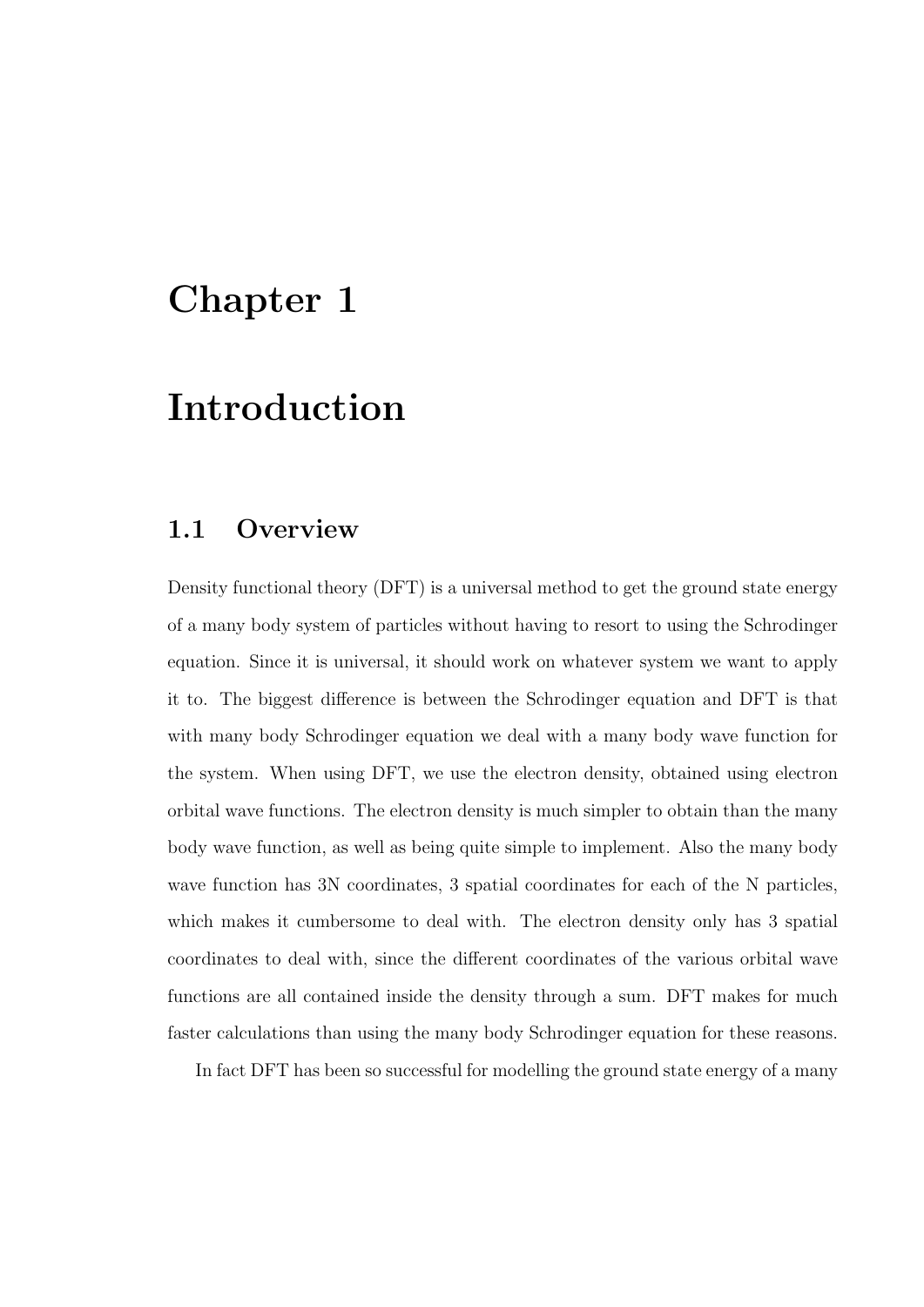body system that one of its founding fathers, Walter Kohn, received the Nobel Prize in Chemistry for his work in its foundations [1]. Through the use of DFT, one could calculate things such as a phonons [2], semiconductor properties [3], magnetism [4], DNA [5] and quantum dots [6]. Since DFT is a universal theory, we can apply it to both macroscopic and microscopic systems, such as nanostructures. Because of the many options we are presented with in using DFT, it has been a very important step in the computational modelling of solids.

Unfortunately DFT doesn't come to us without flaws. Most things that are needed in DFT for the calculation of the energy are known either exactly or very well. However, there is one uknown in our problem: the exchange-correlation energy. The exchange-correlation energy is the energy that comes from electron-electron interactions that aren't dealt with in a static charge cloud approximation. Since we don't know how to get this exactly for every system, we must approximate it. This has lead to many different ideas as to how to approximate this energy. Today we still don't have the exact answer for the exchange-correlation energy and so we have many different ideas that don't work universally in this universal theory. We also have no way of intrisically knowing how well the calculation is doing for a particular system based on the specific approximation that has been made, and therefore we have no way of approximating the error in a calculation for an unknown system. This limits the reliability of DFT as a predictive theory. Another hiccup is that we are *only* able to calculate the ground state energy, which means we aren't able to get any excited states for the systems we're modelling.

One of the most popular attempts at approximating the exchange-correlation energy utilizes the gradient of the electron density [7–11]. The use of the gradient gives decent results, but recent Variational Monte Carlo data [12] suggests that using the Laplacian of the density will give better results than using the gradient. From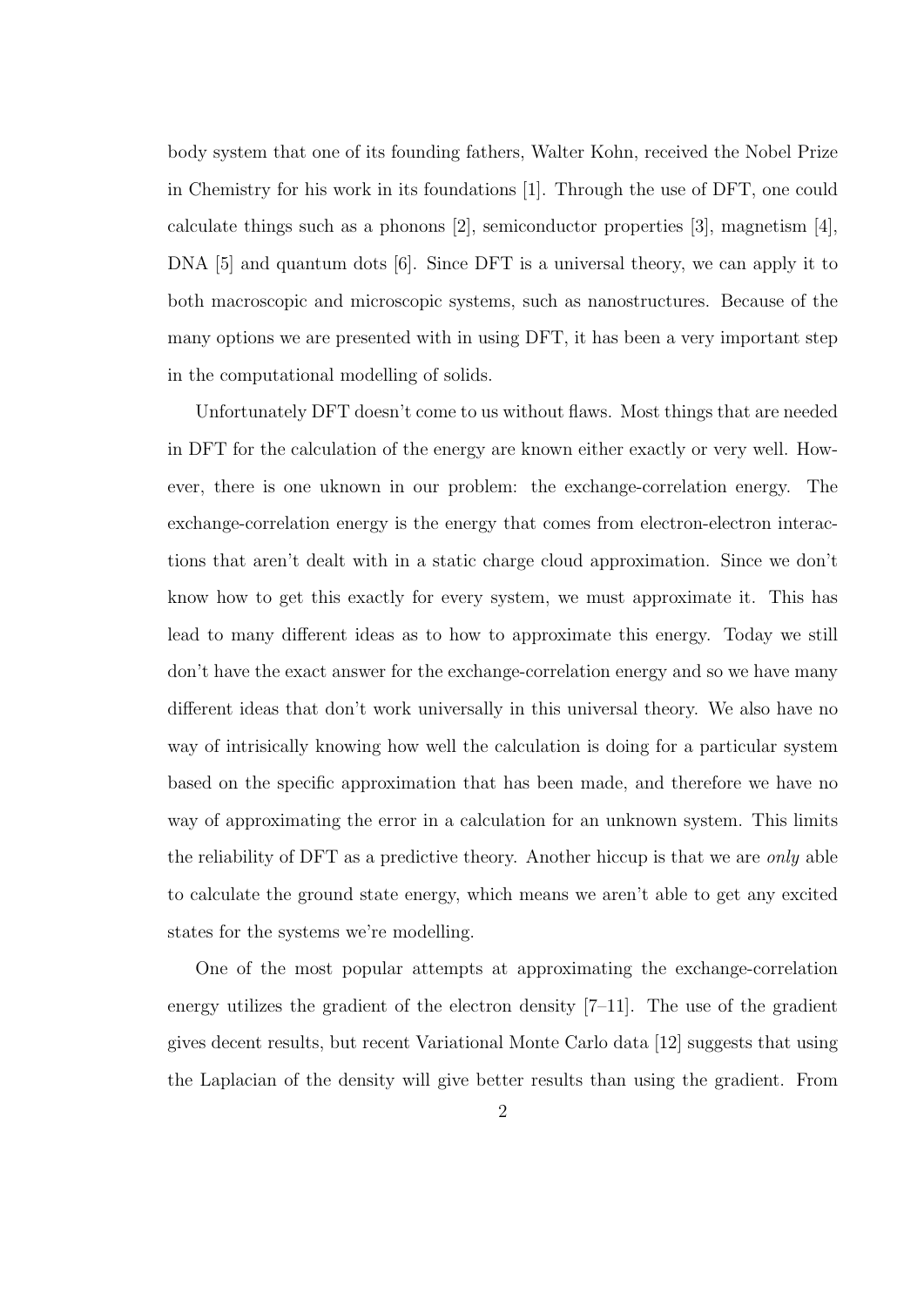this, we have started the search for a Laplacian - based model that will give at least as good results as the gradient - based models, as well as fixing some of the downfalls of these models.

### **1.2 Summary of Thesis**

The rest of this paper is presented as follows. Chapter 2 contains the background of DFT, discussing its beginning and development as well as details for why to do this research. Chapter 3 discusses the methodology of our research, including the systems and codes we used. Chapter 4 gives a layout of the results that we found from the many ideas that we tried. Chapter 5 has our final conclusions about our findings and some ideas about what can be done in the future.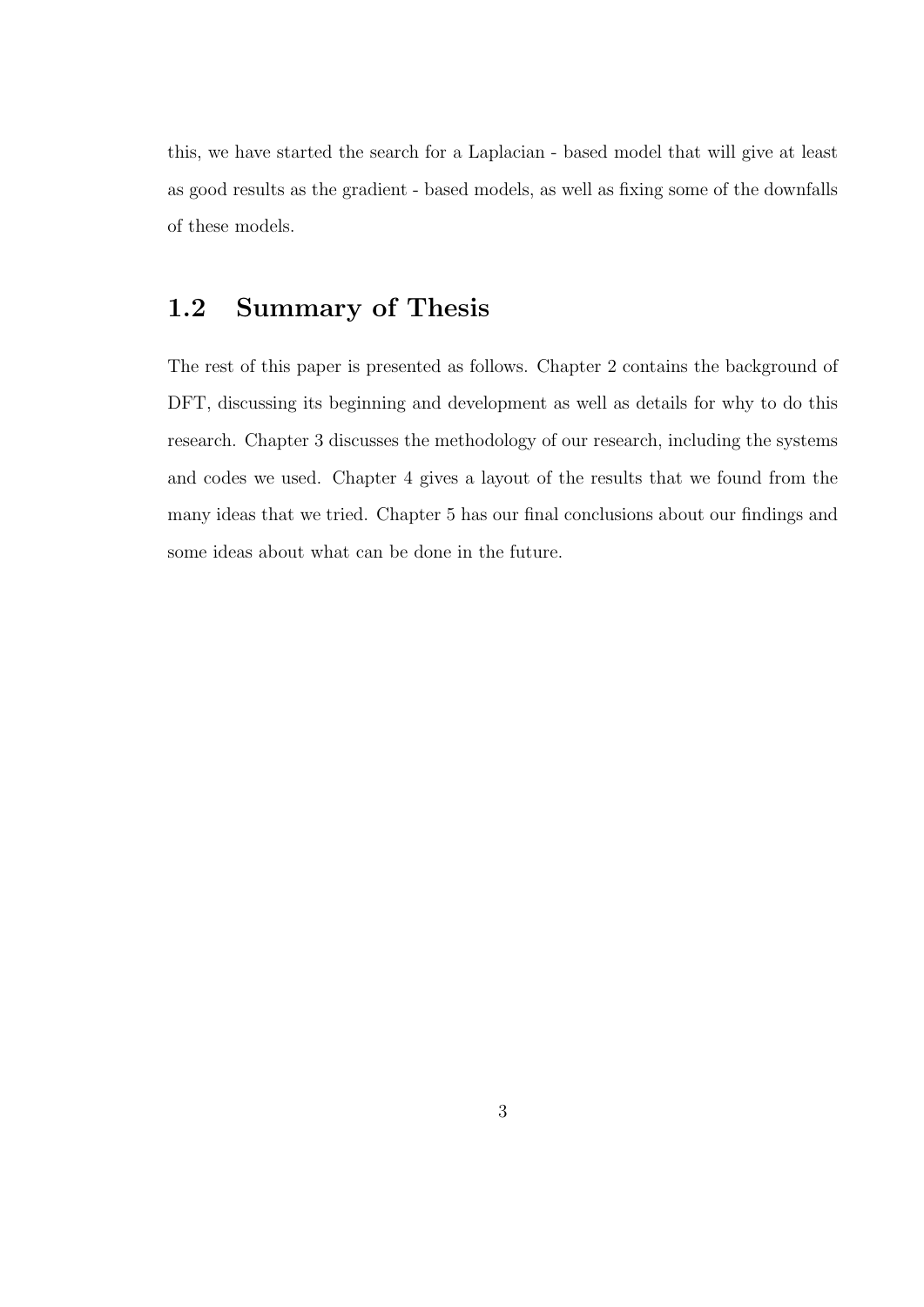### **Chapter 2**

## **Background**

### **2.1 Thomas - Fermi Theory**

In 1927, Thomas and Fermi had the idea that it would be possible to approximate the energy of a system of particles using the density of electrons in a system [13]. This was a very simplistic model, completely ignoring the exchange and correlation interactions between the electrons. The Thomas-Fermi energy was given by [14]:

$$
E_{TF}[n] = T_{TF}[n] + E_{ne}[n] + E_H[n] \tag{2.1}
$$

where  $T_{TF}$  is the Thomas-Fermi kinetic energy created using the homogeneous electron gas (a sea of electrons that has the same density of electrons for all space), *Ene* is the energy from electron-nucleus coulomb attractions and  $E_H$  is the Hartree energy for static electron-electron repulsions [15]. These are given by:

$$
T_{TF}[n] = \frac{3(3\pi^2)^{2/3}}{10} \int n^{5/3}(\mathbf{r})d^3r
$$
 (2.2)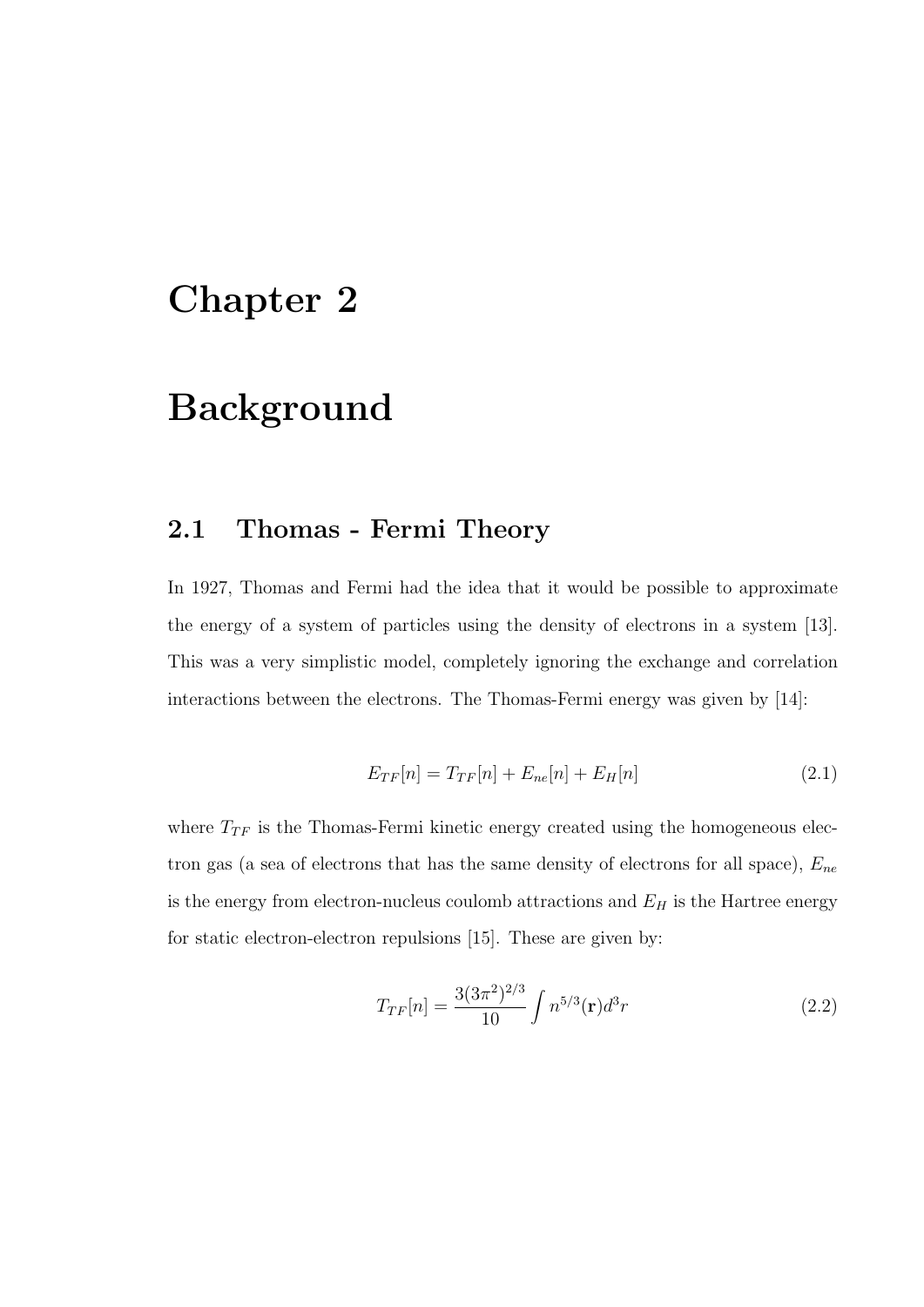$$
E_{ne}[n] = \sum_{a} \int \frac{N_a n(\mathbf{r})}{|\mathbf{R}_a - \mathbf{r}|} d^3 r \tag{2.3}
$$

$$
E_H[n] = \frac{1}{2} \int \int \frac{n(\mathbf{r})n(\mathbf{r}')}{|\mathbf{r} - \mathbf{r}'|} d^3r d^3r'
$$
 (2.4)

Because of the way each of these terms is determined  $(Eqs. (2.2), (2.3), (2.4))$ , this is calculated for only a few points in space, making it quite efficient. Since no concept of dynamic interactions was included by Thomas and Fermi, Dirac added an exchange term for the homogeneous electron gas [14]:

$$
K_D = \frac{3}{4} \left(\frac{3}{\pi}\right)^{1/3} \int n^{4/3}(\mathbf{r}) d^3 r \tag{2.5}
$$

Subtracting this from the Thomas-Fermi energy gives the Thomas-Fermi-Dirac equation. Before continuing, it is important to note that correlation is still not included in this equation and we are presented with an incomplete equation.

#### **2.2 The Basis For Density Functional Theory**

After Thomas and Fermi, not much thought was put into finding the energy by using the density of electrons until two people came and made it worthwhile. Hohenberg and Kohn published a paper in 1964 [16] which was part of what started the field of density functional theory. This paper has thousands of citations. The most important ideas in this paper are the two theorems which they stated.

The first theorem simply states that there is a one to one mapping between the ground state electron density  $n_0(\mathbf{r})$  and an external potential  $V_{ext}(\mathbf{r})$ . If we have  $n_0(\mathbf{r})$ , then we can find the  $V_{ext}(\mathbf{r})$  associated with it or vice versa. This can be easily shown using the variational theorem.

The second theorem states that if we have the total energy and minimize it with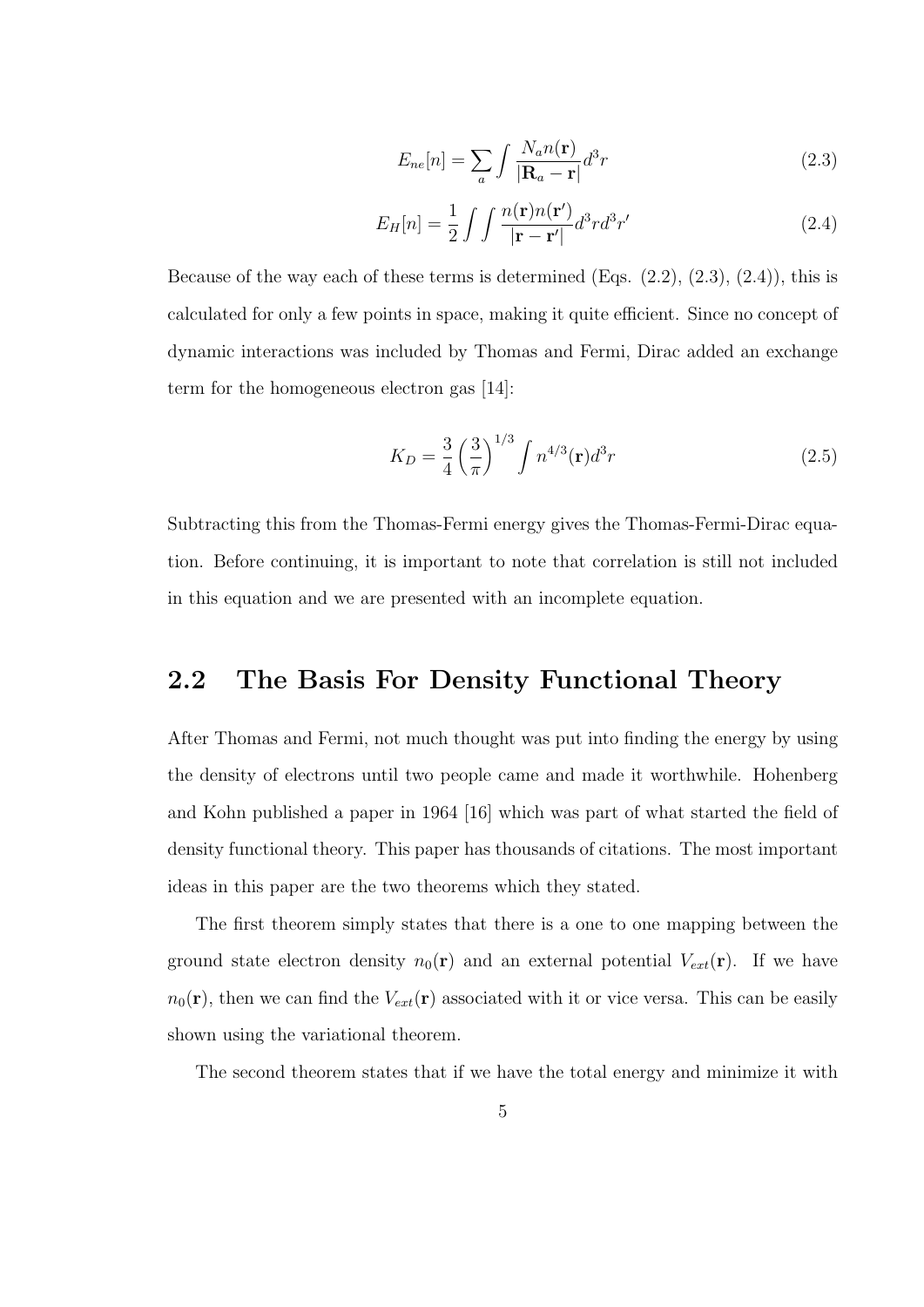respect to the density for a given external potential  $V_{ext}(\mathbf{r})$ , then that minimum energy will be the ground state energy  $E_0$  (global minimum energy) and the density associated with that energy is the ground state density  $n_0(\mathbf{r})$ .

Proofs of these theorems are given by Martin [15]. To see the proofs refer to Ch. 6 of his book.

#### **2.3 Implementation: The Kohn - Sham Equation**

Kohn and Sham tried to solve an auxiliary problem to the problem suggested by Hohenberg and Kohn. The problem stated by Hohenberg and Kohn was that if we knew the external potential, then we would be able to get the ground state density through a minimization process of a many-body interacting system. Since this is very difficult to do, the auxiliary problem uses the ansatz that we can use a *noninteracting* system that produces a *non-interacting* density, which then is equal to the ground state density [17]. By creating this auxiliary problem, we can then write our Hamiltonian as such:

$$
\hat{H}_{aux}^{\sigma} = -\frac{1}{2}\nabla^2 + V_{eff}^{\sigma} \tag{2.6}
$$

where the first term is the kinetic energy and the second term is an effective local potential that affects an electron located at a point in space **r** and having a spin  $\sigma$ . Notice Eq. (2.6) is an independent particle equation.

We are able to express the electron density as a sum using the electron orbital wave functions after solving Eq.  $(2.6)$  [15]:

$$
n(\mathbf{r}) = \sum_{\sigma} n(\mathbf{r}, \sigma) = \sum_{\sigma} \sum_{i=1}^{N^{\sigma}} |\psi_i^{\sigma}(\mathbf{r})|^2
$$
 (2.7)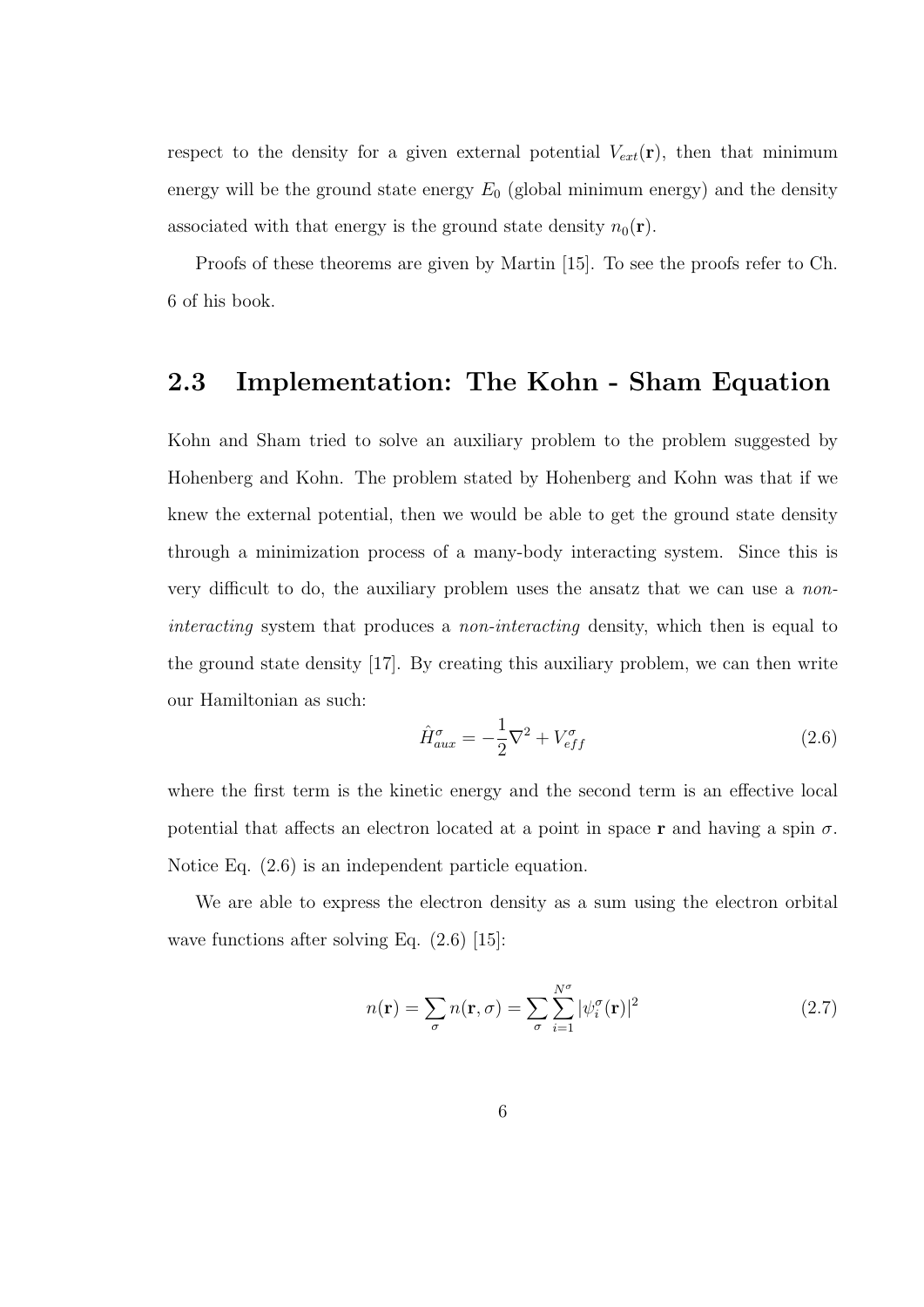Kohn and Sham wrote the energy functional equation as:

$$
E_{KS} = T_s[n] + \int dr V_{ext}(r)n(r) + E_H[n] + E_{II} + E_{xc}[n]
$$
\n(2.8)

where  $T_s$  is the kinetic energy,  $V_{ext}$  is the potential created from nucleus-electron interactions, *E<sup>H</sup>* is the Hartree energy associated with an electron's interaction with a static charge cloud, *EII* is energy from ion-ion interactions (which by definition does not affect the electrons) and  $E_{xc}$  is the exchange-correlation energy. The exchangecorrelation energy has been chosen to satisfy our independent non-interacting particle problem such that the non-interacting energy is the same as the ground state energy of the original problem. Unfortunately this means that the exchange-correlation energy is the only term not known exactly. This energy will be discussed more in Section 2.4. The kinetic energy  $T_s[n]$  is directly related to the orbitals [15]:

$$
T_s = -\frac{1}{2} \sum_{\sigma} \sum_{i=1}^{N^{\sigma}} \left\langle \psi_i^{\sigma} |\nabla^2 | \psi_i^{\sigma} \right\rangle = \frac{1}{2} \sum_{\sigma} \sum_{i}^{N^{\sigma}} \int d^3 r |\nabla \psi_i^{\sigma}(\mathbf{r})|^2 \tag{2.9}
$$

In this auxiliary problem, we are able to go backwards to get the Hamiltonian from this energy. If we do, then we can compare our potential to  $V_{eff}^{\sigma}$  from Eq. (2.6). We can do this through a minimization of the Kohn - Sham energy [15]. Since *Ts*[*n*] is explicitly dependent on the orbitals, we can get a variational derivative for the energy, with respect to orbitals:

$$
\frac{\delta E_{KS}}{\delta \psi_i^{\sigma *}(\mathbf{r})} = \frac{\delta T_s}{\delta \psi_i^{\sigma *}(\mathbf{r})} + \left[ \frac{\delta E_{ext}}{\delta n(\mathbf{r}, \sigma)} + \frac{\delta E_H}{\delta n(\mathbf{r}, \sigma)} + \frac{\delta E_{xc}}{\delta n(\mathbf{r}, \sigma)} \right] \frac{\delta n(\mathbf{r}, \sigma)}{\delta \psi_i^{\sigma *}(\mathbf{r})}
$$
(2.10)

We know that the kinetic energy part and the density part are given by:

$$
\frac{\delta T_s}{\delta \psi_i^{\sigma *}(\mathbf{r})} = -\frac{1}{2} \nabla^2 \psi_i^{\sigma}(\mathbf{r})
$$
\n(2.11)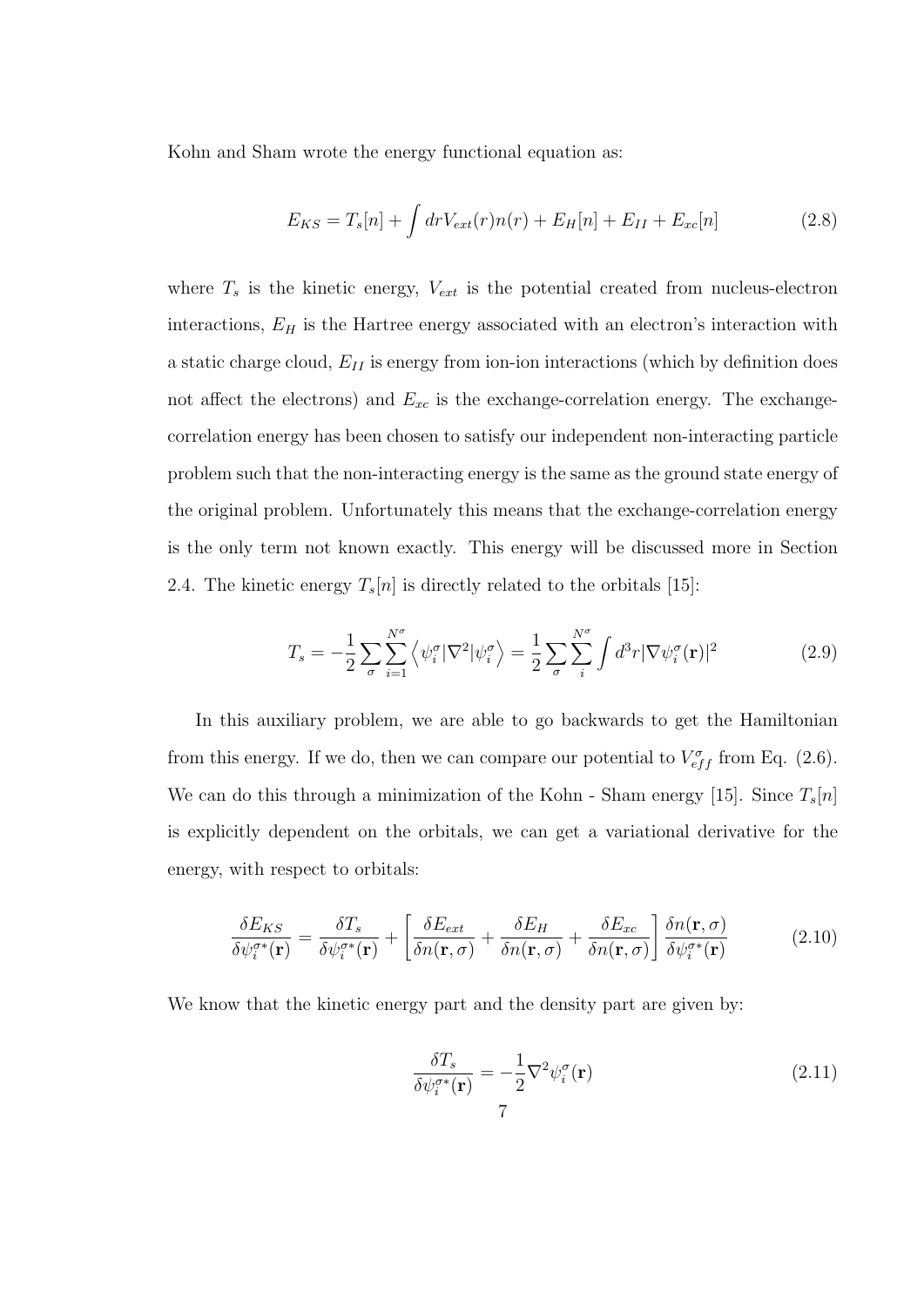$$
\frac{\delta n(\mathbf{r}, \sigma)}{\delta \psi_i^{\sigma*}(\mathbf{r})} = \psi_i^{\sigma}(\mathbf{r})
$$
\n(2.12)

We also know that we have some constraints, specifically that we must have a particle (i.e. normalization of orbitals) and that these orbitals must be orthogonal:

$$
\int \psi_i^{\sigma *} \psi_i^{\sigma} d^3 r = 1 \tag{2.13}
$$

$$
\left\langle \psi_j^{\sigma} | \psi_i^{\sigma'} \right\rangle = \delta_{ij} \delta_{\sigma \sigma'} \tag{2.14}
$$

Using all of this with Lagrange multipliers, we can get the Kohn - Sham Hamiltonian type equation [14, 15]:

$$
(\hat{H}^{\sigma}_{KS} - \epsilon^{\sigma}_i)\psi^{\sigma}_i(\mathbf{r}) = 0
$$
\n(2.15)

With Eq. (2.15) we know that  $\psi_i^{\sigma}$  cannot be zero, so that means that the parentheses with the Lagrange multipliers must be zero. We know that the Lagrange multipliers are the energies for the Hamiltonian when using various wave functions. Using Eqs. (2.6) for  $\hat{H}^{\sigma}_{KS}$  and (2.10) for  $\epsilon_i^{\sigma}\psi_i^{\sigma}(\mathbf{r})$  then we are able to come up with the Kohn-Sham Hamiltonian:

$$
\hat{H}^{\sigma}_{KS} = -\frac{1}{2}\nabla^2 + V^{\sigma}_{KS} \tag{2.16}
$$

By using the Kohn - Sham Hamiltonian with the variational Kohn - Sham energy equation (Eq. (2.10)) we can see that  $V_{KS}^{\sigma}$  is all the terms in the brackets. Since the only term not known exactly is the exchange-correlation term, then we have a definition for our exchange-correlation potential:

$$
V_{xc}^{\sigma} = \frac{\delta E_{xc}}{\delta n(\mathbf{r}, \sigma)}
$$
\n(2.17)

It is important to note that when we do this calculation we start with a density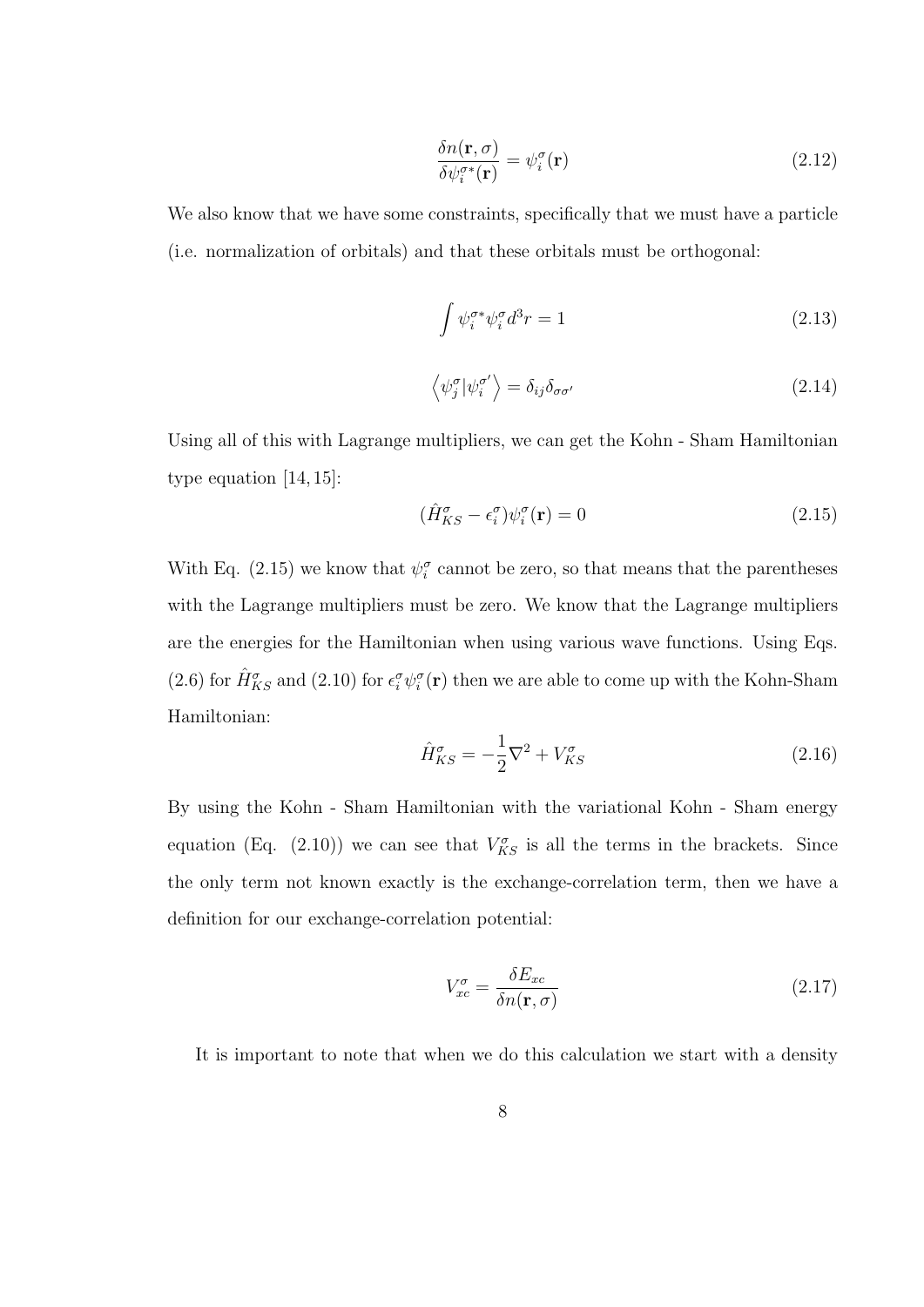and end with a density. This means that if we want to make sure we've done the calculation correctly, we must get the same density out that we originally put in. This forces our calculations to be self-consistent.

### **2.4 Exchange-Correlation Energy**

We noted in the last section that the exchange-correlation energy is everything else that is needed to make the non-interacting density equal the real ground state density. The big difference between the interacting many-body Hamiltonian and the Kohn - Sham Hamiltonian (not including *Exc*) is that the interacting many-body Hamiltonian includes all of the coupling terms in it that cause the interaction between electrons. This must mean that our lumped *Exc* can be interpreted as all the electron - electron interaction energies.

The exchange-correlation energy is actually two types of interactions combined into one: the exchange energy  $E_x$  and the correlation energy  $E_c$ .

The exchange energy comes about because of Pauli statistics. We know from quantum mechanics that when two electrons have the same spin, they are not allowed to occupy the same location in space, although this is possible for two electrons of opposite spin. This creates an effective hole around the electron, called an exchange hole. Because of this, there is some change in the electrostatic energy associated with the fact that two particles are in particular spin states and this change in energy is known as the exchange energy [18]. We observe this through the Hund rules. The Hund rules state that all the electrons filling a valence shell will want to align before they start filling with opposite spins. This must mean there is some favor in energy with aligning their spins rather than opposing spins and this favor comes in through the exchange energy.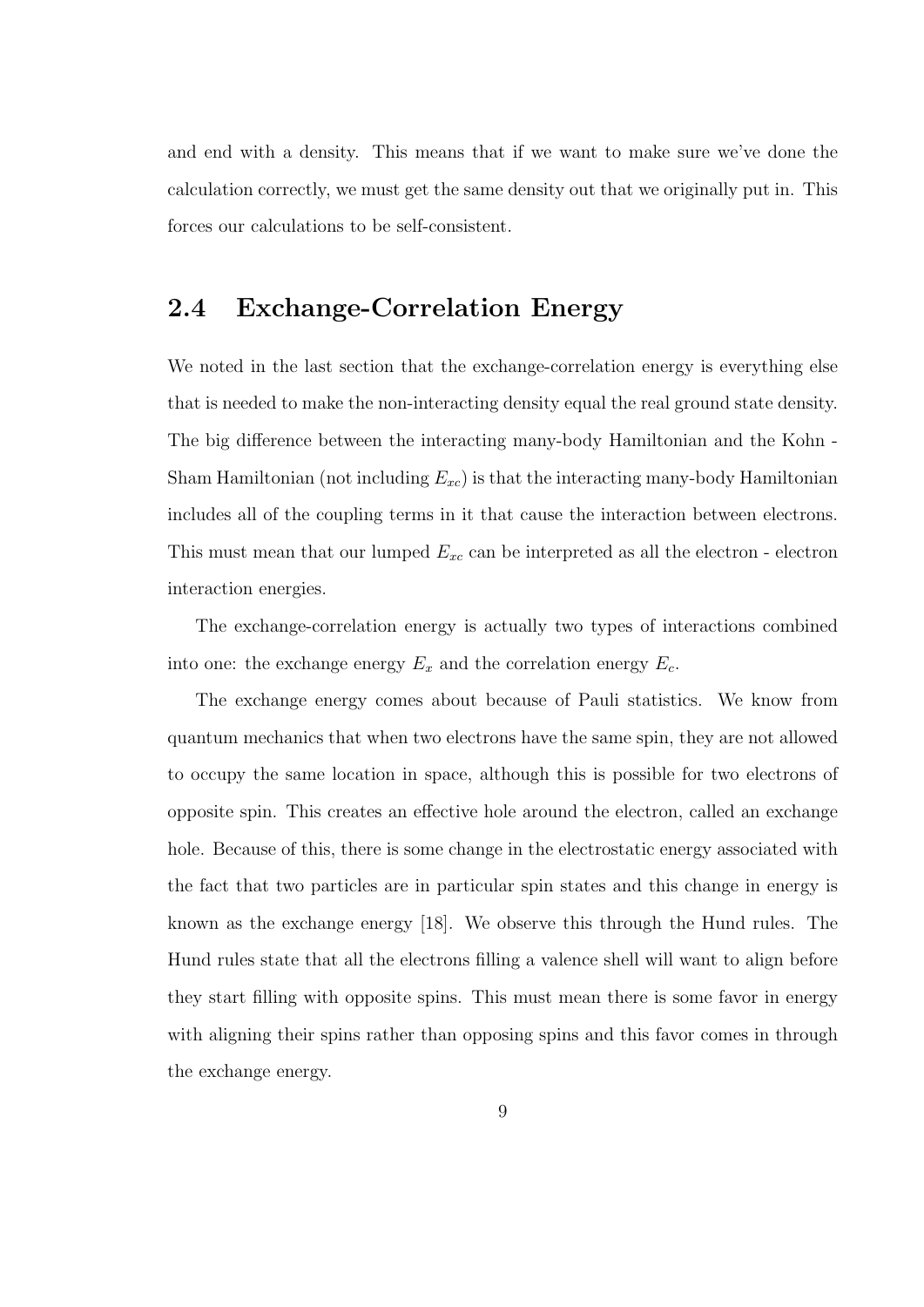The correlation energy deals with the screening of electrons. Electrons correlate with each other in order to reduce the interaction strength between them and, therefore, reduce the energy associated with their interaction. Electrons do this by creating a hole, called the correlation hole [15]. This correlation hole acts like a positive charge around the electron so that once a second electron moves far enough away from the original, the first electron won't feel the eletrostatic effects of the second.

### **2.5 The Local Density Approximation**

Since there is no known way of getting the exact exchange-correlation energy, an approximation must be made. For a beginning model, something simple is good. One of the simplest systems to look at is the homogeneous electron gas (HEG). We can actually find the exchange energy exactly for this system, so starting here seems like a good idea [15]. The exchange energy per particle for the HEG is given by:

$$
\epsilon_x^{LDA}(r_s) = \epsilon_x^{HEG}(r_s) = -\frac{3}{4\pi} \left(\frac{9\pi}{4}\right)^{1/3} \frac{1}{r_s}
$$
 (2.18)

where  $r_s$  is the Wigner-Seitz radius given by:

$$
r_s(\mathbf{r}) = \left(\frac{3}{4\pi n(\mathbf{r})}\right)^{1/3} \tag{2.19}
$$

The Wigner-Seitz radius is interpreted as the smallest average distance one can travel from an electron and not encounter another electron. Note that this is the same exchange energy as used by Dirac for exchange in Eq. (2.5), since both methods use the HEG. The correlation energy per particle for the HEG cannot be obtained analytically, although a form has been given as an infinite sum. Since the correlation energy is not a focus in this research, the forms are not listed here, but can be found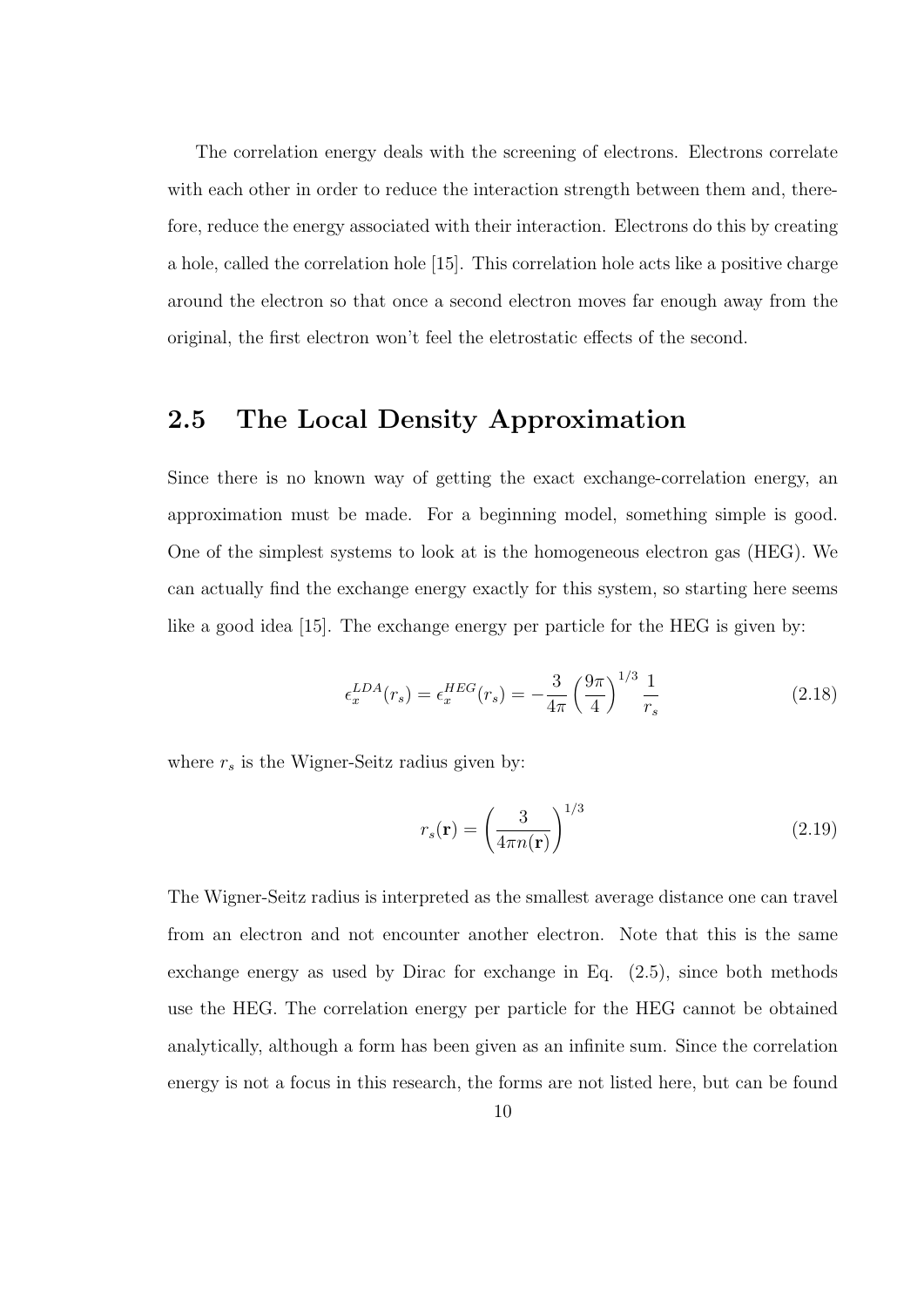in the references [15, 19].

It would be silly to approximate an entire system as having the same density everywhere, so something more clever must be done. As we expressed in Eq. (2.18), we have the exchange energy per particle in terms of *rs*, which is in turn in terms of  $n(\mathbf{r})$ . If we can figure out how many particles are at a location **r** (i.e. if we know  $n(\mathbf{r})$ ) then we can figure out the total exchange energy by taking the energy per particle  $\epsilon_x(r_s(\mathbf{r}))$  multiply it by the number of particles per volume  $n(\mathbf{r})$  and integrate over all space:

$$
E_{xc} = \int n(\mathbf{r}) \epsilon_x^{LDA}(r_s(\mathbf{r})) d^3r \tag{2.20}
$$

This method of approximation is known as the local density approximation (LDA).

Since we have now made an assumption about how to get  $E_{xc}$ , we can now figure out how to get  $V_{xc}$  by rewriting Eq. (2.17) to fit our needs.  $V_{xc}$  given in terms of the energy density *exc* can be written:

$$
V_{xc} = \frac{\partial (e_{xc})}{\partial n} \tag{2.21}
$$

or if we write it in terms of the energy per particle  $e_{xc} = n(\mathbf{r})\epsilon_{xc}$ :

$$
V_{xc} = \epsilon_{xc} + n \frac{\partial(\epsilon_{xc})}{\partial n} \tag{2.22}
$$

This results in the exchange potential for the LDA being:

$$
V_x^{LDA} = \frac{4}{3}\epsilon_x \tag{2.23}
$$

The LDA is a good approximation for certain situations, specifically for slowly varying systems. Slowly varying systems can be defined in a few ways. One way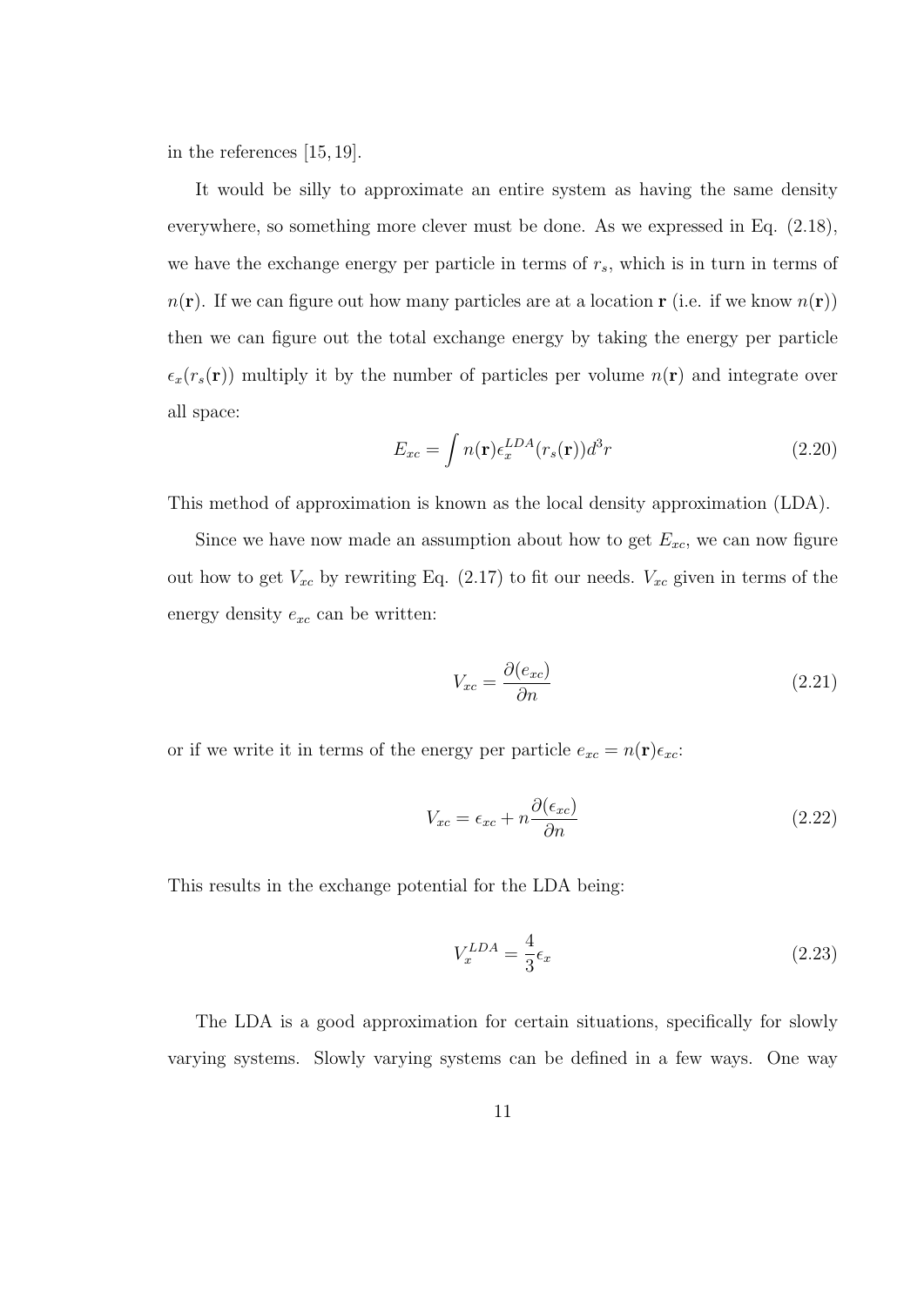would be to have a system where the density may change by quite a bit, but it does so over a very long time and so when looking at a local area it would seem as though there is a very small change. Another way to define it is that the system may be changing its density rapidly, but the change is very small compared to the total density. Outside of these two slowly varying definitions, the LDA does not calculate correct energies, but it continues to predict good structures. Since it falls apart for systems where the density varies quickly, the next logical step would be to add the information about when it does vary quickly.

#### **2.6 The Generalized Gradient Approximation**

We now have an idea of what is needed to make the approximation better than what we have already. The next thing to figure out is how to implement it. Of course the LDA still works for the slowly varying situations, so rather than completely tossing it out, it would be a good idea to build onto it. Building onto past approximations in this way is called the Jacob's ladder strategy [20].

One thought would be to modify it with a dimensionless correction factor. We could then express the total exchange energy per particle as [7]:

$$
\epsilon_x = \epsilon_x^{LDA} F_x = \epsilon_x^{HEG} F_x \tag{2.24}
$$

where  $F_x$  would be the exchange enhancement factor to the HEG. When close to homogeneous systems we could return  $\epsilon_x^{HEG}$  by setting  $F_x = 1$ . The total correlation energy uses a similar thought, but is written differently [7]:

$$
\epsilon_c = \epsilon_c^{LDA} + H_c = \epsilon_c^{HEG} + H_c \tag{2.25}
$$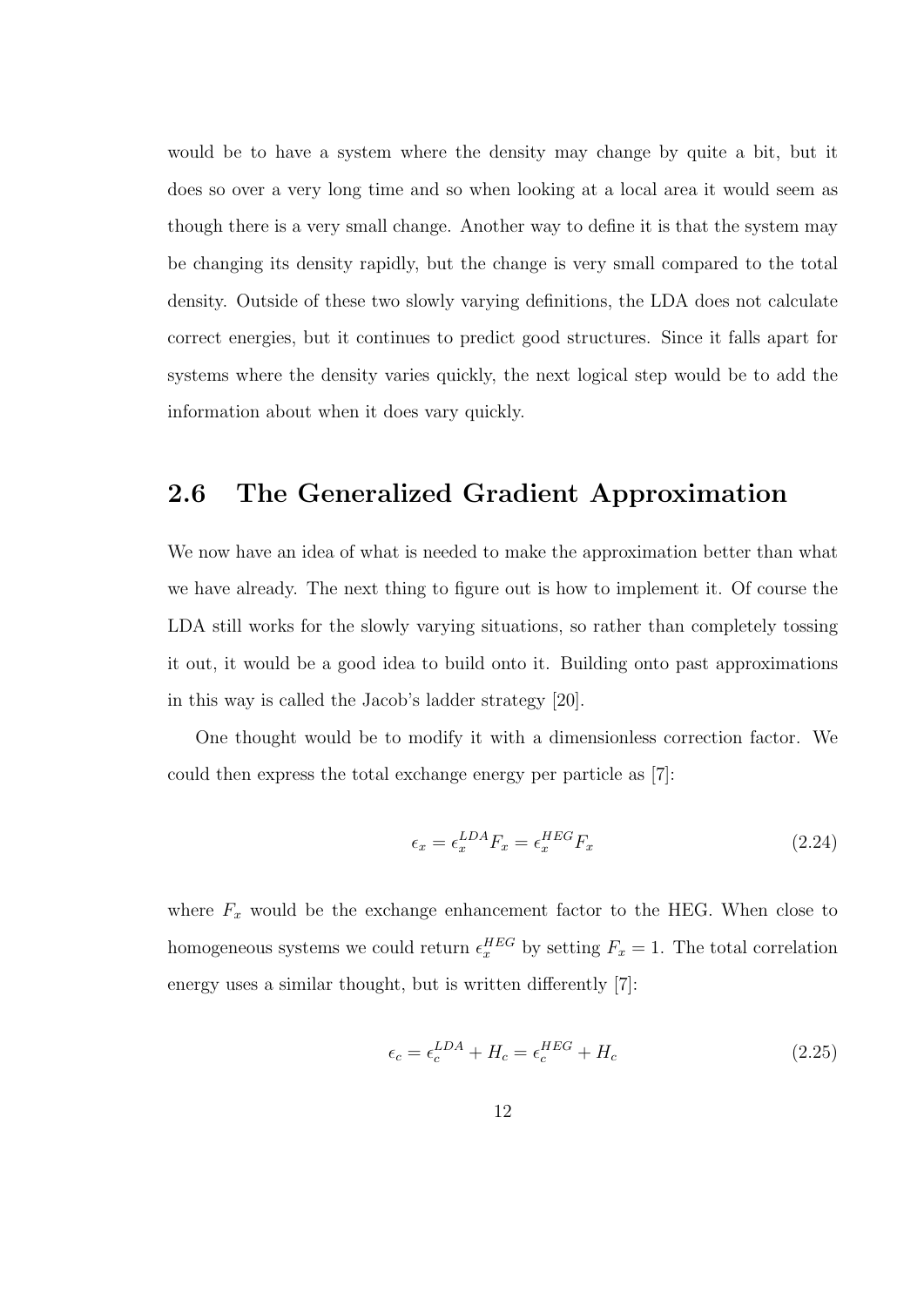where  $H_c$  would be the correlation enhancement factor to the HEG. The next question is what to use for an enhancement factor to produce the correct  $\epsilon_x$  and  $\epsilon_c$ . Various ideas of enhancement factor forms are discussed in Subsection 2.6.1.

Since we want to figure out how to enhance our system based on the inhomogeneity of the system, then perhaps looking at the local density would help. If we know the density where we are and the density around us, then we should be able to tell how inhomogenous we are. The gradient of the density  $\nabla n(\mathbf{r})$  provides us with this information, which we can then compare to the total density. We must remember that we have two conditions to satisfy for our slowly-varying regions from Section 2.5. We also want to make sure that we can have a dimensionless quantity to use to make things easier on ourselves since our enhancement factor is dimensionless. To satisfy these conditions we can create a dimensionless gradient quantity [15]:

$$
\mathbf{s} = \frac{\nabla n(\mathbf{r})}{(2k_F)n(\mathbf{r})}
$$
(2.26)

where  $k_F$  is the Fermi wave vector given by:

$$
k_F(\mathbf{r}) = (3\pi^2 n(\mathbf{r}))^{1/3} \tag{2.27}
$$

The Fermi wave vector is the wave vector associated with the Fermi energy of the homogeneous system. Unfortunately **s** is a vector. Since the energy isn't a vector, we must square **s** to get a usable quantity:

$$
s^2 = \frac{|\nabla n|^2}{(2k_F)^2 n^2} \tag{2.28}
$$

By defining how we will determine the inhomogeneity of the system, we have specified the kinds of parameters that  $F_x$  will use. We know that we want to use our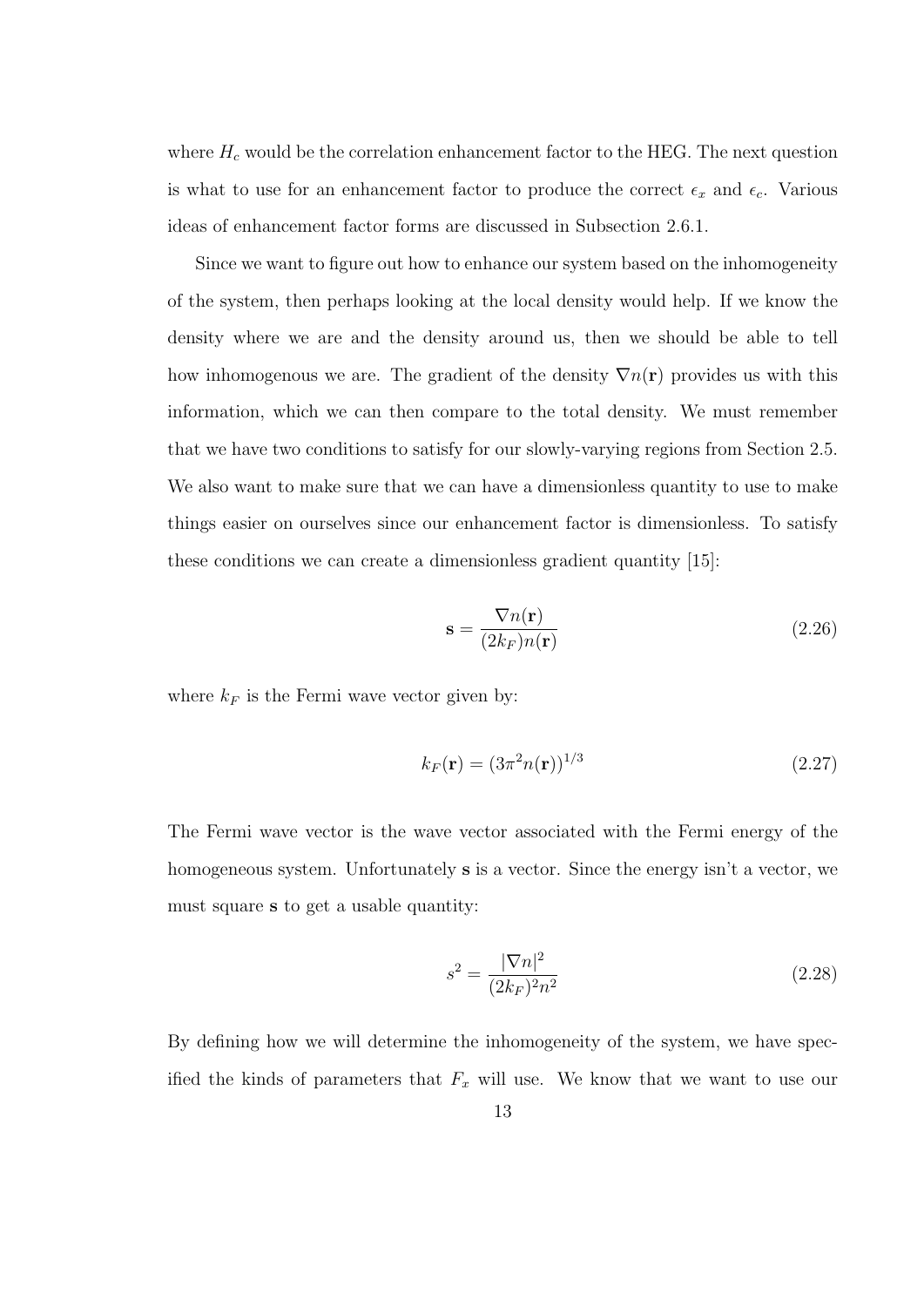dimensionless gradient variable, so  $F_x(s^2)$  must be dependent on it. Also, since  $s^2$  is dependent on the gradient that means that our  $\epsilon_x$  is also dependent on the gradient and is now a functional of both the density and the gradient,  $\epsilon_x(n(\mathbf{r}), \nabla n(\mathbf{r}))$ 

We now have the energy dependent on both the density and the gradient of the density, so we're going to have to modify our potential from the LDA in Eq. (2.22) in order to include a term that deals with our gradient. When a derivation for this new  $V_{xc}$  is done we come up with:

$$
V_{xc} = \frac{\partial(e_{xc})}{\partial n} - \nabla \cdot \left(\frac{\partial(e_{xc})}{\partial \nabla n}\right)
$$
 (2.29)

which can be written in terms of the energy per particle  $e_{xc} = n(\mathbf{r})\epsilon_{xc}$ :

$$
V_{xc} = \epsilon_{xc} + n \frac{\partial(\epsilon_{xc})}{\partial n} - \nabla \cdot \left( n \frac{\partial(\epsilon_{xc})}{\partial \nabla n} \right)
$$
 (2.30)

#### **2.6.1 The PBE Functional and Friends**

Many different ideas for functionals have been presented in the GGA category. Different ones use different ideas for obtaining the functional. Some decide that it is best to fit a functional to empirical data for one system and hope that the functional works for other systems as well. Others try to use physical concepts for creating the functionals. On the latter side, one can use properties of well known systems. Perturbation theory has been done on the HEG, and it has been shown that, for a small enough amplitude of variation (or in turn a small enough value for  $s^2$ ), the dimensionless gradient variable *s* <sup>2</sup> on the HEG does a wonderful job explaining systems. The way the functional must be defined for this type of perturbed system would be:

$$
F_x = 1 + \mu s^2 \tag{2.31}
$$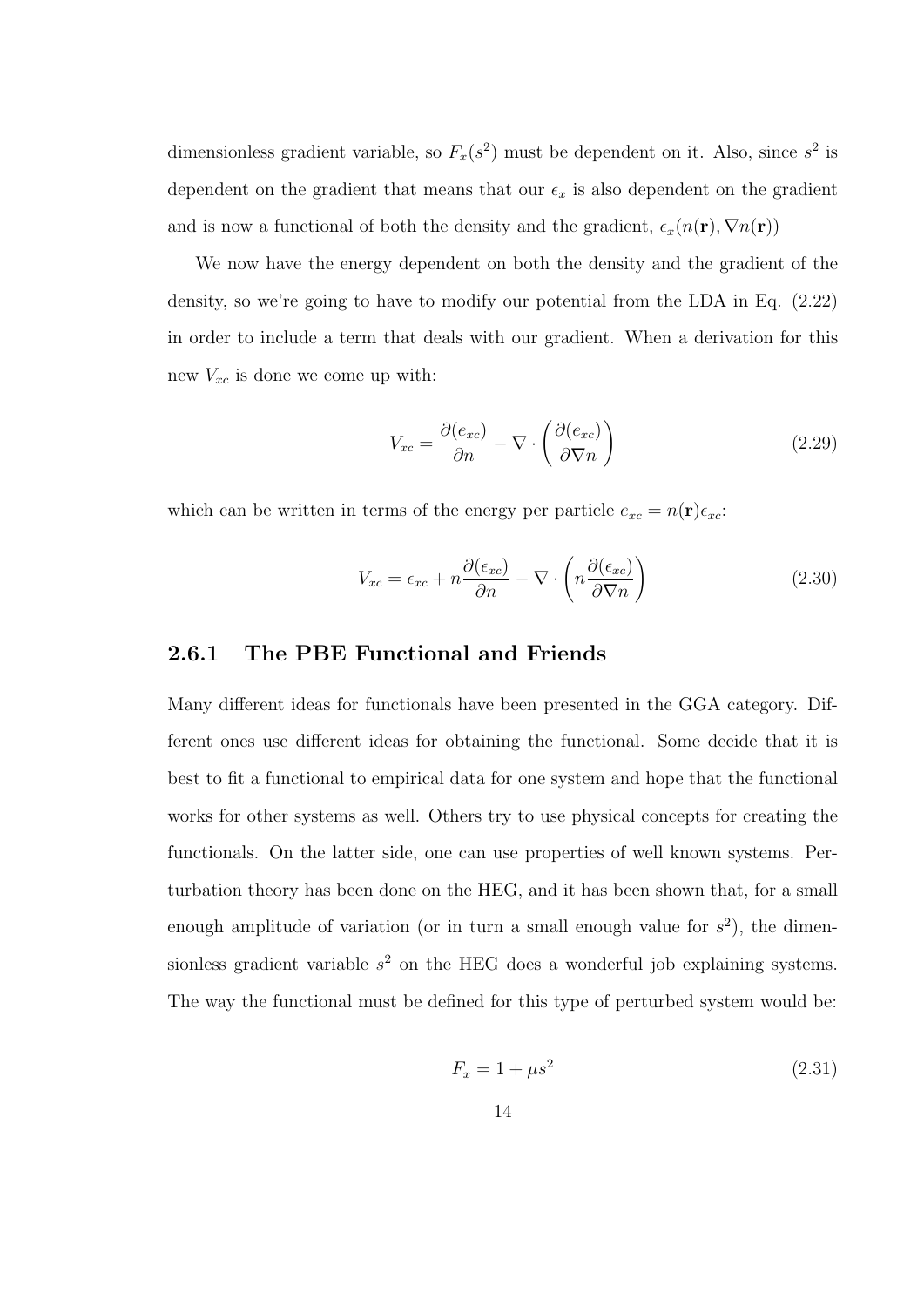where the  $\mu$  is a constant for the small  $s^2$  limit. There are generally two values seen used for  $\mu$ :  $\mu = 10/81$  and  $\mu = 0.21951$ . The value of  $\mu = 10/81$  comes from the gradient expansion [21] and  $\mu = 0.21951$  comes from experiment [7]. Unfortunately these values are not the same and so it is unknown which one is the better choice. Because of this, different values of  $\mu$  are used for different functionals. Since this limit is known to work well, then we have a reason to try to include it into the creation of a funtional.

Another useful concept used is a large *s* 2 limit. The Lieb-Oxford bound gives a bound on the total exchange-correlation energy. The bound is defined as [22]:

$$
E_{xc}[n] \ge -C \int n^{4/3}(r) d^3r \tag{2.32}
$$

where  $C = 1.68$ . Eq.  $(2.32)$  is the known as the total integrated Lieb-Oxford bound. There is some debate as to the best value for *C* to bound  $E_{xc}[n]$ . Perdew stated a lower bound for *C* [23] giving  $1.43 \le C \le 1.68$ . Chan and Handy [23] have come up with a better upper limit than this of  $C \leq 1.6358$ . Odashima and Capelle found that through an empirical analysis of atoms, ions, molecules, solids and some model Hamiltonians (including the electron liquid, Hooke's atom and the Hubbard model) the largest value that fit everything was  $C \leq 1.444$  [22]. When they only looked at ions and molecules [24] they found that the best fit was  $C \leq 1.00$ . This bound can be expressed as a *local* bound as well, called the local Lieb-Oxford bound [9]:

$$
\epsilon_x \ge -1.68n^{1/3} \tag{2.33}
$$

The use of the local Lieb-oxford bound gives a bound on the large *s* 2 limit, also known as the quickly varying limit. Since the exchange energy per particle is defined as in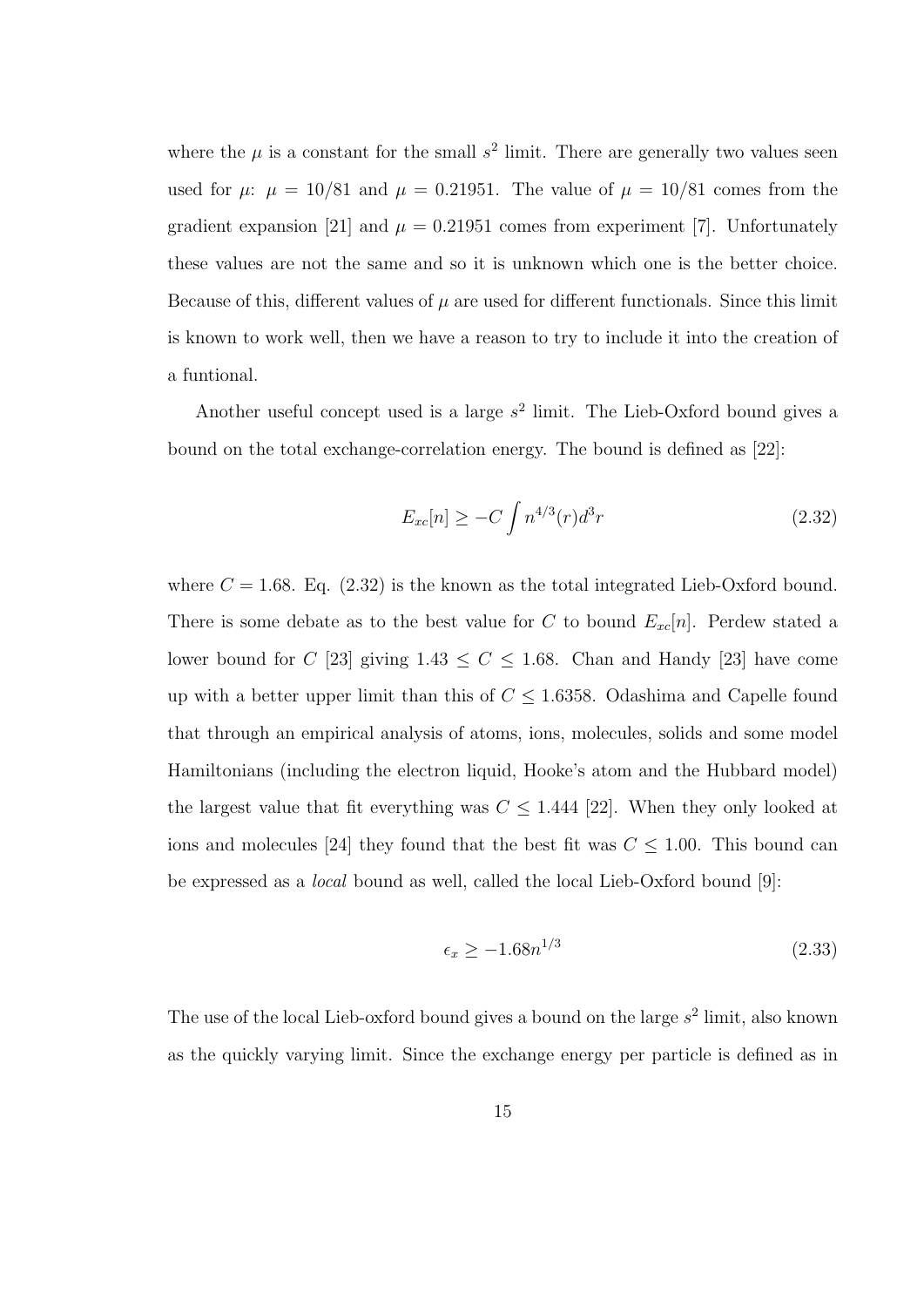Eq. (2.24) and the exchange energy per particle for the HEG is defined in Eq. (2.18), then we can put a bound on  $F_x$ :

$$
F_x \le \left(\frac{4^3 \pi}{3^4}\right)^{1/3} 1.68 = 2.27\tag{2.34}
$$

Because of this a functional for the quickly varying limit can be defined as:

$$
F_x = 1 + \kappa \tag{2.35}
$$

where  $\kappa$  is the quicly varying limit of the functional. The value of  $\kappa$  is not known specifically, but generally is chosen to satisfy the local Lieb-Oxford bound Eq.  $(2.33)$ . This means that there are a variety of *κ* values used for various functionals. Unfortunately this can be an issue since DFT is supposed to be a *universal* theory and should use one functional to satisfy every system.

One of the GGA's used by many DFT users is the Perdew-Burke-Ernzerhof functional, abbreviated as the PBE functional. Perdew, Burke and Ernzerhof came up with enhancement factors for both the exchange energy and the correlation energy [7]. The correlation term for PBE is given by:

$$
H_c^{PBE} = \left(\frac{e^2}{a_B}\right) \gamma \phi^3 \log \left(1 + \frac{\beta}{\gamma} t^2 \left[\frac{1 + At^2}{1 + At^2 + A^2 t^4}\right]\right) \tag{2.36}
$$

$$
A = \frac{\beta}{\gamma} \left[ e^{-\epsilon_c^{HEG}/(\gamma \phi^3 e^2/a_B)} - 1 \right]^{-1}
$$
 (2.37)

where *e* is the charge of the electron,  $a_B = \frac{\hbar^2}{me}$  $\frac{\hbar^2}{me^2}$  is the Bohr radius,  $\gamma = (1 - \log 2)/\pi^2$ is a constant,  $\phi(\zeta) = \left[ (1+\zeta)^{2/3} + (1-\zeta)^{2/3} \right] / 2$  is a spin scaling factor,  $\zeta = (n_{\uparrow} - n_{\downarrow}) / n$ is the relative spin polarization,  $\beta = 0.066725$  is a constant,  $t = |\nabla n|/2\phi k_s n$  is a dimensionless gradient variable and  $k_s = \sqrt{4k_F/\pi a_B}$  is the Thomas-Fermi screening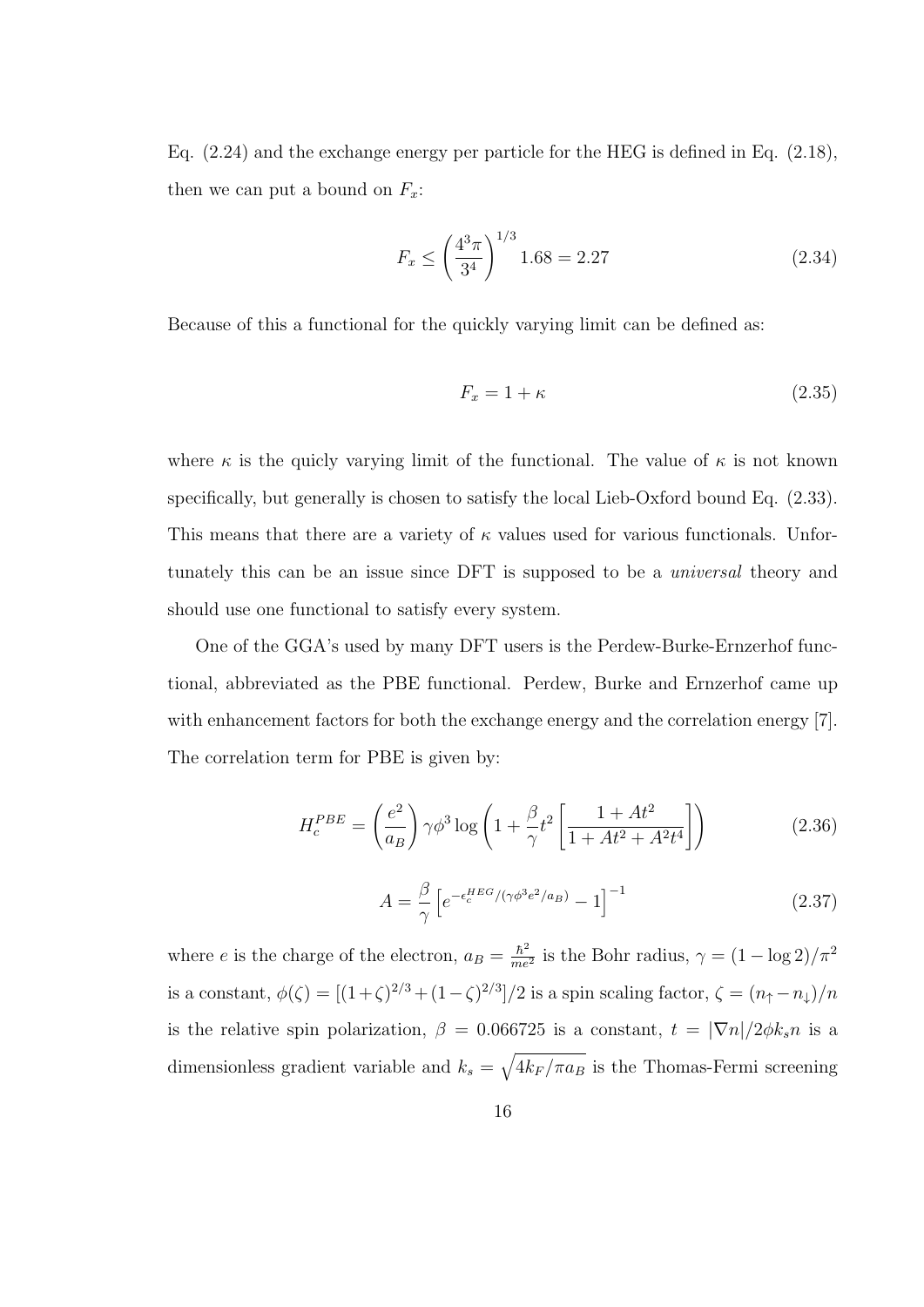wave number. This was derived from three conditions that needed to be satisfied by the correlation. Perdew, Burke and Ernzerhof mentioned that the correlation hole and exchange hole are connected and so by creating a functional for the correlation energy, they had determined a functional for the exchange. From here on, the exchange functional will only be discussed. The exchange term is given by:

$$
F_x^{PBE} = 1 + \kappa - \frac{\kappa}{1 + \frac{\mu}{\kappa}s^2} = 1 + \frac{\mu s^2}{1 + \frac{\mu}{\kappa}s^2}
$$
 (2.38)

where  $\mu = 0.21951$  and  $\kappa = 0.804$  are the slowly varying limit and the quickly varying limit respectively, as discussed above, and  $s<sup>2</sup>$  is the unitless gradient variable described by Eq. (2.28). This GGA uses four specific, physical conditions to derive the enhancement factor, in which all the parameters of  $F_x$  are fundamental constants. The four conditions are density scaling, spin scaling, the gradient expansion for a slowly varying system and the Lieb-Oxford bound. Through its creation, the PBE functional incorporates the most important energy features for gradient-corrected nonlocality [7], meaning that the functional uses properties that are not local to the local gradient and density. This gives the PBE functional accurate energy calculations over the LDA and makes it one of the most energy-friendly GGA functionals. One downfall of this functional is its exchange potential when it is used in atomic systems. We can see in Fig. 2.1 that in (b) the exchange potential created by the PBE functional (the blue line) goes towards negative infinity as  $r \to 0$ . This is caused from the divergence term in Eq. (2.46). The radial divergence term in spherical coordinates is given by:

$$
\nabla \cdot \mathbf{v} = \frac{\partial v_r}{\partial r} + \frac{2}{r} v_r \tag{2.39}
$$

where  $v_r$  is the  $\hat{r}$  component of **v**. The reason for the blow up is because as  $r \to 0$ ,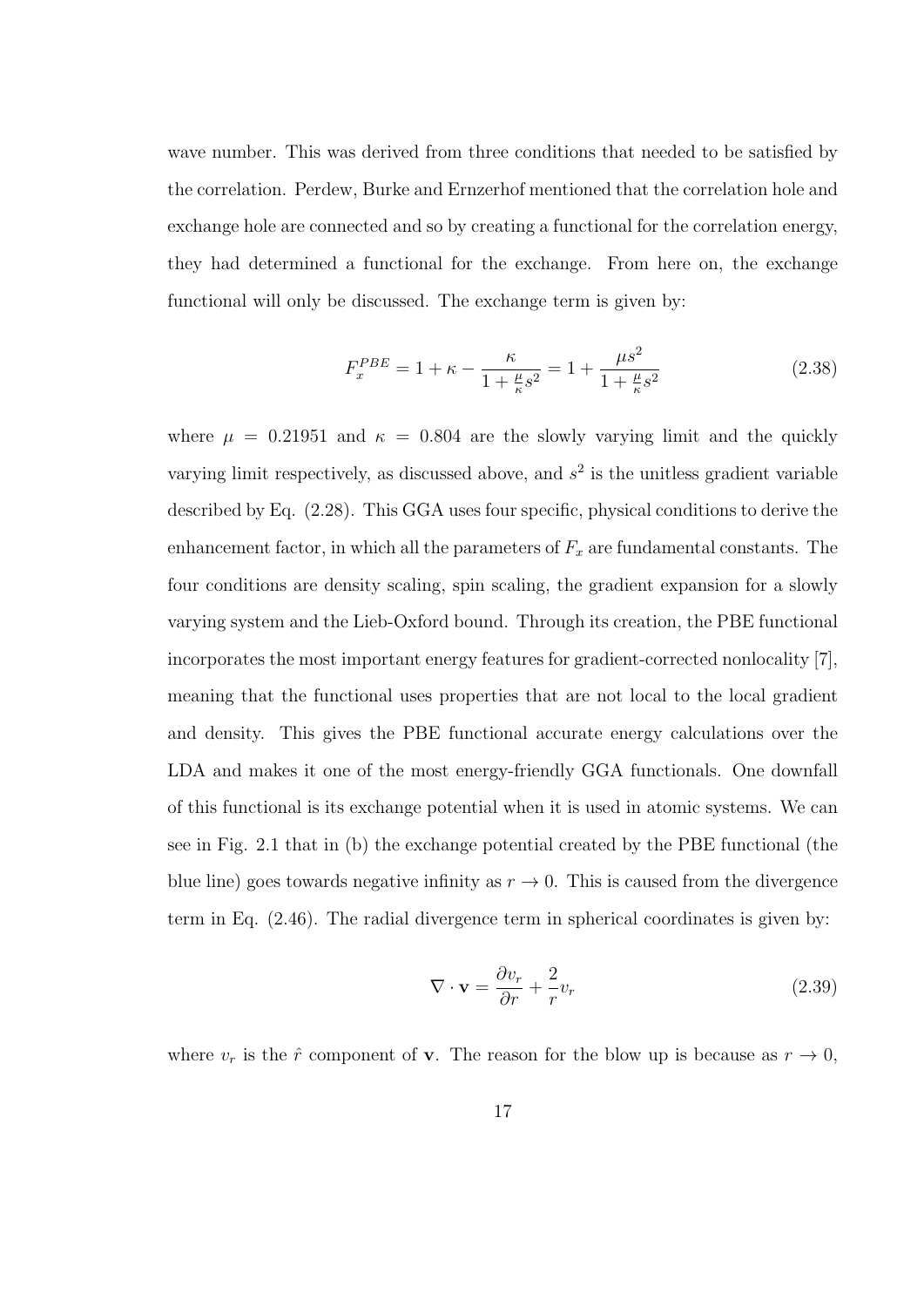

Figure 2.1: This is a graph of (a) the exchange energy per particle and (b) the exchange potential for the PBE functional. The *x*-axis is radial distance and the *y*-axis is energy, both in atomic units. The LDA and the exact curves are included for reference. The system used is the He atom. We can see that in the potential (b) for the PBE functional, there is a pole  $(V_x \to -\infty)$  as  $r \to 0$ .

 $\frac{2}{r} \to \infty$ .

There are many functionals that follow in the path of the PBE functional. PBEsol [8] and revPBE [9] are functionals that use the same functional form as PBE, but use different  $\mu$  and  $\kappa$  parameters for different systems. PBEsol tries to improve the PBE functional for solids (using  $\mu = 10/81$  and  $\kappa = 0.804$ ); revPBE tries to improve the PBE functional for atomic sytems (using  $\mu = 0.21951$  and  $\kappa = 1.245$ ). The rPBE functional  $[10]$  worked with an exponential of  $s<sup>2</sup>$  rather than a polynomial function:

$$
F_x^{rPBE} = 1 + \kappa \left( 1 - e^{-\frac{\mu}{\kappa}s^2} \right) \tag{2.40}
$$

This functional employs the parameters used for revPBE. The SOGGA functional [11] tries to get better results by combining the PBE functional with the rPBE functional:

$$
F_x^{SOGGA} = 1 + \kappa \left( 1 - \frac{1}{2} \frac{1}{1 + \frac{\mu}{\kappa} s^2} - \frac{1}{2} e^{-\frac{\mu}{\kappa} s^2} \right) \tag{2.41}
$$

The parameters used for this functional are the same  $\mu$  as PBEsol, but a completely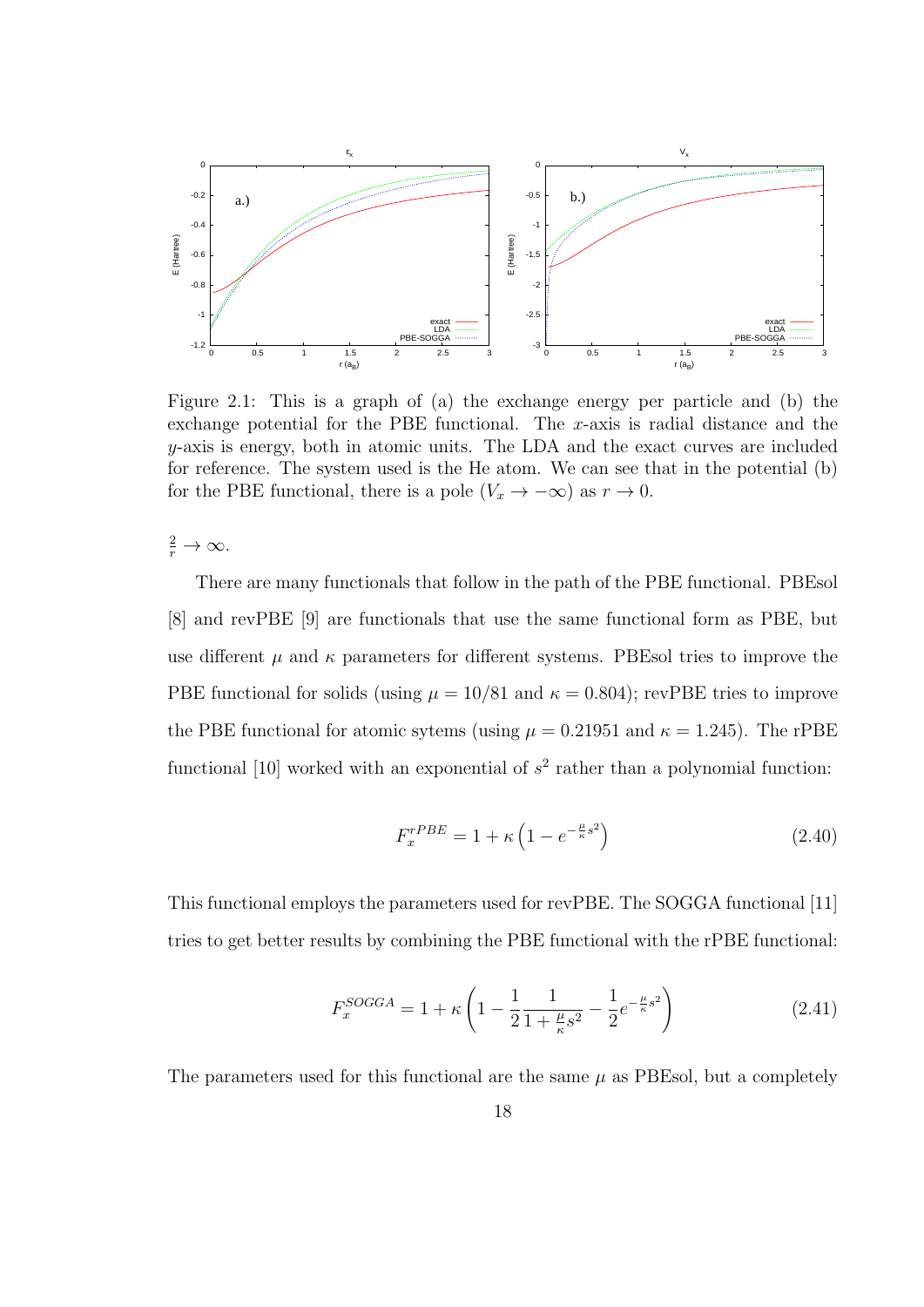new  $\kappa$  value:  $\kappa = 0.552$ . This comes from the findings of Odashima and Capelle [24]. The many different parameters laid out here are listed in Chapter 4 in Table 4.1.

### **2.7 The Meta-GGA**

There are ways of making approximations for the exchange-correlation energy other than just the LDA and GGA. The most recent rung of the Jacob's Ladder [20] has added a term called the kinetic energy density (KED). This kinetic energy density is defined as [25]:

$$
\tau = \sum_{\sigma} \tau_{\sigma} \tag{2.42}
$$

$$
\tau_{\sigma} = \frac{1}{2} \sum_{i}^{\text{occ.}} |\nabla \psi_{i}^{\sigma}|^{2}
$$
\n(2.43)

where  $\sigma$  is the spin of an electron. Using the KED to create a meta-GGA has definitely improved on the GGA's accuracy. Unfortunately using the KED has its downfalls as well. By defining the KED as the sum in Eq.  $(2.43)$ , we no longer have everything defined in terms of the density. Another issue with defining the KED this way is that it contributes to a larger calculation time (although perhaps not much larger [20]). For large systems the amount of time it takes to do a calculation is very important. Because this takes longer to calculate, sometimes people prefer to use a simple GGA over the meta-GGA.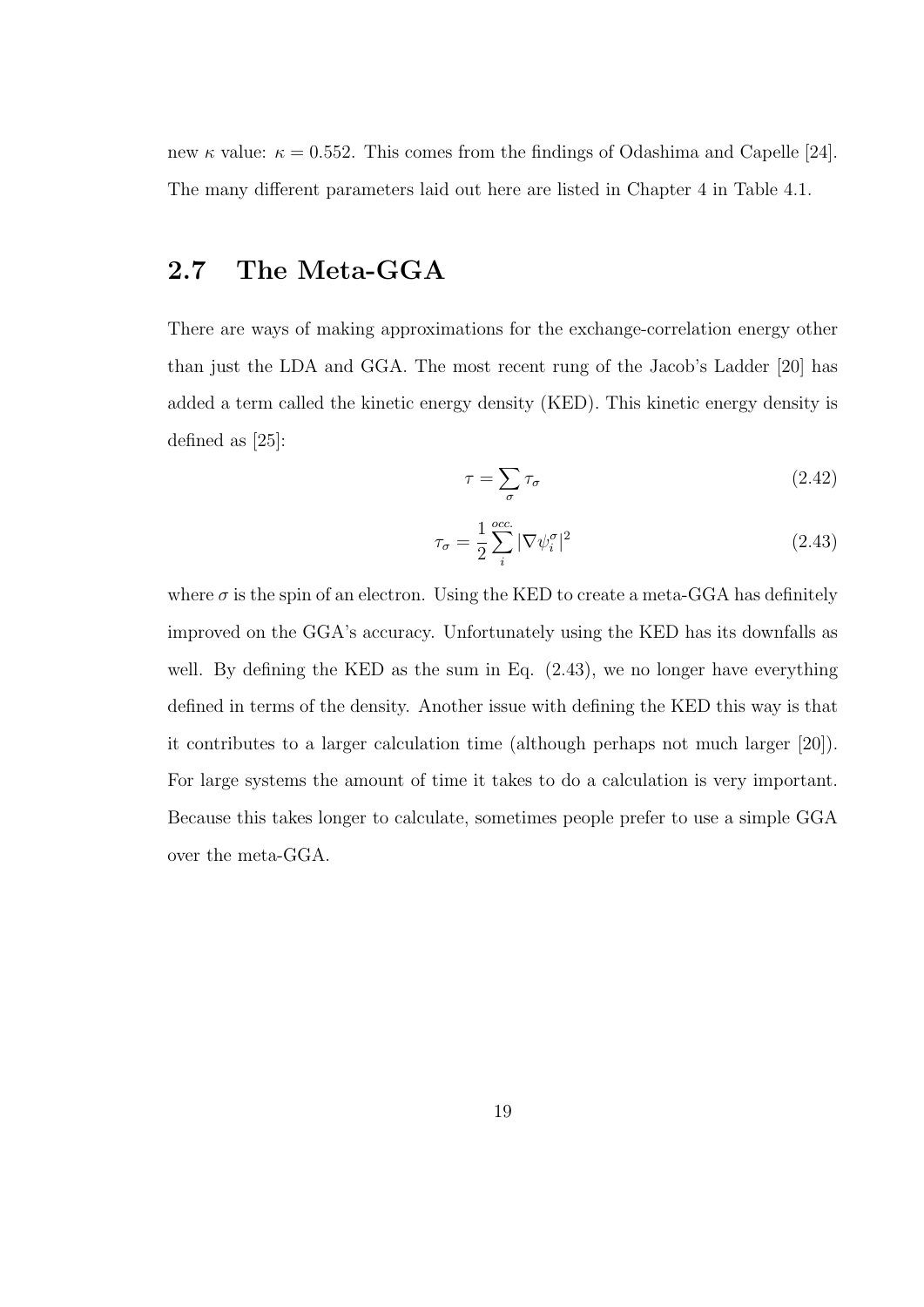### **2.8 Using The Laplacian**

Similarly to the way we defined the dimensionless gradient variable  $s<sup>2</sup>$ , we are able to define a dimensionless Laplacian variable *q*:

$$
q = \frac{\nabla^2 n}{(2k_F)^2 n} \tag{2.44}
$$

The density and Fermi wave vector (the latter defined in Eq. (2.27)) in the denominator are used to cancel out the units of the density and the Laplacian in the numerator, respectively. We know that if we end up using this Laplacian variable in a Jacob's Ladder approach, then the most complicated enhancement factor  $F_x$  that we could have would be dependent on both the gradient and Laplacian variables  $F_x(s^2, q)$ . Also the energy per particle could be a functional of three variables in the worst case scenario,  $\epsilon_x(n(\mathbf{r}), \nabla n(\mathbf{r}), \nabla^2 n(\mathbf{r}))$ . We also must take into account the fact that we have to once again modify our potential so that it can deal with a Laplacian term. When done for the energy density  $e_{xc} = n(\mathbf{r})\epsilon_{xc}$ :

$$
V_{xc} = \frac{\partial(e_{xc})}{\partial n} - \nabla \cdot \left(\frac{\partial(e_{xc})}{\partial \nabla n}\right) + \nabla^2 \left(\frac{\partial(e_{xc})}{\partial \nabla^2 n}\right)
$$
(2.45)

If we define it using the energy per particle:

$$
V_{xc} = \epsilon_{xc} + n \frac{\partial(\epsilon_{xc})}{\partial n} - \nabla \cdot \left( n \frac{\partial(\epsilon_{xc})}{\partial \nabla n} \right) + \nabla^2 \left( n \frac{\partial(\epsilon_{xc})}{\partial \nabla^2 n} \right) \tag{2.46}
$$

This has been derived from Eq. 2.17 using our definition for  $E_{xc}$  in Eq. 2.20. The extra terms were obtained using the chain rule to get derivatives with respect to the gradient and the Laplacian. Now that we have defined our dimensionless Laplacian variable and all relevant terms that go along with using it, we can see how *q* acts for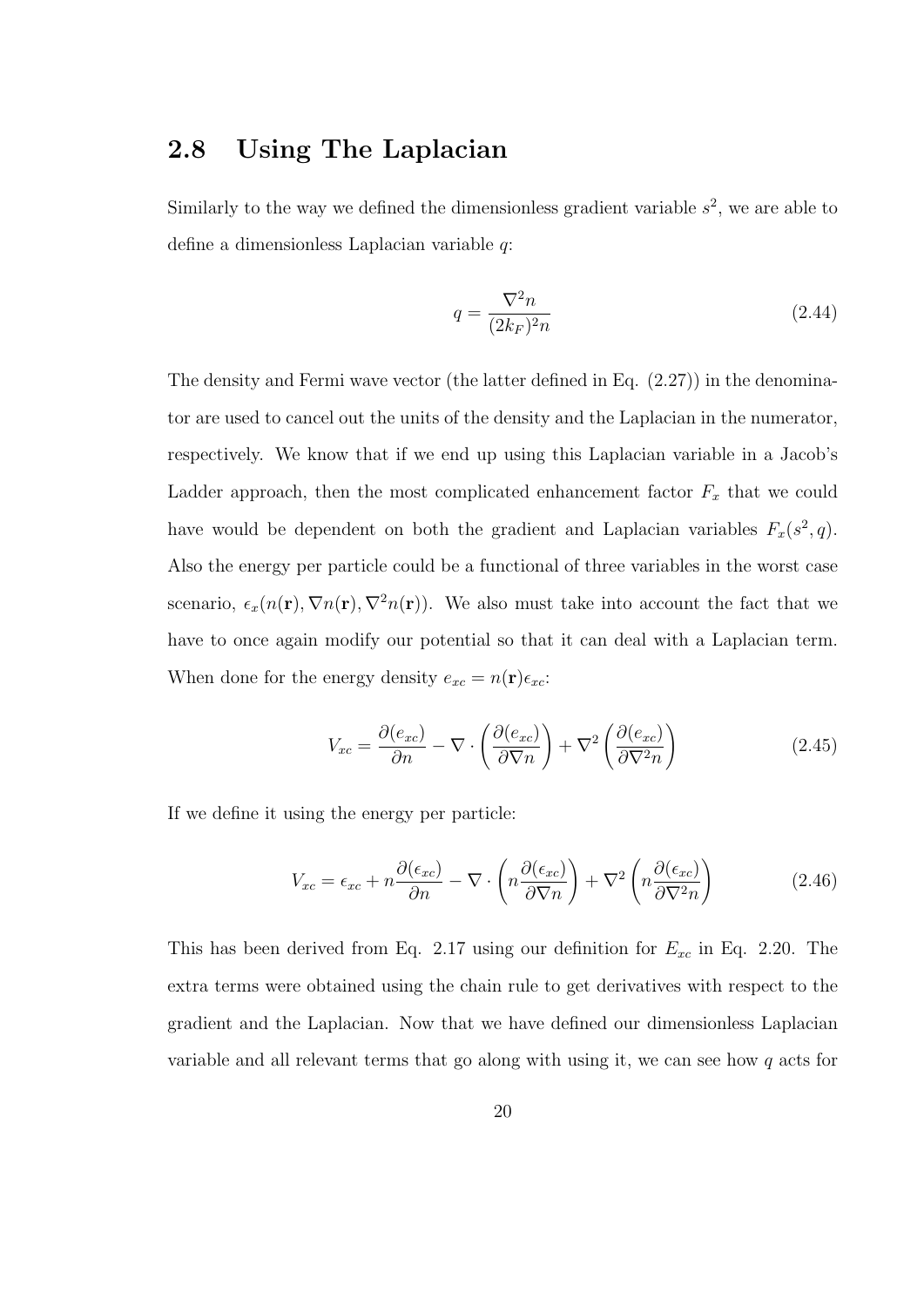different systems and compare it to *s* 2 .

#### **2.8.1 The Gradient Expansion**

One place to start thinking about the Laplacian is with a gradient expansion. When Hohenberg and Kohn did their research [16] they discussed a gradient expansion of  $E_{xc}$  and noted that in the slowly varying limit  $s^2$  and  $q$  are equivalent up to surface terms. The equation:

$$
\int n(\mathbf{r}) \epsilon_x^{HEG} \left[ 1 + \mu_s s^2 \right] d^3 r = \int n(\mathbf{r}) \epsilon_x^{HEG} \left[ 1 + \mu_q q \right] d^3 r \tag{2.47}
$$

can be shown to be true using integration by parts. Starting with the left hand of the equation, we can split up the integral:

$$
\int n(\mathbf{r}) \epsilon_x^{HEG} d^3r + \int n(\mathbf{r}) \epsilon_x^{HEG} \mu_s s^2 d^3r \tag{2.48}
$$

We can ignore the first term for now and focus on the second term. By substituting in for  $s^2$  and  $\epsilon_x^{HEG}$  using equations (2.28) and (2.18) respectively we get:

$$
\int n(\mathbf{r}) \left[ -\frac{3}{4\pi} \left( \frac{9\pi}{4} \right)^{1/3} \left( \frac{4\pi}{3} n(\mathbf{r}) \right)^{1/3} \right] \mu_s \frac{|\nabla n(\mathbf{r})|^2}{4k_F^2 n^2(\mathbf{r})} d^3 r \tag{2.49}
$$

Using the definition for  $k_F$  from equation (2.27) and lumping all the constants together into *A* we get:

$$
\int A \frac{|\nabla n|^2}{n^{4/3}} d^3r \tag{2.50}
$$

Integration by parts gives the integral surface and volume terms. If we make sure that we choose the correct surface, we can always make the surface terms go to zero,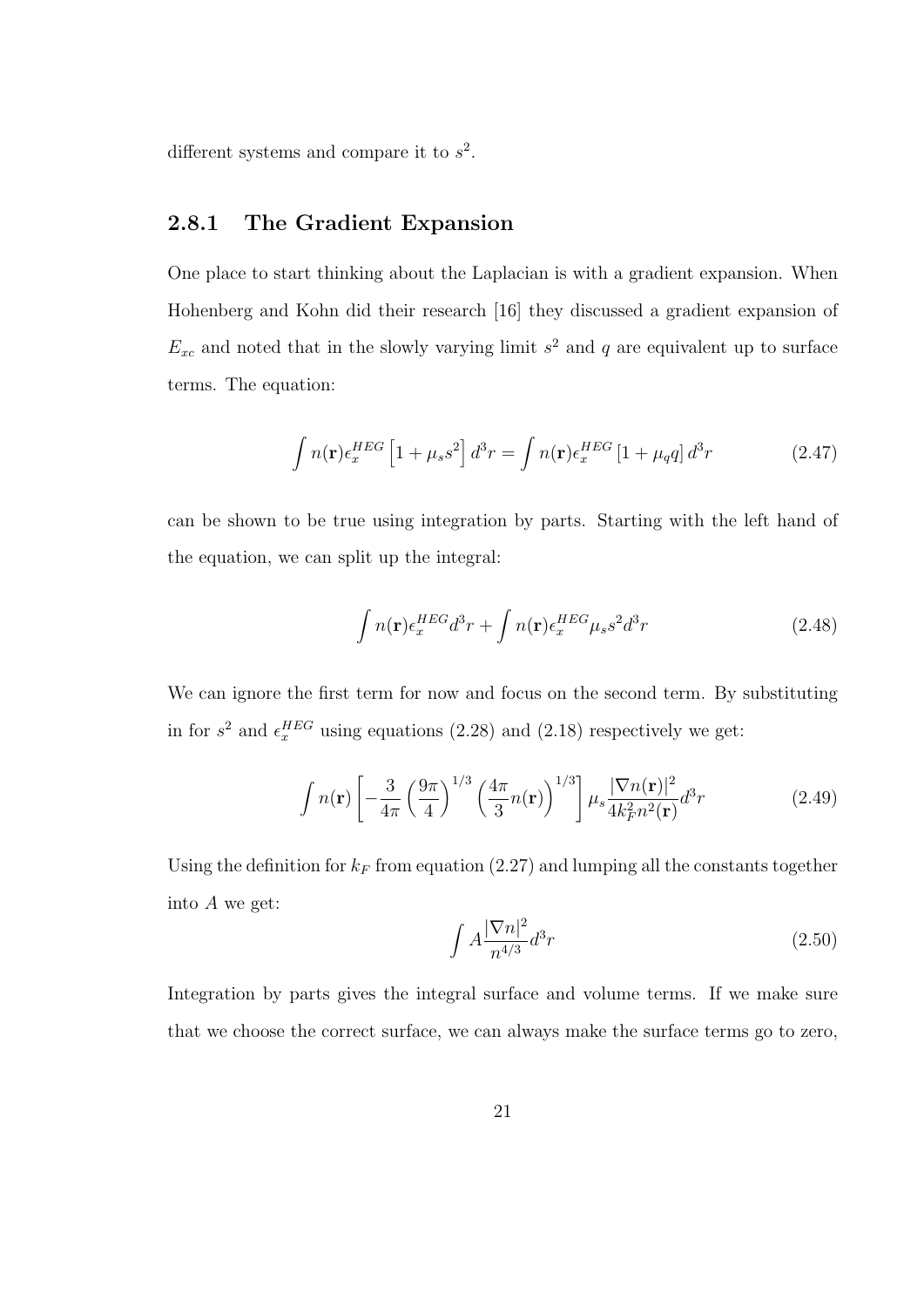so we can leave the surface terms alone and eventually get rid of them:

$$
\int \operatorname{surface} + 3A \int \left[ n^{-1/3} \nabla^2 n \right] d^3 r \tag{2.51}
$$

If we now get rid of the surface term and focus on the volume term, we can combine things together to get  $n(\mathbf{r})$  and  $\epsilon_x^{HEG}$  in the numerator along with  $k_F^2$  in the denominator. Reintroducing the integral we left out earlier we get:

$$
\int n(\mathbf{r}) \epsilon_x^{HEG} \left[1 + 3\mu_s q\right] d^3r \tag{2.52}
$$

We can see here that we can define a slowly varying limit for  $q$  which we shall call  $\mu_q$ as to get:

$$
\int n(\mathbf{r}) \epsilon_x^{HEG} [1 + \mu_q q] d^3 r \tag{2.53}
$$

This is quite significant. This means that for any model that utilizes a functional dependent on  $s^2$  in the slowly varying limit, we are able to completely rewrite the functional as dependent on *q* using a new slowly varying constraint of  $\mu_q = 3\mu_s$ . This gives us a starting place to work with implementing *q*. We have quite a few GGA forms that use  $s<sup>2</sup>$  as the variable and so we could naturally switch to a form that uses *q* instead. At this point in time, all GGA functionals implement *s* <sup>2</sup> as the variable rather than *q*, so all literature values for  $\mu$  are truly  $\mu_s$  values and not  $\mu_q$  values. This will become important in Ch 4 when we begin discussing functional forms that utilize *q*.

#### **2.8.2 Prior Work with the Laplacian**

Some Variational Monte Carlo (VMC) data for the Si crystal suggests that using the Laplacian might fit the total  $E_{xc}$  better than the gradient. Figure 2.2 shows (a)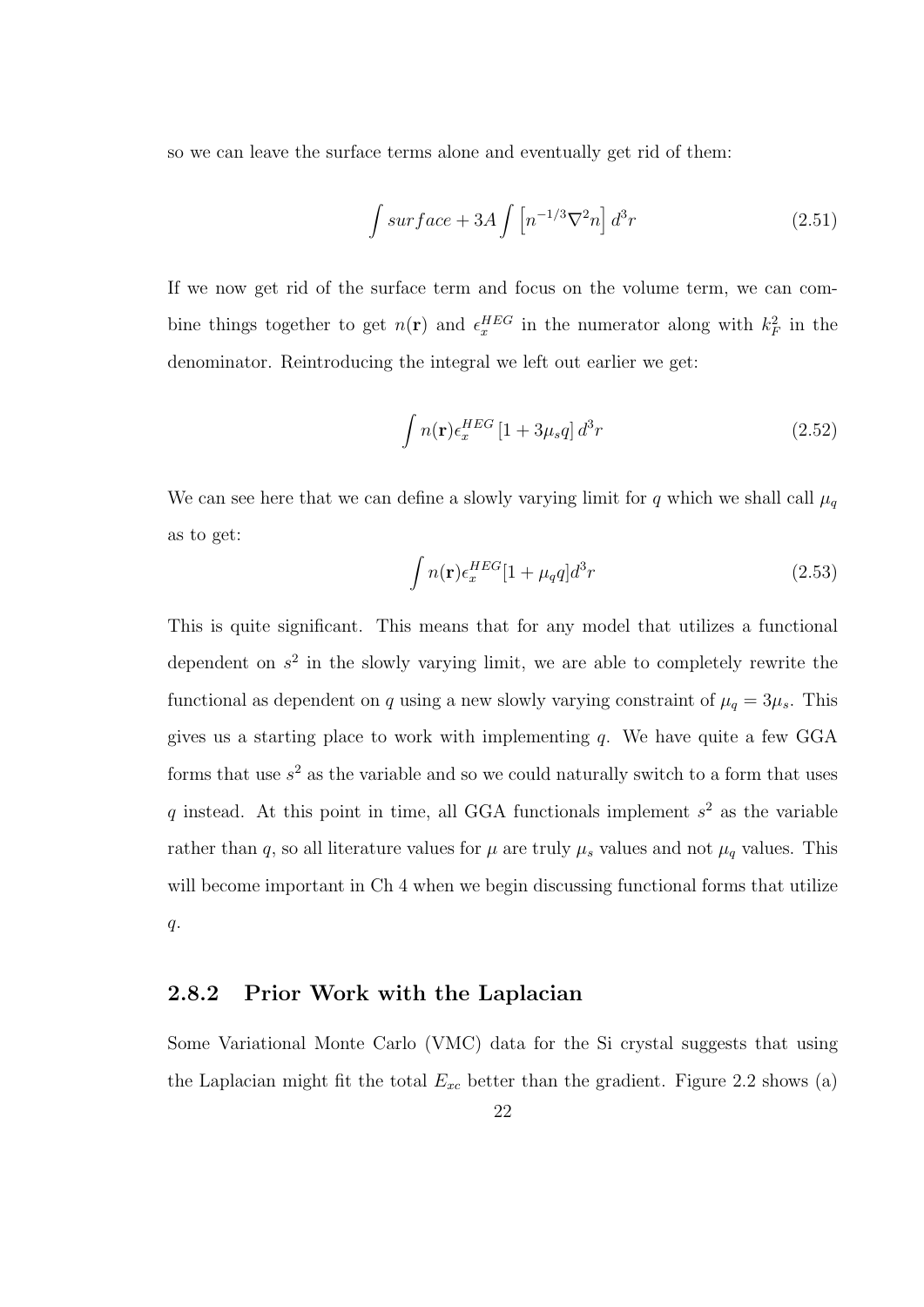

Figure 2.2: This figure shows the Variational Monte Carlo (VMC) data for Si. The plot in (a) shows the error in the LDA from the VMC data for  $e_{xc}$ . Below (a) we can see (b) the density of the Si crystal, (c) the gradient of the density squared divided by the density and (d) the Laplacian of the density. It is interesting to notice that the error in the LDA in (a) looks very similar to the plot for the Lapacian of the density in (d). This could be telling us that the Laplacian would be a good variable to use to fix the LDA model. This data set was initially found by Cancio and Chou [12]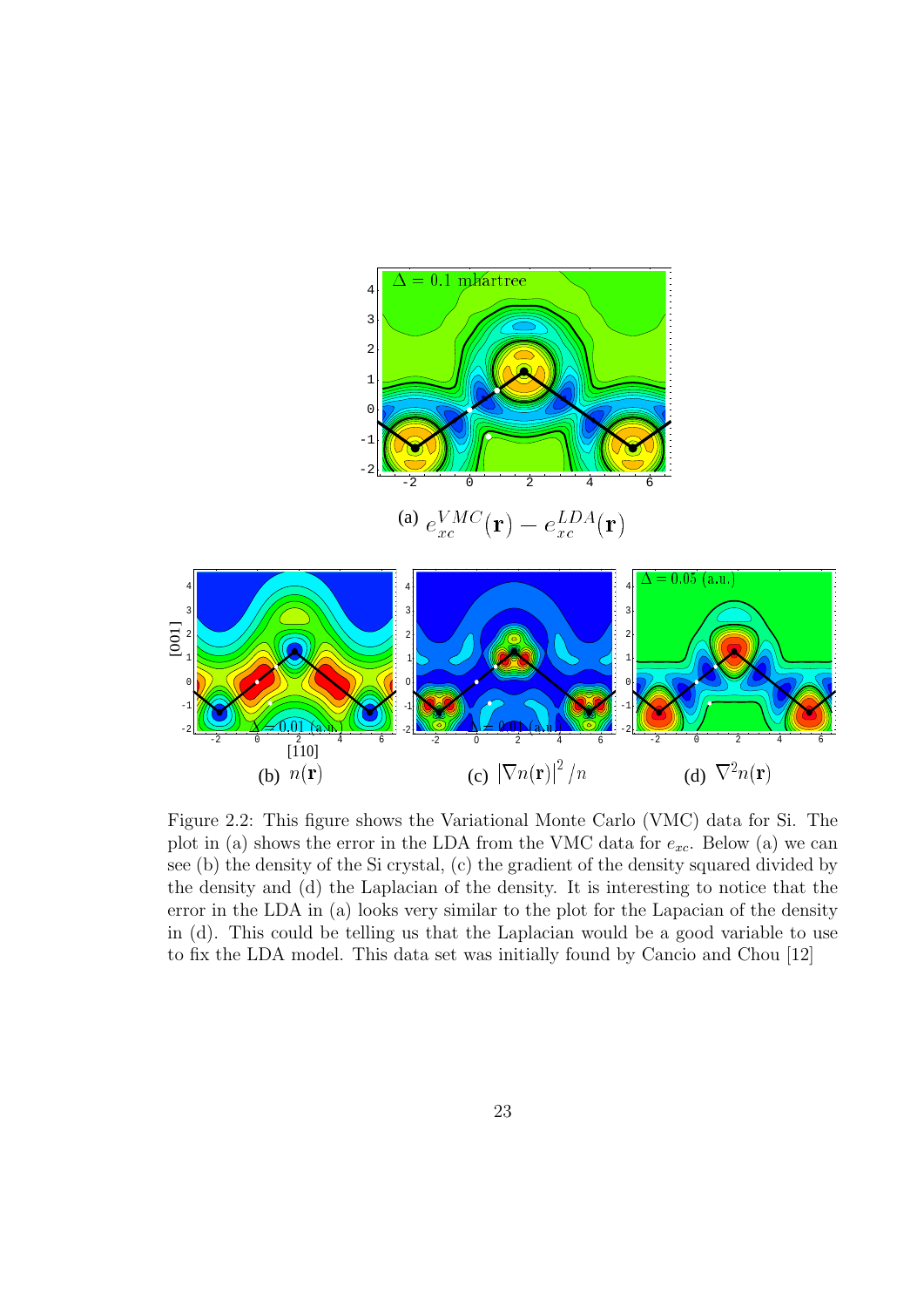the difference in the VMC  $e_{xc}$  and the LDA result for  $e_{xc}$ , (b) the density of the Si crystal, (c) gradient of the density squared divided by the density for the Si crystal and (d) the Laplacian of the density for the Si crystal. The work for this was done by Cancio and Chou [12]. The plot shows  $\frac{|\nabla n|^2}{n}$  $\frac{m^2}{n}$  because it is easier to compare to  $\nabla^2 n$ because of Eqs. (2.28) and (2.44). Comparing them this way they have the same units. The various colors tell us which direction (positive or negtive) the correction is being made. The thick black lines indicate a zero value, the blue regions are a positive value and the red lines are a negative value. The bluer the region is, the more positive and the redder the more negtive the error is. We note that the difference shown in (a) is error in the LDA. If we are able to add this to the LDA, then we will be able to get the correct  $e_{xc}$  for the system. Looking at the Laplacian of the data in  $(d)$ in comparison with this error in the LDA from (a), we can note that they have very similar features. The black zero lines in both aren't right on top of each other, but they are in very similar regions. The red areas near atom centers (the black dots) have very similar shapes and the blue regions along the bond (straight black line connecting the black dots) have an hourglass type of shape in both plots. It should also be noted that recent VMC calculations of *exc* for some small hydrocarbons also show similarities between the error in the LDA calculation and the Laplacian of the density [26–28]. The model introduced by Cancio and Chou that was tested on the Si crystal also showed promise when used on the Si atom, Mg, diamond-C and the CH<sup>4</sup> molecule [12]. Because of these many similarities, it would seem as though using the Laplacian of the density to fix the error in the LDA would be a good idea.

We can also compare the way the Laplacian and the gradient act in different regions of space for a specific system. The He atom is a very simple system, so we shall take a look at it. If we are to plot  $q$  and  $s^2$  versus  $r$ , then we should be able to see the slowly varying regions for both. Figure 2.3 we are able to see  $n(\mathbf{r})$ , |q| and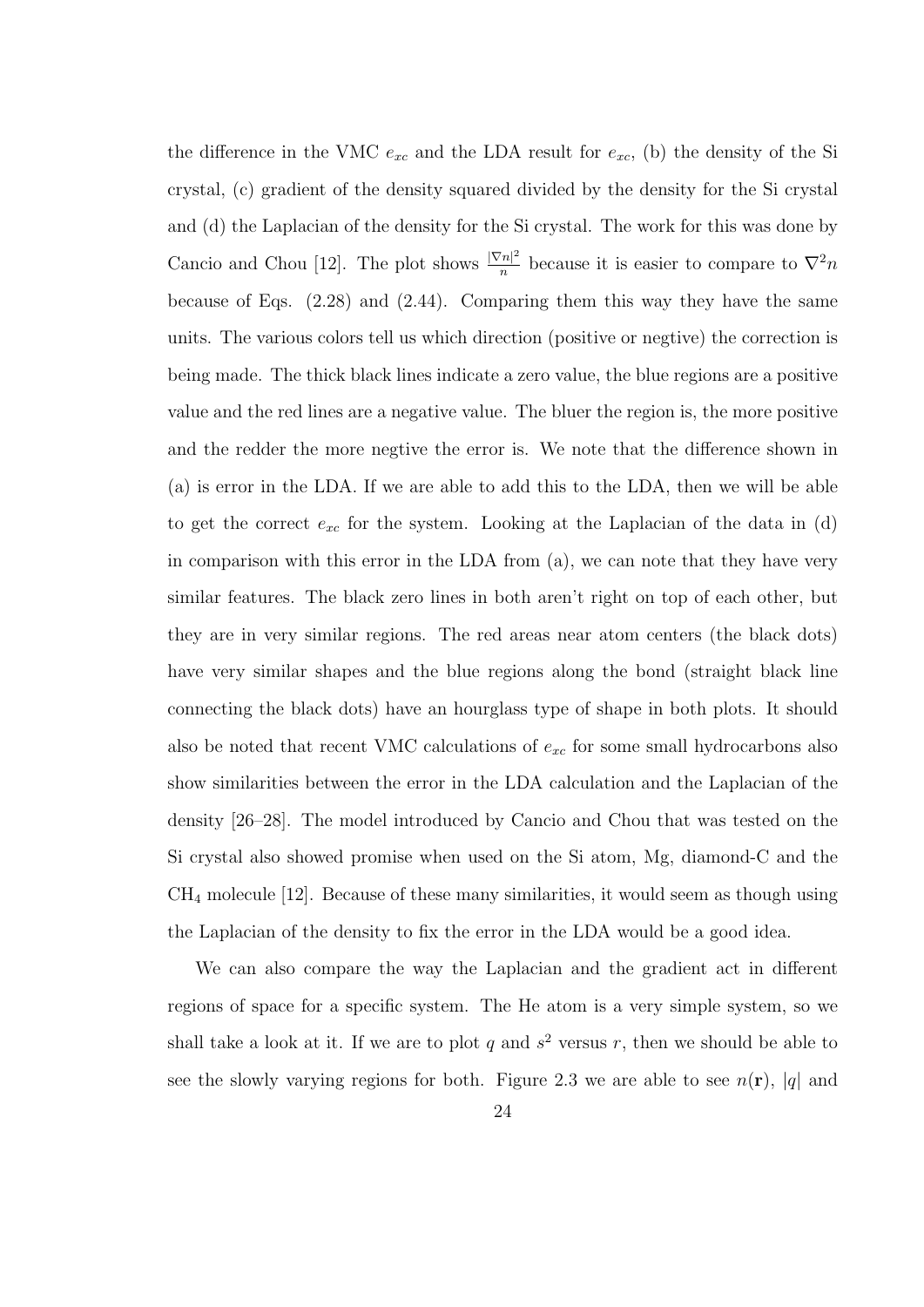

Figure 2.3: This is a figure of *n*,  $s^2$ , *q* and 1 versus radial distance for He. The *x*-axis is radial distance given in atomic units and the *y*-axis is in arbitrary units. Note that this plot is a log plot on the *y*-axis. The 1 that is plotted (e.g.  $10^0$ ; the black line) is to represent the place where the gradient and Laplacian variables change from slowly varying to quickly varying. We can see here that the gradient variable  $s<sup>2</sup>$  (the red line) recognizes the quickly-varying region as  $r \to \infty$ , but not as  $r \to 0$ . On the other hand, *q* (the green line) recognizes both these regions as quickly-varying.

 $s<sup>2</sup>$  plotted versus *r*. The *x*-axis is radial distance in atomic units and the *y*-axis is in unitless log values. The black line is the change from a slowly varying system to a quickly varying system, occurring at  $s^2$ ,  $|q| = 1$ . The red line is  $s^2$  and the green line is  $|q|$ . We notice that  $s^2$  shows that the system is quickly varying outside the atom, as  $r \to \infty$  and inside the atom the system is considered slowly varying. Something similar happens with  $|q|$  as  $r \to \infty$ , although as  $r \to 0$ , something different happens. As  $r \to 0$ ,  $|q| \to \infty$ . It is important to note that near the nuclear cusp, which is where density comes to a point at  $r = 0$  and  $\frac{dn}{dr}$  is discontinuous at  $r = 0$ , q is actually negative, which is why there is unusual behavior around  $r = 0.5a_B$  (this is where  $q = 0$  for the He atom). Because of the behavior near the cusp, q picks up on the fact that there is a quickly varying region right near the center of the atom. This is good, since a cusp is a quickly varying region because of the discontinuous derivative at  $r = 0$ . Because q picks this up and  $s<sup>2</sup>$  doesn't, q seems to be providing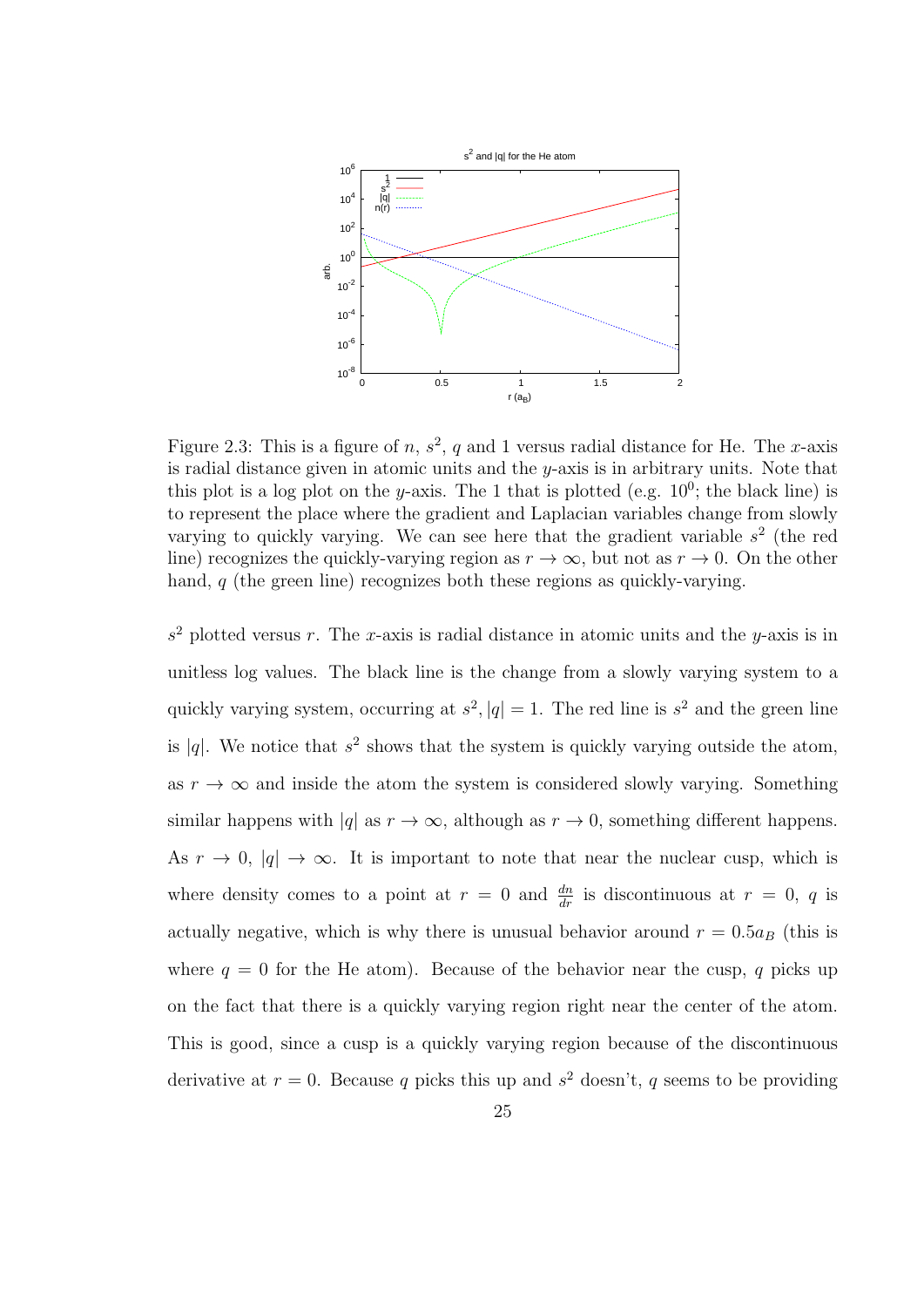more information about the system than *s* 2 .

For these reasons, it seems as though using the Laplacian of the density might be a better solution than using the gradient of the density. *q* provides more information than  $s<sup>2</sup>$  and  $q$  also looks as though it is similar to the error in the LDA. We hope to be able to use *q* to keep the simplicity of the GGA and improve on prior GGA's accuracy without having to use the messy kinetic energy density.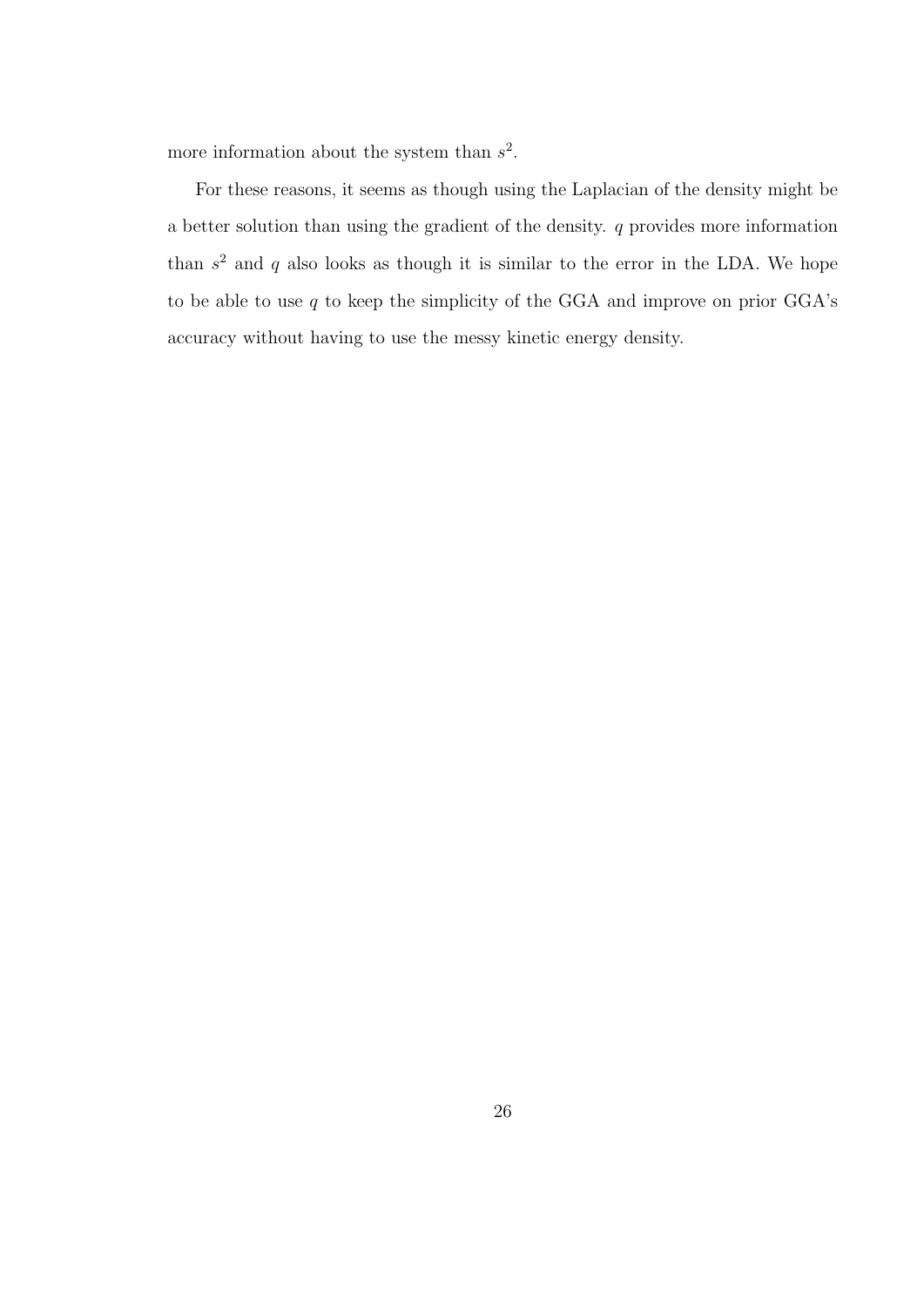# **Chapter 3**

# **Methodology**

### **3.1 Atomic Densities**

As we stated in Section 3.2 the system we want to use is He. Generally in DFT the energy and density are obtained using the self-consistent method as discussed in Section 2.3. Since He is a simple system, it should be possible to get a simple, approximate model. We then don't have to go through the self-consistent method when we are prototyping our models, making the calculation simpler and faster. It's important to emphasize the fact that this model density will *only* be used for prototyping. If something looks promising, a self-consistent method will be used. Fortunately, Slater came up with simple wavefunctions and densities to use for atomic systems. The Slater model wave function [29] and density are given (respectively) by:

$$
R_n(r) = r^n e^{-Z_{eff}r} \tag{3.1}
$$

$$
n(r) = \sum_{n} |R_n(r)|^2
$$
\n(3.2)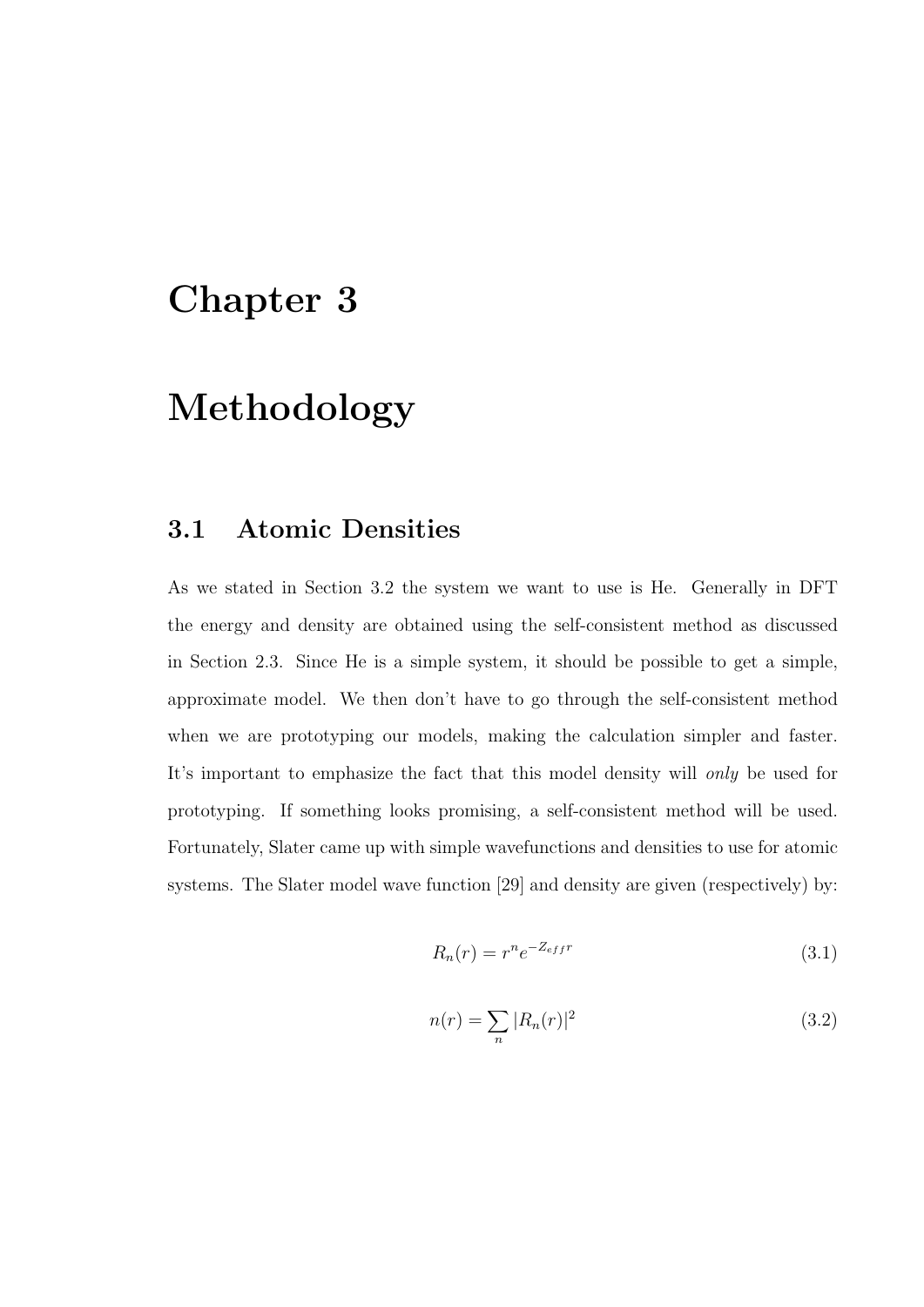where *n* is the principal quantum number and  $Z_{eff}$  is a shielded nuclear charge. The shielded nuclear charge is determined by a variety of rules based on the electrons in the orbitals. The one that will concern us is the 1*s* shell for He. For the 1*s* shell, each electron shields the nuclear charge from the other with a strength of  $s = 0.3$ , which gives us for He:

$$
Z_{eff} = Z - s = 2 - 0.3 = 1.7
$$
\n(3.3)

Since the He atom only has a 1*s* orbital this model should be very simple to implement (since we only need to incorporate  $n = 1$  for He). Using the rule stated above as well as the other rules stated by Slater,  $Z_{eff}$  for Ne can also be obtained. For Ne having a nuclear charge of  $Z = 10$ , implementing the rules for the inner shell gives  $Z_{eff} = 9.7$ and for the valence shell gives  $Z_{eff} = 5.5$ .

The the model density used for He are given by:

$$
n(\mathbf{r}) = \frac{2}{\pi} Z_{eff}^3 e^{-2Z_{eff}r}
$$
\n(3.4)

We know that the Hartree energy for this density is obtained using the pair density, as we see in Eq. 2.4. Unfortunately this contains the self-interaction of the wave functions. This self-interaxction is dealt with through the use fo the exchange energy. We can see that the self interaction term in the hartree energy (and therefore the exchange energy) is given by:

$$
E_x = -\frac{1}{2} \int d^3r \int d^3r' \frac{n(\mathbf{r}) n_x(\mathbf{r}', \mathbf{r})}{|\mathbf{r} - \mathbf{r}'|}
$$
(3.5)

where  $n(\mathbf{r})n_x(\mathbf{r}',\mathbf{r})$  is the exchange pair density given by:

$$
n(\mathbf{r})n_x(\mathbf{r}',\mathbf{r}) = -\sum_{\sigma} |\sum_{i}^{N_{\sigma}} \psi_{i,\sigma}^*(\mathbf{r})\psi_{i,\sigma}(\mathbf{r}')|^2
$$
(3.6)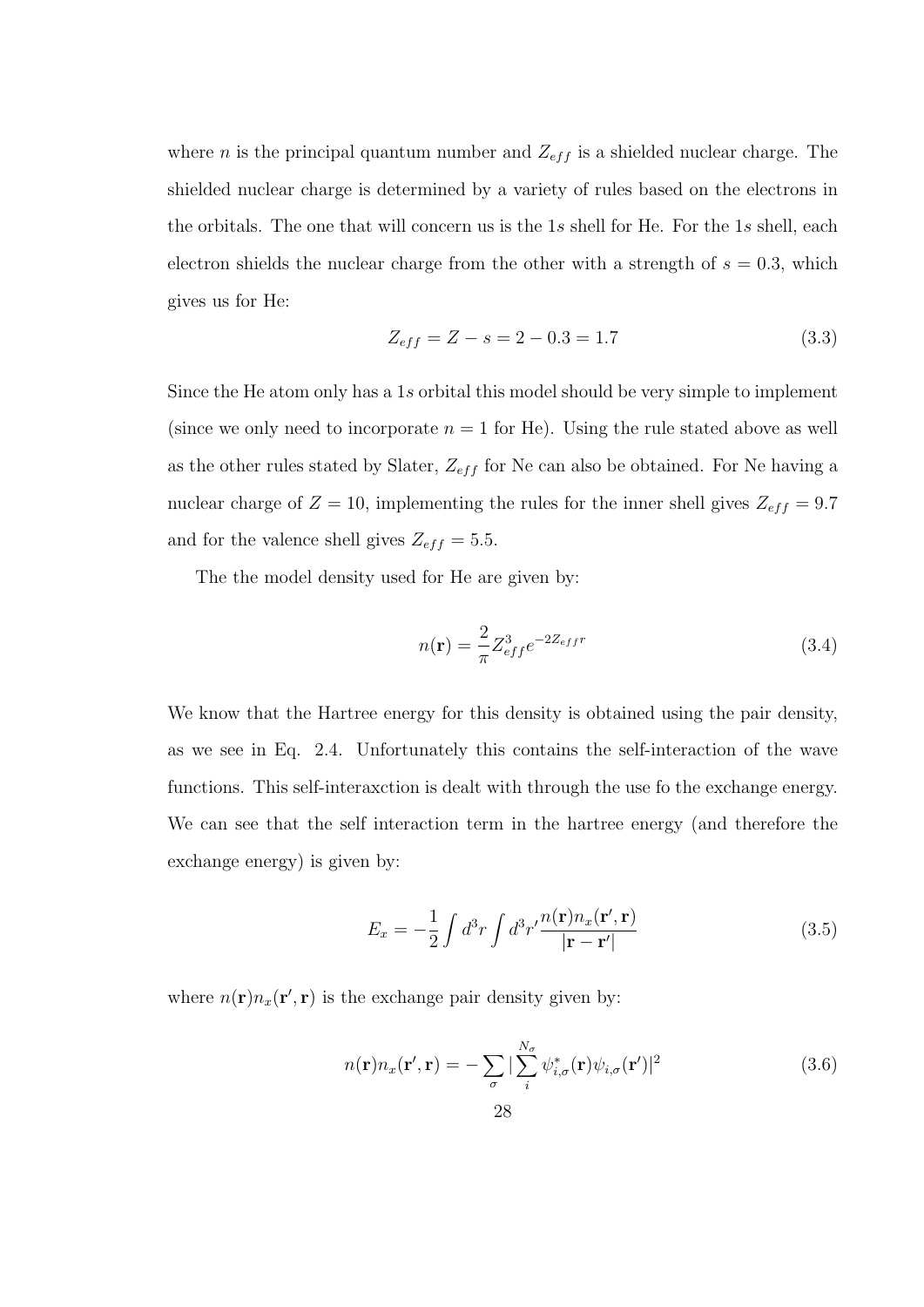We can obtain  $\epsilon_x$  because we have the definition of the total  $E_x$  in Eq. 2.20. By pulling out the integral over **r** and  $n(\mathbf{r})$ , we can produce  $\epsilon_x$ . After simplification we return:

$$
\epsilon_x(\mathbf{r}) = C \int d^3x' \frac{e^{-x'}}{|\mathbf{x} - \mathbf{x}'|}
$$
\n(3.7)

where  $\mathbf{x} = A\mathbf{r}$ ,  $\mathbf{x}' = A\mathbf{r}'$  and  $A = 2Z_{eff}$  and  $C = -\frac{Z_{eff}}{8\pi}$ 8*π* are constants. Through integration and reintroducing the constants it can be shown that:

$$
\epsilon_x(\mathbf{r}) = -\frac{1}{2r} + \frac{1}{2} \frac{e^{-2Z_{eff}r}}{r} (1 + Z_{eff}r)
$$
\n(3.8)

We were also given accurate data for  $V_x$  from Umrigar [30] for He, Be and Ne. The He data contains the radial grid  $r$ , density  $n(\mathbf{r})$ , exchange-correlation energy per particle  $\epsilon_{xc}$  and exchange-correlation potential  $V_{xc}$  and the Be and Ne data also have the exchange potential  $V_x$  of which the most important for us is  $V_x$ . He obtained this data set through use of quantum Monte Carlo simulations. This method uses the Schrodinger equation to solve for the *exact* many particle wave function and therefore the density obtained from this wave function is exact as well. This is able to be done with quantum Monte Carlo simulations for these systems since they are simple enough to be done in a reasonable amount of time. It is then possible to do the inverse of what is normally done in DFT: take the exact density and solve for the Kohn-Sham potential such that it returns the exact density. In effect when the exact density is used, the *exact* potential is obtained. This means that by using the data we have an exact potential to compare our prototyping to. From the potential we can also obtain our exact  $\epsilon_x$ . Because of this we should be able to use the data in our calculations to check our answers, or we could even include them in the code as the density for prototyping.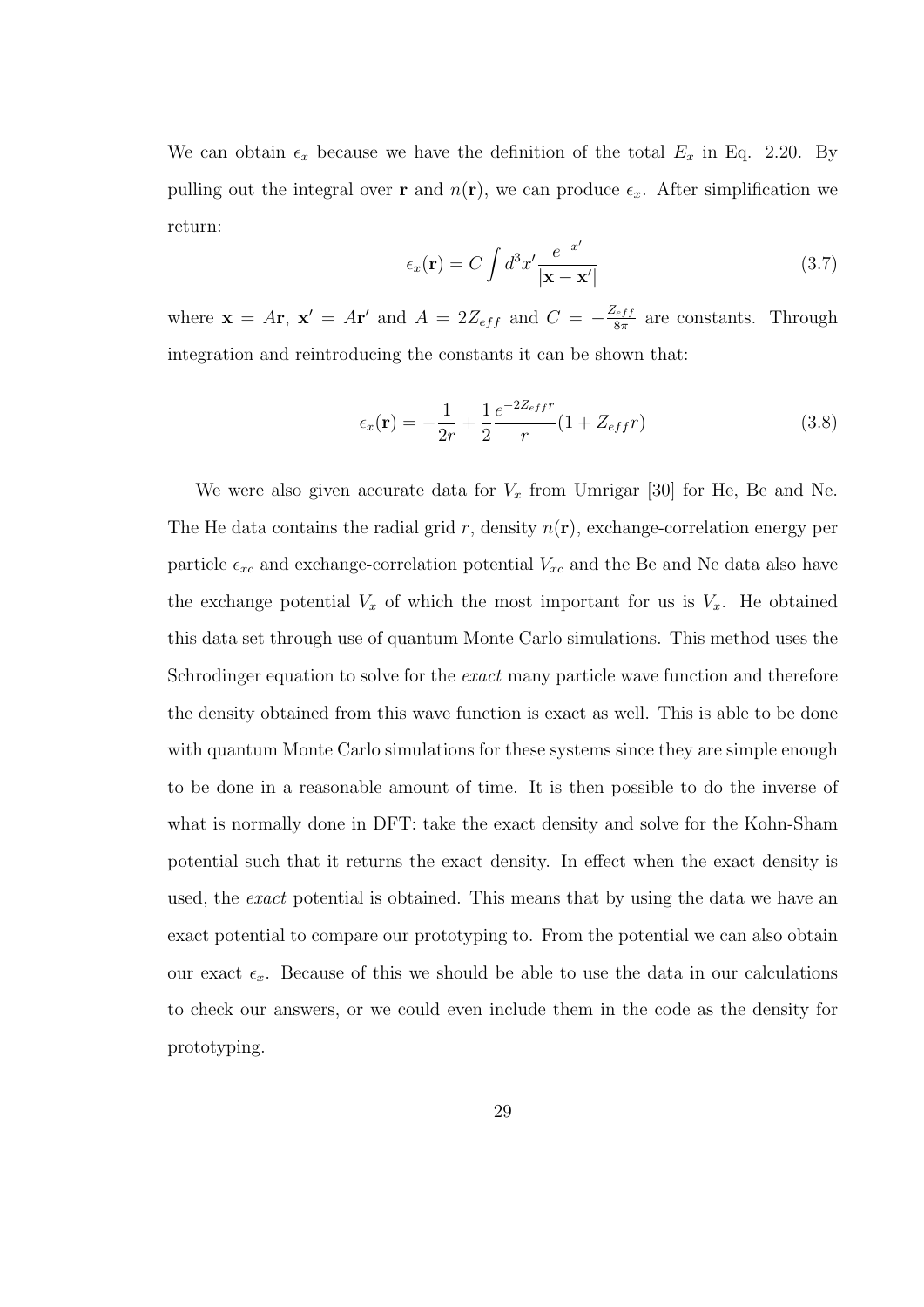### **3.2 Noble Gases**

In order to test out our thoughts on possible functionals, we must have a system to test them on. The question then becomes what system we should work with. We know that DFT is an atomistic modeling system, so it would be logical to start with an atom and work up to atomic interactions. To make sure that our thought process is correct, perhaps a simple system would be good to start with as well. In order to model either exchange or correlation energy, we must use a system that includes both of those types of energies, so that means that the H atom is out since it has only one electron. We could use the hydrogen ion H*−*, but perhaps it would be best to make sure charge neutral atoms work before we get into ions.

The next thought would be He. This could be a very good system to start with. We have a model wave function for He for which the  $\epsilon_x$  and  $V_x$  are able to be obtained *exactly* for a given  $n(\mathbf{r})$ . This is nice since it means we are able to look at how the exact answer compares to the prototypes we are testing. The model wave function is very nice to work with because it has no angular dependence. This is very helpful since it makes the gradient, divergence and Laplacian only radially dependent, getting rid of all the nasty angular terms. It is also helpful that the He atom contains regions that have *q* vary from negative infinity to positive infinity. The He atom also contains the nuclear cusp. Since the exchange potential gives a pole at the nuclear cusp for the PBE functional, we want to be able to fix that poor behavior. It would seem everything that has just been stated gives a good reasoning behind using the He atom to prototype various functional forms. We'll also look at Ne a bit as a check on transferability of our results.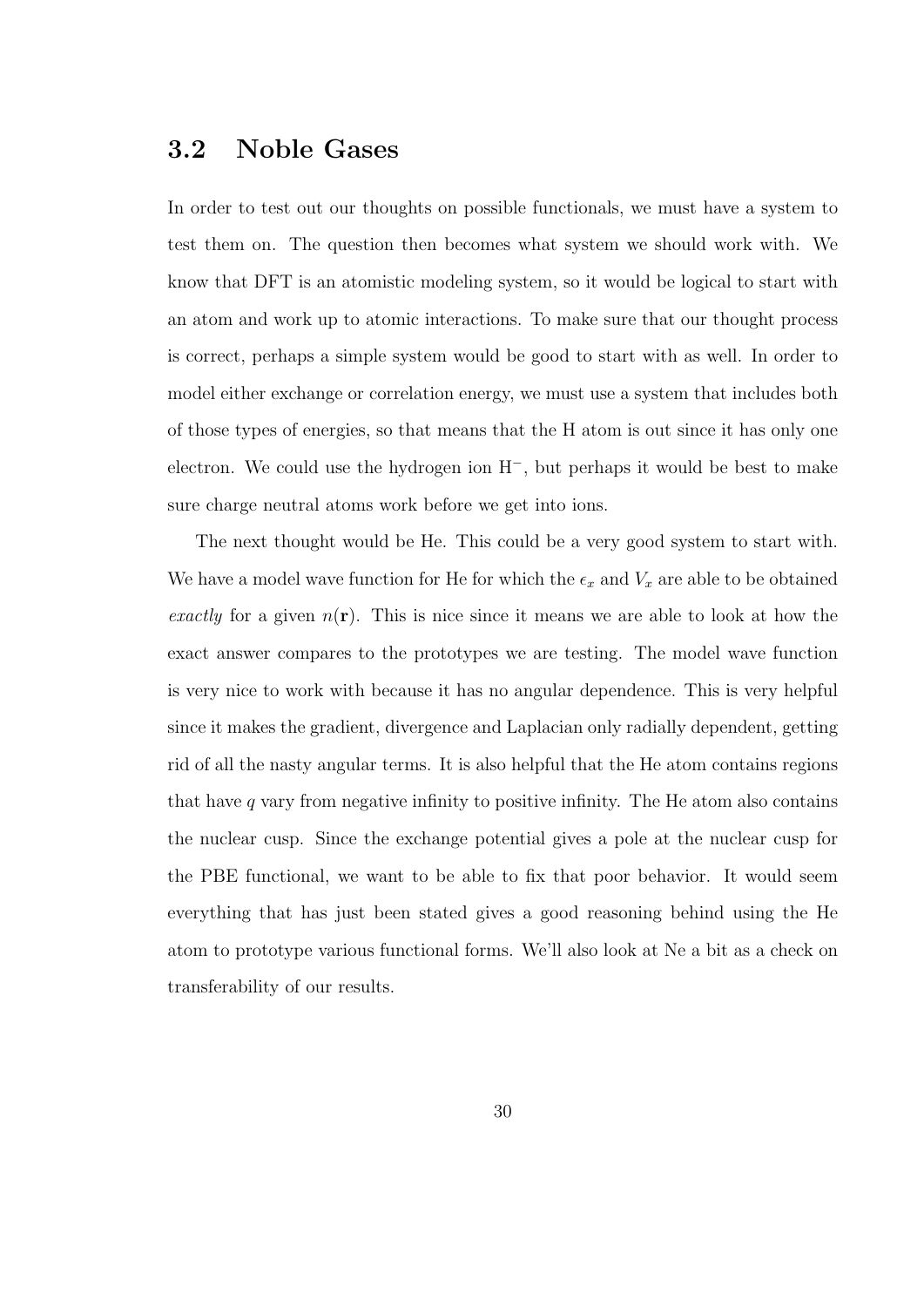## **3.3 Numerical Grid**

For the calculations that we perform, everything is done on an exponential grid. The reason this kind of grid is used is because we want to get an accurate value for derivatives at different points on our grid. We know that near the nuclear cusp we want to have a fair number of points. This is because an accurate derivative of the density requires quite a few points since the gradient changes fairly rapidly right around the cusp. As we get farther and farther from the cusp, fewer points are required to get an accurate derivative, and so an exponential grid encompasses these conditions. The exponential grid that we use was implemented by Coleman and Cancio [31]. The grid is generated using the equation:

$$
x_i = x_0 + dk^i \tag{3.9}
$$

The grid is started at  $x_0$  and the next point is a distance of  $dk$  away, the next point is a distance of  $dk^2$  away, etc. The way the  $k$  value is obtained is discussed in the next paragraph. We also use numerical derivatives in the code. In order to do the numerical derivatives, a polynomial interpolator is used [32]. For *N* points there is one unique  $(N-1)$ -order polynomial that fits exactly. This means that an  $(N-1)$ -order polynomial is fit to a point and  $\frac{N-1}{2}$  on each side of the point. Once this polynomial is fit, its derivative is calculated analytically for the center point. How we determine how many points to use is also discussed in the following paragraph.

What we want to do is choose the correct values of *k* and *N* simultaneously to minimize the error we have in our derivatives. Coleman and Cancio found what values to use for *k* and *N* by doing the error calculations for  $|\nabla n|$ ,  $r\nabla^2 n$  and  $r^3\nabla^2 (\nabla^2 n)$ for Xe. These were done on grids for varying values of *k* and a differing amount of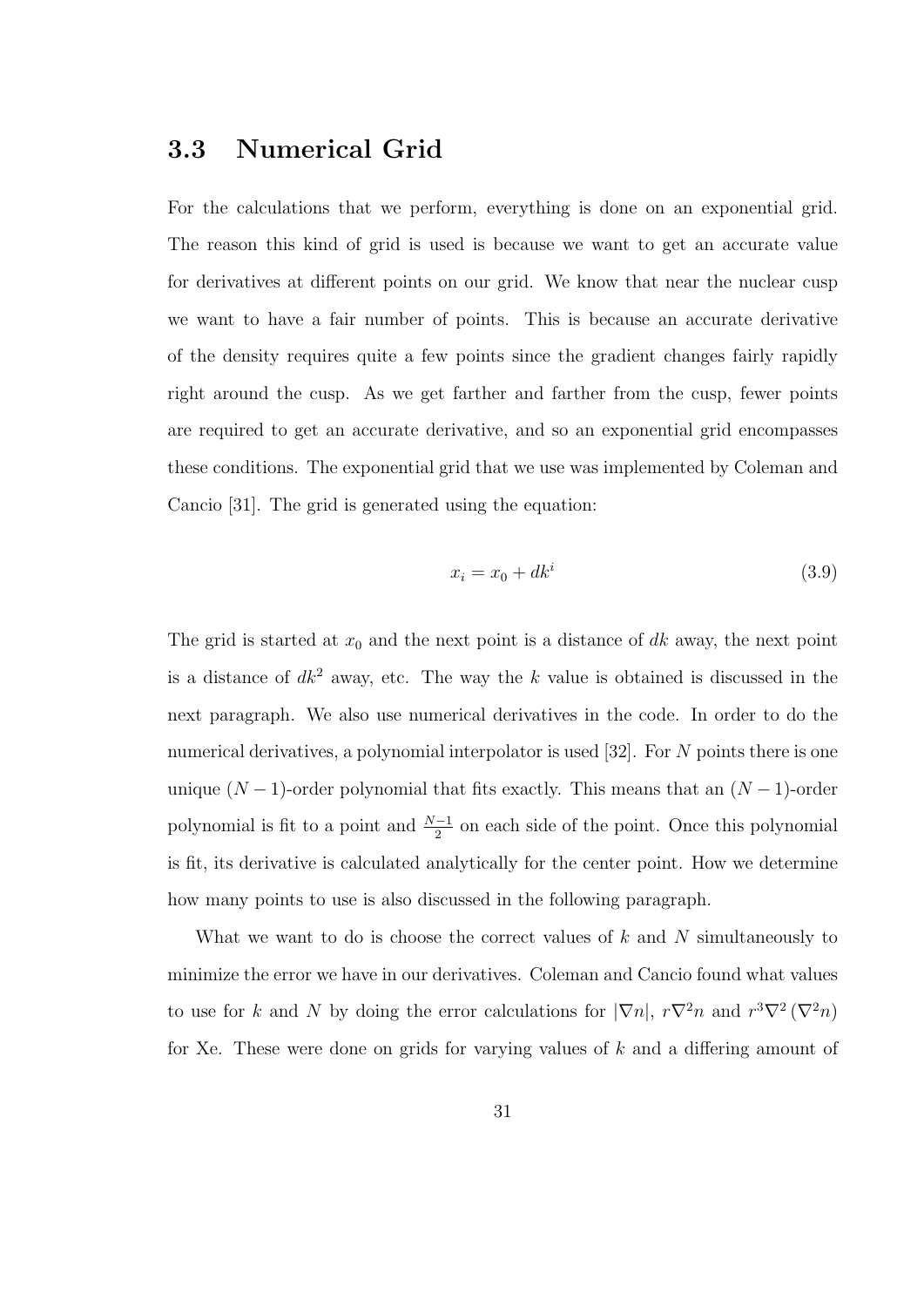points for the polynomial interpolator. The smallest overall error seemed to occur for  $k = 1.05$  and  $N = 13$ . Another common pair used is  $k = 1.01$  and  $N = 11$ . The errors for the two are about the same, although Coleman and Cancio decided that using  $k = 1.05$  fit this work best. When this was done, comparing the root mean square (RMS) error for  $|\nabla n|$  from using a uniform grid with the RMS error from using an exponential grid was done. The RMS error from using the exponential grid was about 1000 times smaller than the RMS error from using a uniform grid.

## **3.4 Numerical Method and Code**

The code *exqlapl.py* is a python code that runs prototyping simulations for exchange on atomic, radially symmetric systems. The inputs for this code are the electron density and the radial grid. The density and grid are obtained one of two ways – either the density is constructed using the Slater wave function on a grid that is created by the method described in Section 3.3, or both are input into the code using the data received from Umrigar. Once this is done, the gradient and Laplacian of the density are created. In this code, only radially symmetric cases are studied, so we only do radial parts of the gradient, divergence and Laplacian throughout the code. If the Slater wave function was used to get the density, the derivatives can be obtained analytically, and if they are data from Umrigar, they are calculated numerically using a 13 point polynomial interpolator. The routines that run these derivatives have been put into a code called *Laplacian.py*. Once we get the gradient and Laplacian of the density we are able to construct the dimensionless gradient and Laplacian terms *s* 2 and *q*.

Using  $s^2$  and  $q$  we are able to create our enhancement factor  $F_x$ . This enhancement factor can be a function of  $s^2$ , q or both. This is performed in the code *Xqfunction*-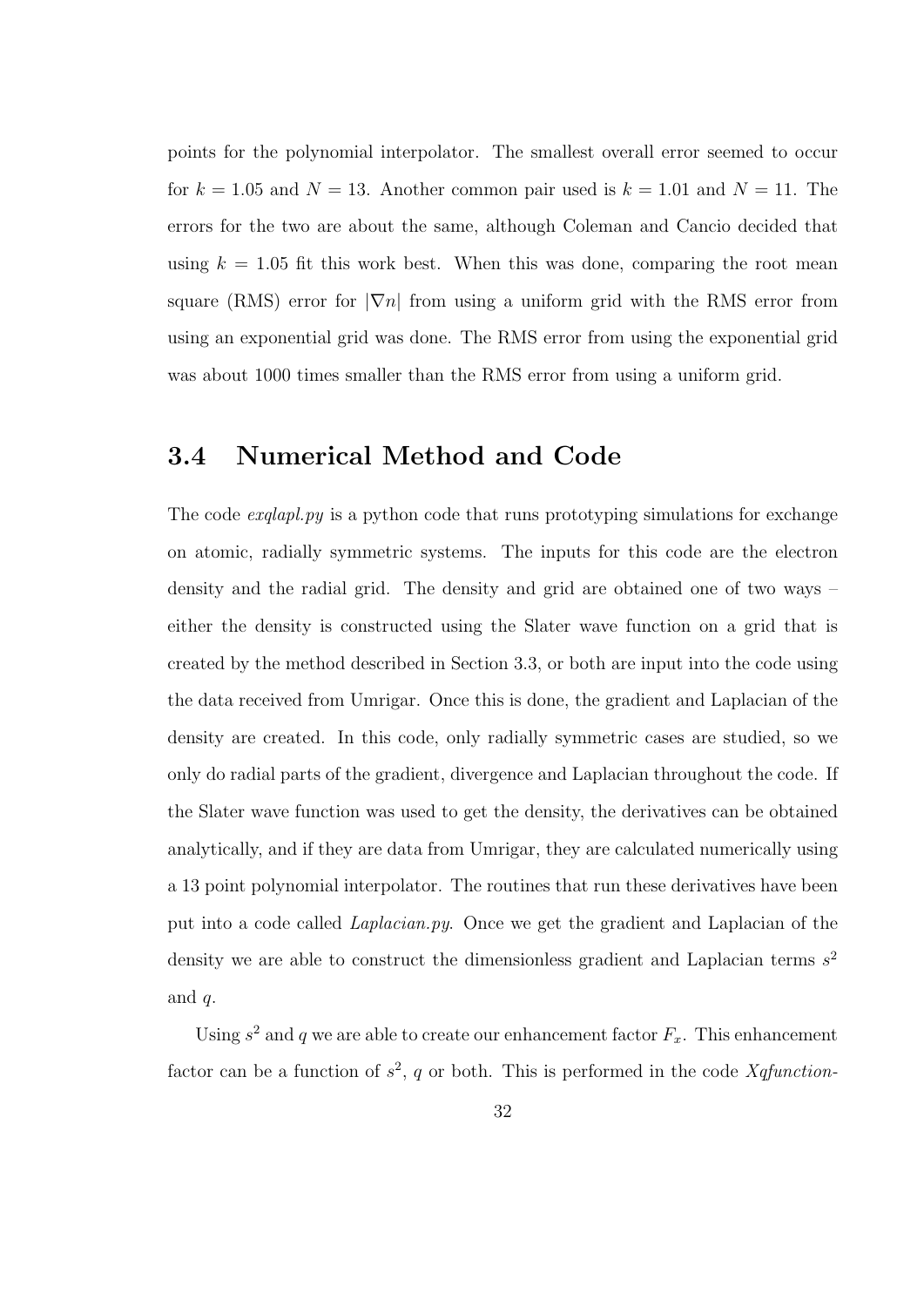*als.py*. To do this we input whichever variable or variables are needed in the functional as well as the parameters that are used (usually  $\mu$  and  $\kappa$ ). *Xqfunctionals.py* outputs the result of  $F_x$  and also provides analytic derivatives of  $F_x$  if they were ever needed.

Now that  $F_x$  exists, we are able to create  $\epsilon_x$  using Eqs. (2.18) and (2.24). At this part we are in the heart of DFT, so this part of the code is *dftheart.py*. Inside of *dftheart.py* is another code that creates  $\epsilon_x$ , called *XCqnum.py*. Derivatives of  $\epsilon_x$ are analytically performed here as well. These derivatives include:  $\frac{\partial n\epsilon_x}{\partial n}$ ,  $n \frac{\partial \epsilon_x}{\partial \nabla n}$  $\frac{\partial \epsilon_x}{\partial \nabla n}$  and  $n\frac{\partial \epsilon_x}{\partial \nabla^2}$  $\frac{\partial \epsilon_x}{\partial \nabla^2 n}$ . Although each of these derivatives are used in the potential equation, part of the potential equation (2.46) is exactly the derivative with respect to the density. Because of this, the first two potential terms in Eq (2.46) are defined in *XCqnum.py* (both terms come from this derivative via the chain rule). The code *XCqnum.py* in the end outputs  $n\epsilon_x = e_x$ , the first two potential terms, and the other two derivatives stated above. Since this code is imbedded in *dftheart.py*, these outputs go into this code rather than the main code.

Now that we have all the derivatives needed, we can now go to *dftheart.py* to finish getting the potential. Using a 13 point interpolator, we are able to get gradients, Laplacians, gradients of the Laplacian and Laplacians of the Laplacian of the two derivative cases  $(n\frac{\partial \epsilon_x}{\partial \nabla^2})$  $\frac{\partial \epsilon_x}{\partial \nabla n}$  and  $n \frac{\partial \epsilon_x}{\partial \nabla^2}$  $\frac{\partial \epsilon_x}{\partial \nabla^2 n}$ . We can see from Eq. 2.46 that for the derivative with respect to the gradient, we must do a divergence so the gradient term is necessary. Likewise we must take the Laplacian of the derivative with respect to the Laplacian for the last term in the potential equation, and so the Laplacian term is necessary. Although we have the gradient of the derivative with respect to the gradient, we still must construct the divergence. This is done simply enough:

$$
\nabla \cdot \left( n \frac{\partial \epsilon_x}{\partial \nabla n} \right) = \frac{d}{dr} \hat{r} \cdot \left( n \frac{\partial \epsilon_x}{\partial \frac{dn}{dr}} \hat{r} \right) = \frac{d}{dr} \left( n \frac{\partial \epsilon_x}{\partial \frac{dn}{dr}} \right) + \frac{2}{r} \left( n \frac{\partial \epsilon_x}{\partial \frac{dn}{dr}} \right) \tag{3.10}
$$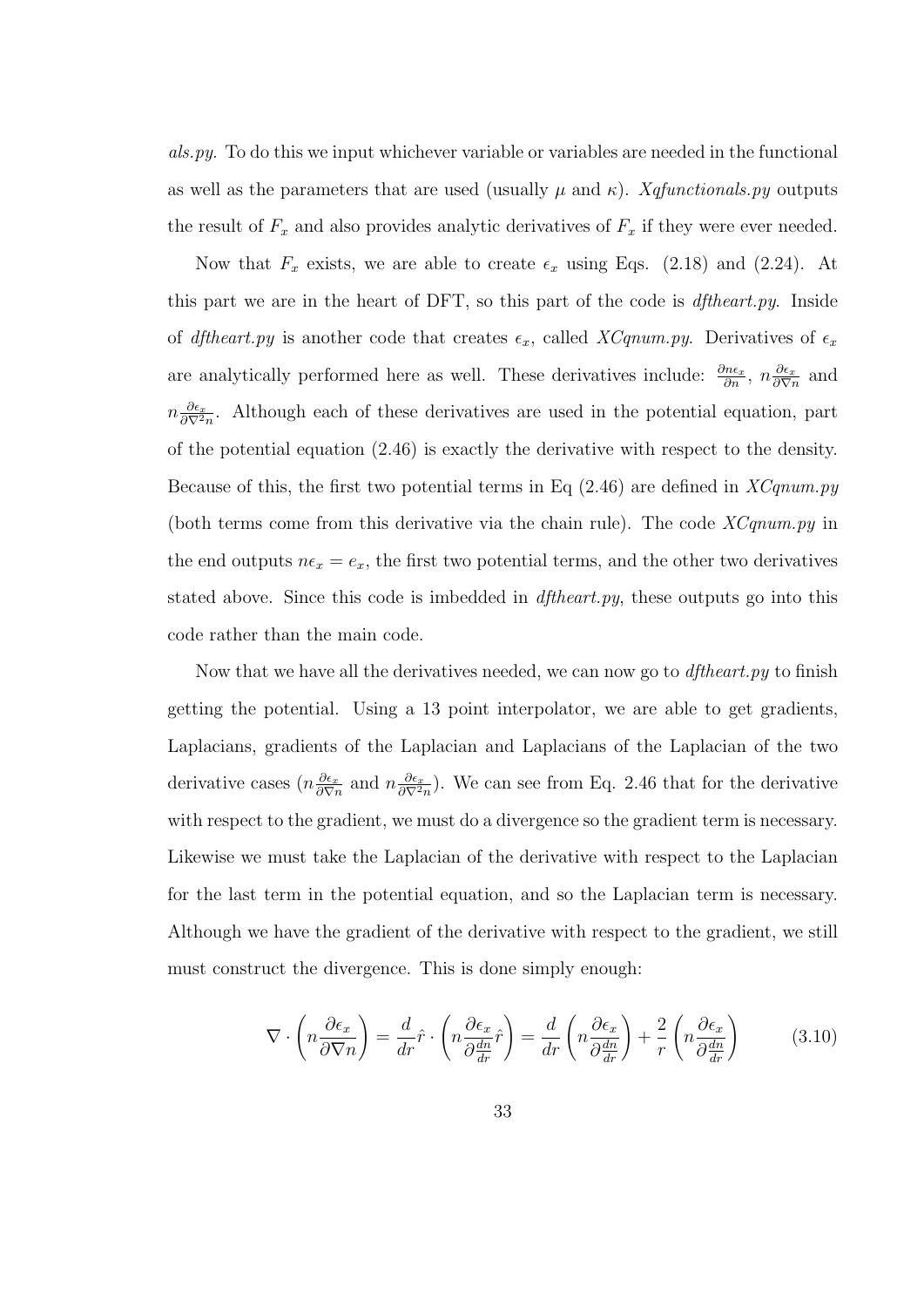Once these terms are defined, we can define the total potential as the sum of each of the terms, where the divergence term is negative as in Eq (2.46). Since *XCqnum.py* has output *e<sup>x</sup>* to *dftheart.py*, we are also able to integrate *e<sup>x</sup>* over the grid to get the total integrated exchange energy *Ex*. This part of the code also does most of the printing. It first prints  $E_x$  once and then it prints the grid of points for *r*,  $n(\mathbf{r})$ ,  $e_x$ ,  $\epsilon_x$ ,  $V_x$ , various parts of  $V_x$ , and the gradient and Laplacian derivatives to get those parts. In the end the outputs of *dftheart.py* are  $e_x$ ,  $V_x$  and  $E_x$ .

The main code also has an error analysis right at the end. The code has the ability to run completely analytic calculations for Laplacian-only enhancement factors. If this option is chosen along with the numerical calculations and the error analysis, the two methods will have an error for each point on the grid and have a mean absolute error stated at the end.

There are a few things to note about the code before moving on to discuss the results. There are quite a few things to keep track of here, so numerous flags have been applied at the beginning of the code to make checking things easy. There are many functional forms listed in the code that can be used, as well as many different parameter values. A variety of different tests have been incorporated into the code to make sure that what we think we are doing is what we are actually doing. Some of these tests do things such as check the total amount of particles and plot  $F_x$  against  $s<sup>2</sup>$  or *q*. When writing the code to perform the divergence term in the potential, an error analysis was done between the code we wrote and the result of code written by Burke for the PBE functional. When this error analysis was done, the mean absolute error was on the order of 10*−*<sup>5</sup> . The output is very descriptive so as to make it easy to figure out to what a specific data file refers. It includes the system used (e.g. He), the nuclear charge, the occupancy of the system, what type of density is used (Slater density or Umrigar data), the name of the functional, the parameters used,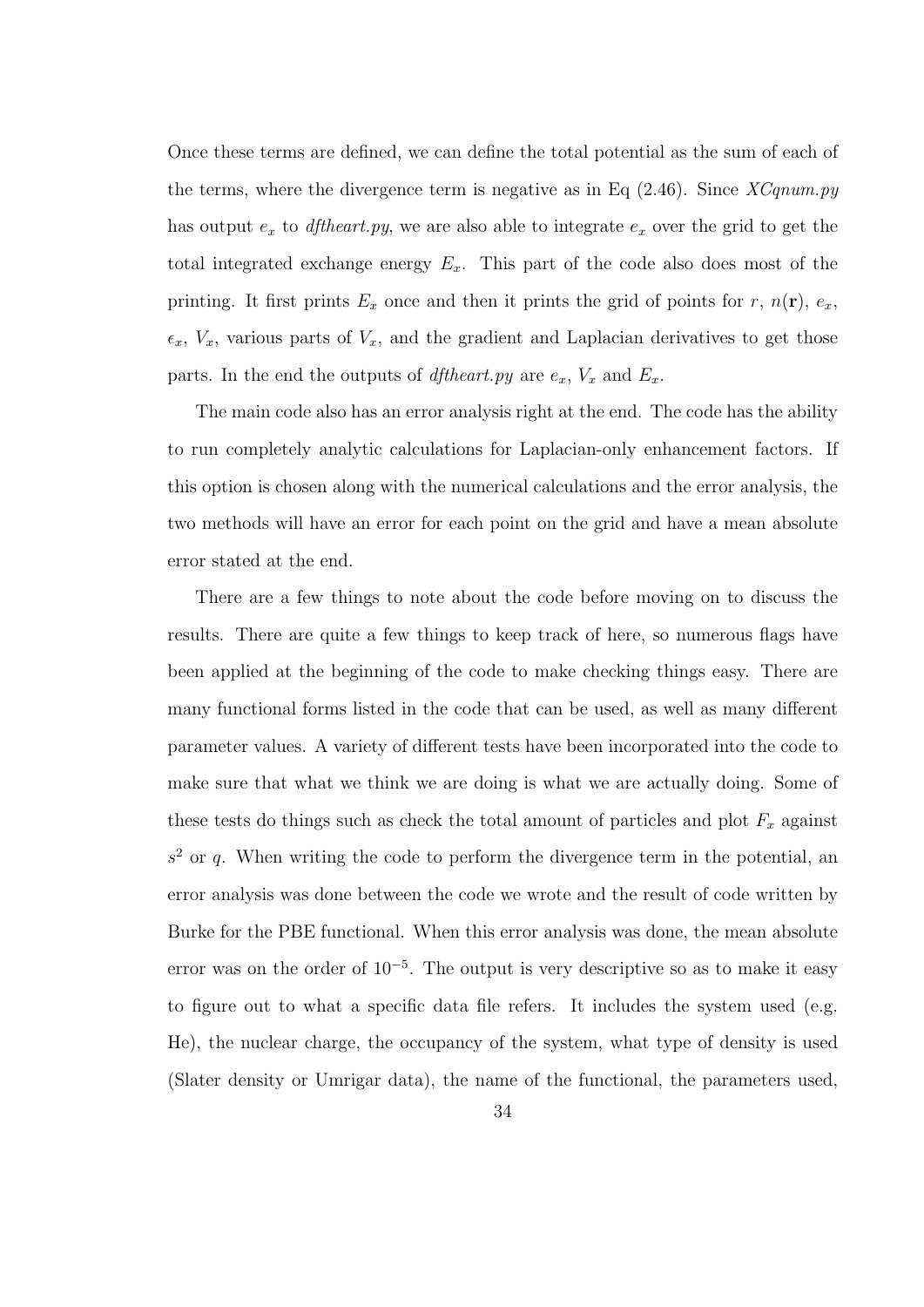the integral of the density, a note of where the total exchange energy is listed along with the value and a list of what each column of data is for the grid before the values are listed.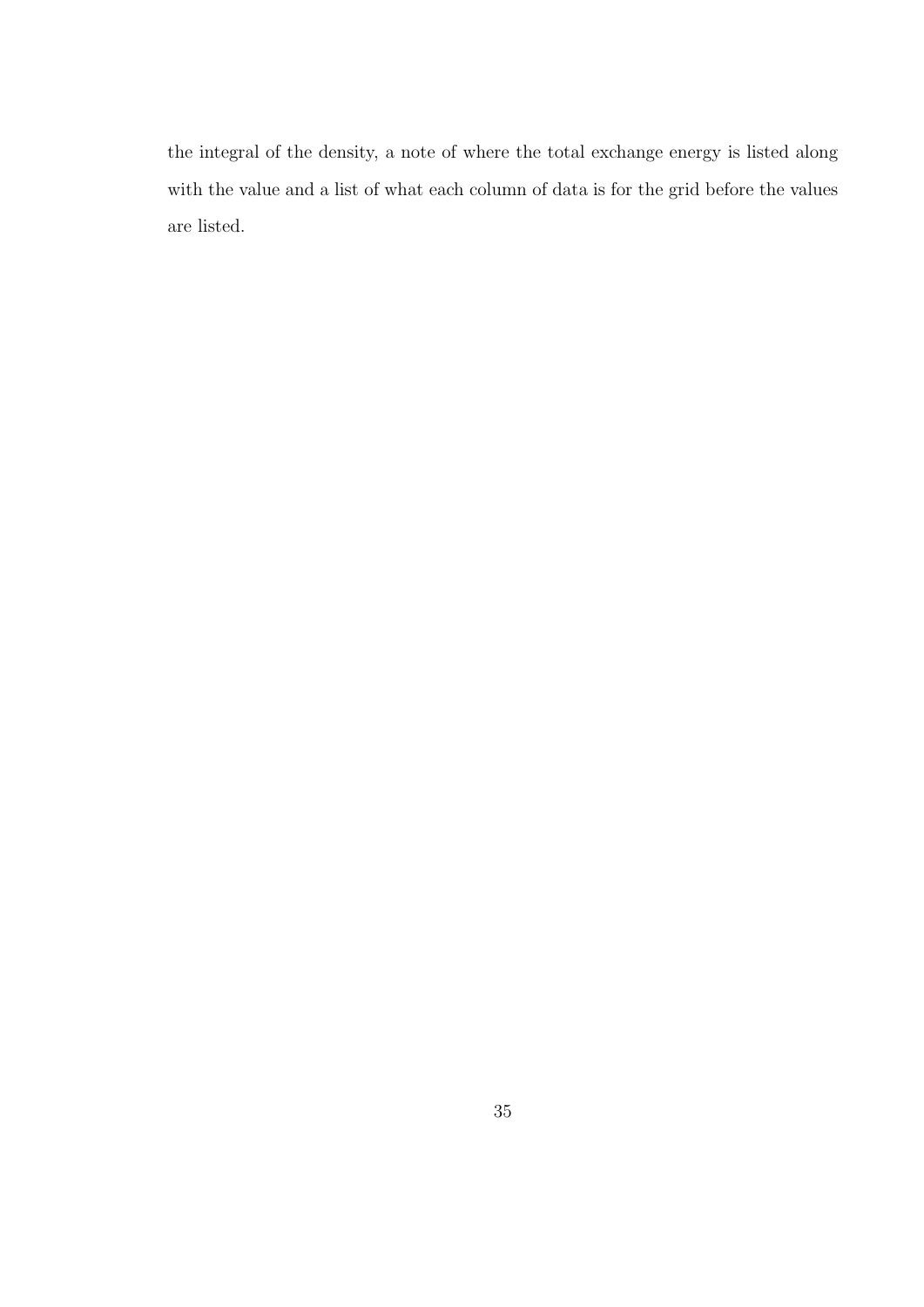## **Chapter 4**

# **Results**

## **4.1 Introduction**

This chapter discusses the results we obtained from testing out various functionals using  $q$  and a combination of  $q$  and  $s^2$ . Most of the results explored used He. There were a few models that looked promising and so we tested out these functionals on Ne as well since we have the data for it. We start out with very simple models in Section 4.2 using only *q*. Once these were explored and failed to produce positive results, we moved on to more complex ideas incorporating both *s* <sup>2</sup> and *q* in Sections 4.3 and 4.4.

There are a few discussion points to make before delving into the results of this thesis work. We have many forms and parameters to discuss in this chapter. These various forms are listed in Table 5.1 along with parameters that are used in the functionals. It is worth noting that when we discuss functional forms, the exchange enhancement factor is what will be listed, although really what is being discussed and implemented is the exchange energy per particle,  $\epsilon_x$ . The exchange energy per particle can be written as in Eq.  $(2.24)$ , where  $F_x$  is the enhancement factor to the LDA and  $\epsilon_x^{LDA}$  is given in Eq. (2.18).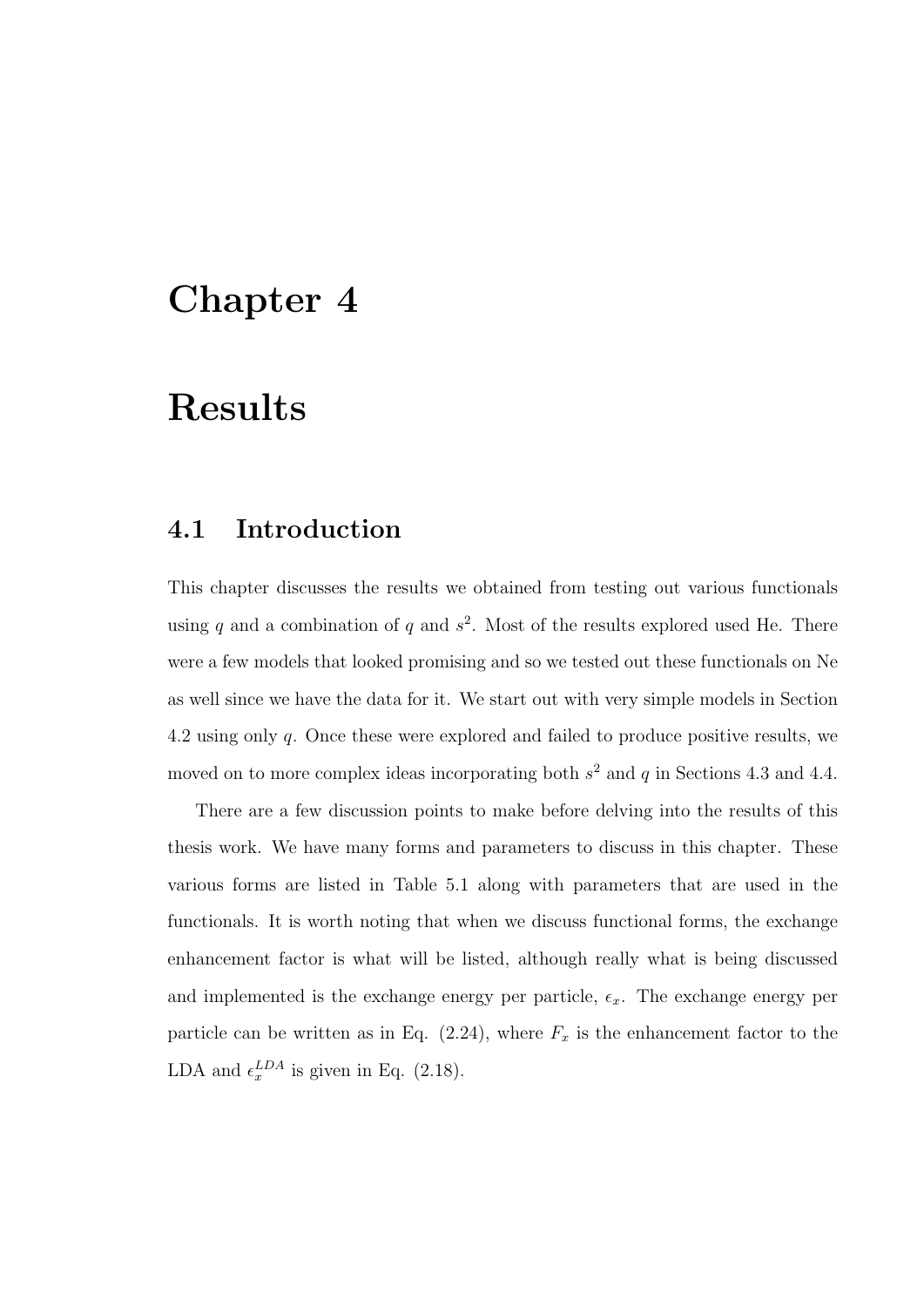Also interesting to note is that the slowly varying constraints  $(\mu$  values) that we use are different than the  $\mu$  values in literature. In Subsection 2.8.1 we defined a value  $\mu_q$ , which is three times greater than  $\mu_s$ . The  $\mu_s$  was the slowly varying constraint for the functionals using  $s^2$ , which is what all the functionals in the literature use, and so the values listed in the literature are the  $\mu_s$  values. Since our functionals will utilize *q* rather than  $s^2$ , we must use  $\mu_q$ , and so we must modify the literature values to support our needs.

The final thing to discuss is figures. For each figure, the units are given in atomic units  $(\hbar = m_e = e = k_e = 1)$ . Generally the only things that are discussed in this text are a measure of distance and a measure of energy. In atomic units the measure of distance is the Bohr radius  $a_B$ , which is the distance of a single electron in the H atom. The energy units are Hartrees, which is the same as two Rydbergs or twice the magnitude of the ground state energy of the H atom  $(1Ha = 2Ry = 2|E_0^H| = 27.2eV)$ . Also, there are quite a few figures that use names such as PBEq-SOGGA, where two names are listed. What is meant by this name format is that the first name lists the functional used and the second name lists the parameters used. Each figure also contains the exact and LDA curves as well as what we are testing out as a comparison. The exact and LDA curves are always given by red and green lines, respectively. The reason we have an exact answer and how it is obtained is discussed in Section 3.1.

## **4.2 Initial Results**

We started this research with two forms that we wanted to test out. The first one was the PBE functional form modified to utilize  $q$  in place of  $s^2$ . Because of the discussion we had in Subsection 2.8.1, we replaced  $s^2$  with q as well as replacing  $\mu$  (which is synonymous with  $\mu_s$  since the PBE functional utilizes  $s^2$ ) with  $\mu_q$ . This gave us the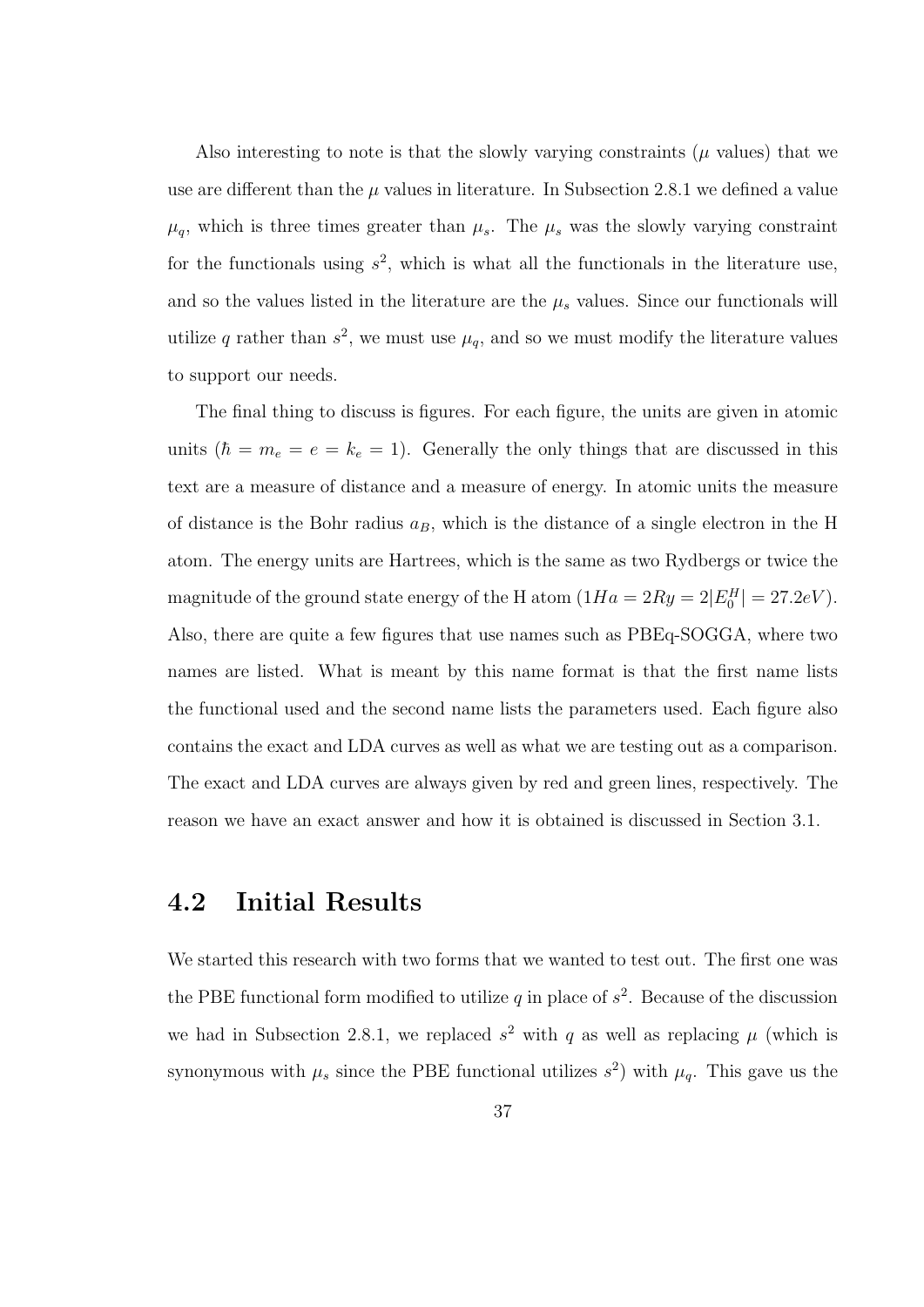form:

$$
F_x = 1 + \frac{\mu_q q}{1 + \frac{\mu_q}{\kappa} q} \tag{4.1}
$$

Since this form has  $q$  in it in place of the  $s^2$ , we called this form the PBE $q$  form. There are a variety of reasons for wanting to test this out. The PBE functional is utilized still today by DFT users because of its reliability with energy calculations for many systems. The PBE functional is accurate for its energy calculations, so if we want to improve the structural calculations then modifying a functional with accurate energy will hopefully produce a functional that also has accurate energy. We can see in Eq. (4.1) that at some point in space this functional will produce a pole, since *q* can vary from negative infinity to positive infinity, although this depends on the system for what region of space the pole is produced. This may cause problems, but it may still be informative to take a look at its results.

Another form that is of interest is similar to the PBEq form:

$$
F_x = 1 + \frac{\mu_q q}{\sqrt{1 + \left(\frac{\mu_q}{\kappa}\right)^2 q^2}}
$$
\n(4.2)

We call this the simple form. The real difference in this from the PBEq form is the square root in the denominator along with squaring the second term with the *q*. This form is interesting because including the square root along with squaring the *q* term in the denominator specifies the denominator to be positive for all *q*, completely eliminating any pole in  $\epsilon_x$ . It would be reasonable to ask why the square root is in the denominator since simply squaring *q* makes sure the denominator is positive definite. The reason behind this is to make sure that our large *q* limit is still satisfied. By leaving out the square root and not squaring the  $\frac{\mu_q}{\kappa}$  term, a large *q* limit would result in having a form that looks like: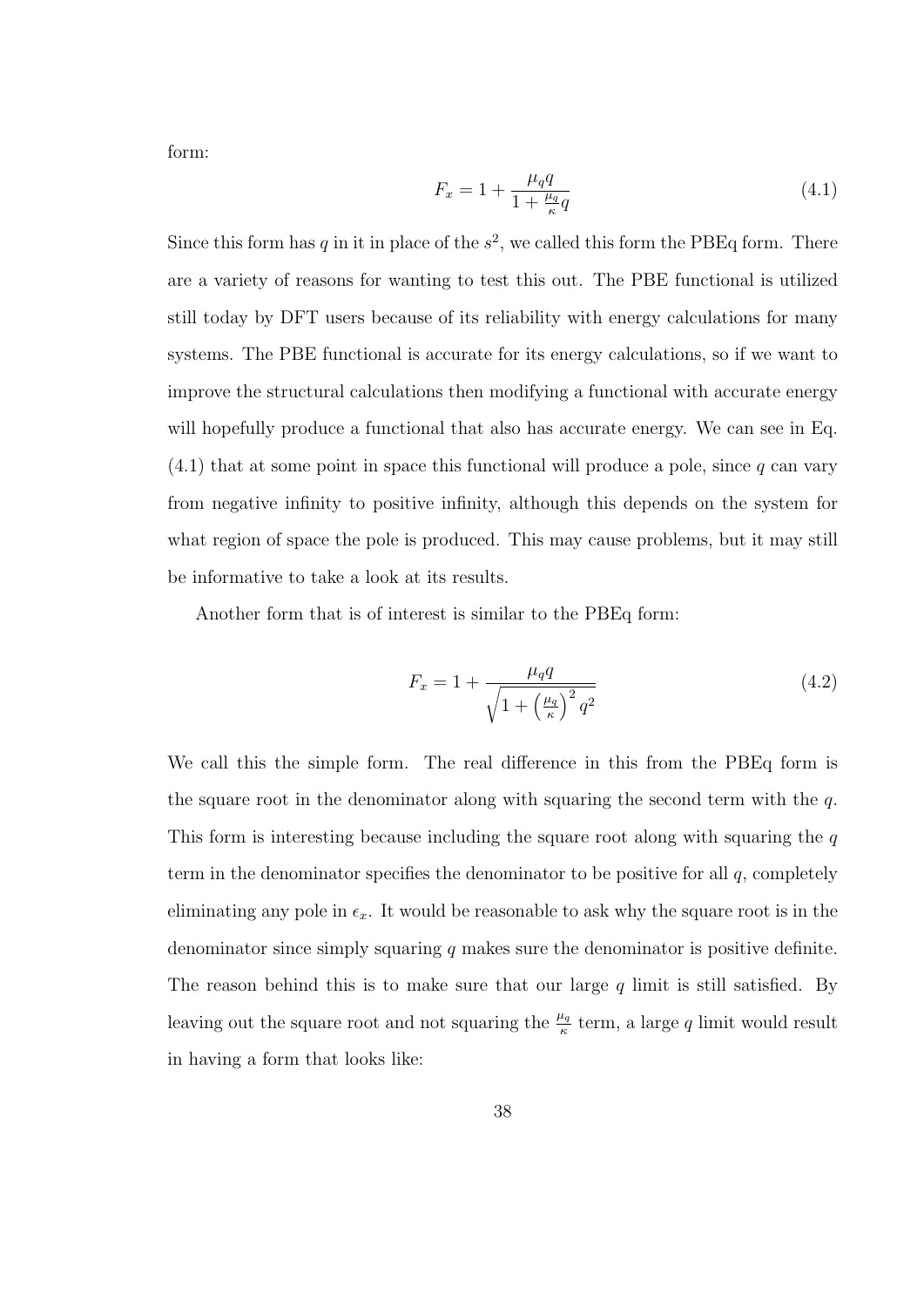$$
F_x = 1 + \frac{\kappa}{q} \tag{4.3}
$$

If this were to be the final form, we would no longer have the right large *q* limit as we discussed in Subsection 2.6.1 since it would be dependent on *q*.

#### **4.2.1 Parameters**

Before we can actually use these forms, we must determine what parameters  $(\mu$  and  $\kappa$  values) to use inside these functionals. In the literature, there are various GGA functional forms that host a variety of  $\mu$  and  $\kappa$  values. Table 4.1 shows different  $\mu_s$ and  $\kappa$  values that correspond to several different GGA functionals from the literature. Since we know these parameters, we might as well use them rather than start all over finding new  $\mu$  and  $\kappa$  values. We must first make sure to convert the  $\mu_s$  values to  $\mu_q$ values properly. Table 4.1 shows the conversion of  $\mu_s$  from literature to the  $\mu_q$  values that we need.

In GGA's, there are a variety of thoughts about what kind of parameters to use, as discussed in Subsection 2.6.1. Because of this, there are different parameter classes: hard parameters and soft parameters. The hard parameters refer to the small  $s^2$  limit strength (i.e.  $\mu_s$ ) being large, and the soft parameters have a small strength small  $s^2$  limit. Looking at Table 4.1 we can see that the hard parameters for  $\mu_s$  would be from the PBE and rPBE functionals and the soft parameters would come from the PBEsol and SOGGA functionals. For us, this translates into hard and soft  $\mu_q$ strengths. Of course, the  $\kappa$  values affect the slowly varying regions slightly, but the main contribution is from the  $\mu_s$  or  $\mu_q$  value.

After obtaining the  $\mu_q$  and  $\kappa$  values, we were able to test them in the functionals mentioned in Section 4.2. When we looked at the simple functional, we produced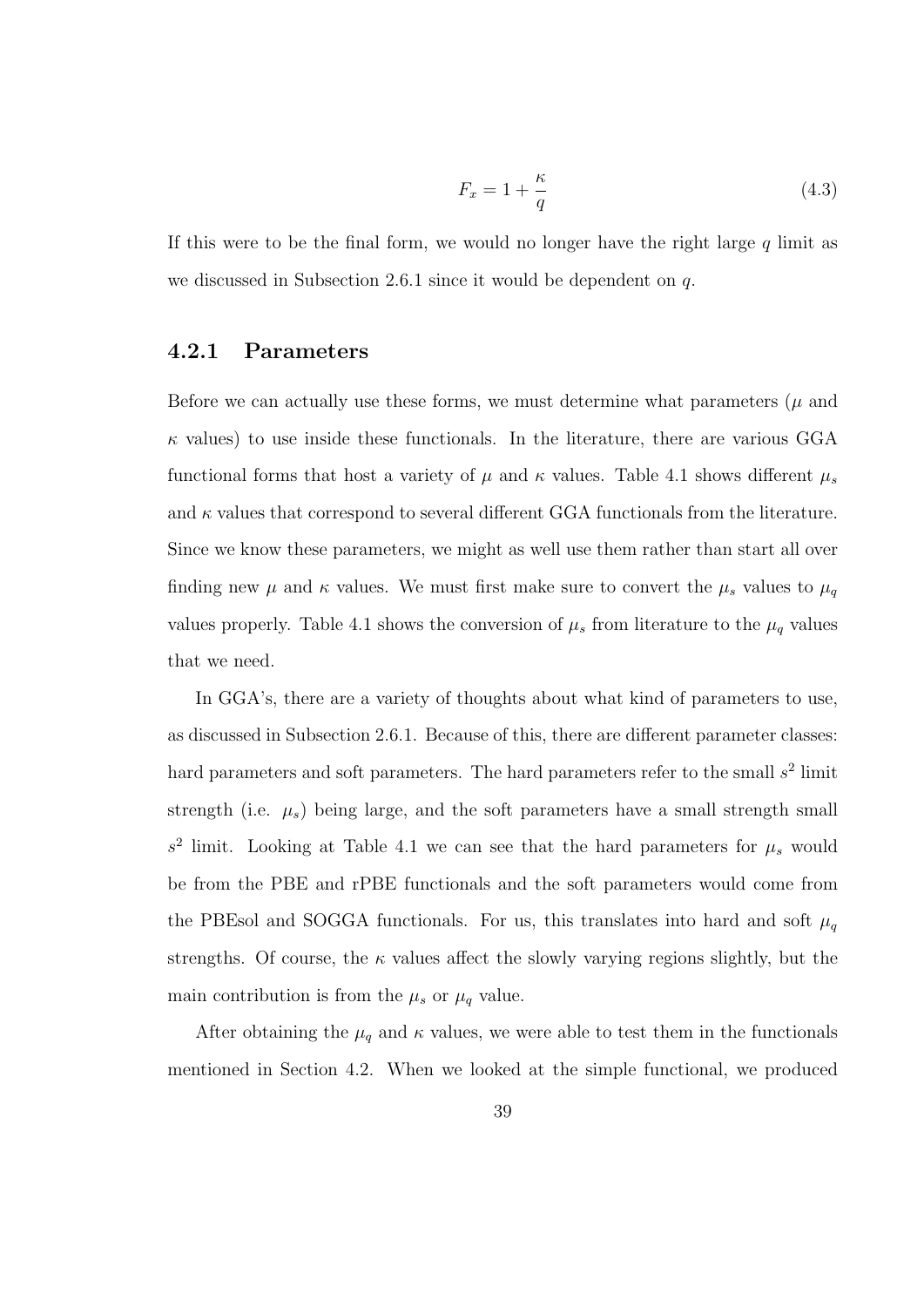

Figure 4.1: This figure shows the exchange energy per particle  $\epsilon_x$  and the exchange potential  $V_x$  for the hard parameters ((a) and (b) respectively) and the soft parameters ((c) and (d) respectively) when applied to the He atom using our simple model discussed in Section 4.2.2. For each graph the *x*-axis is radial distance and the *y*axis is energy. They are compared to the LDA curve as well as the exact curve for our Slater model density for the He atom. Note: if there are two names listed (e.g. simple-PBE) then the first name is the functional used as listed in Table 5.1 and the second is the parameters used.

| Functional   | $\mu_s$ | $\mu_a$ | $\kappa$ |
|--------------|---------|---------|----------|
| <b>PBE</b>   | 0.21951 | 0.64953 | 0.804    |
| PBEsol       | 10/81   | 30/81   | 0.804    |
| rPBE         | 0.21951 | 0.64953 | 1.245    |
| <b>SOGGA</b> | 10/81   | 30/81   | 0.552    |

Table 4.1: This table shows the parameters implemented by various GGA functionals. There are other functionals that also implement these combinations of  $\mu_s$  and  $\kappa$ values, for example the revPBE functional uses the same  $\mu_s$  and  $\kappa$  values as the rPBE funcitonal. The  $\mu_s$  and  $\kappa$  values are found in literature and the  $\mu_q$  values are simply 3 times  $\mu_s$ , as discussed in Subsection 2.8.1. For more information about these functionals, refer to references [7], [8], [10], [11] respectively.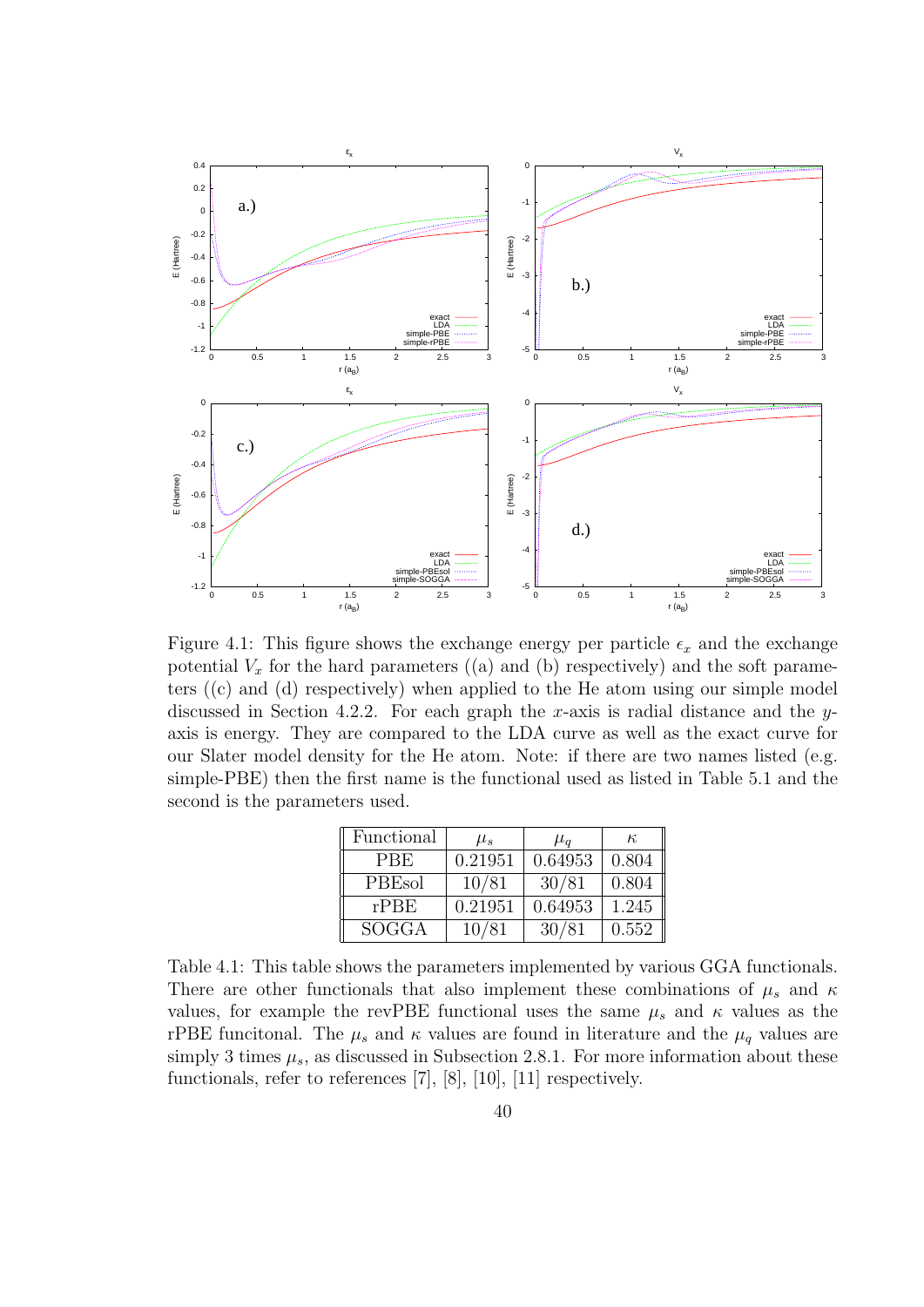the graphs in Figure 4.1. The graphs in (a) and (c) plot  $\epsilon_x$  for the hard and soft parameters, respectively, and (b) and (d) plot  $V_x$  for the hard and soft parameters, respectively. All graphs use the He atom. For every graph, the *x*-axis is radial distance and the *y*-axis is energy. In (a) we can see that as we move towards  $r = 0$ , the values for the simple functional go to about -0.2 and 0.2 Hartree, whereas for (c) they go to about -0.5 and -0.2 Hartree, which are much more reasonable compared to the LDA and the exact answer (discussed in Sections 2.5 and 3.1 respectively). Also, we notice that in (c) the bumps outside the nuclear cusp around  $r = 1.5a_B$  are not as erratic as they are in (a), which can also be seen with the oscillation in (b) and (d). Based on what happens in (c) and (d), it would seem that the SOGGA parameters, as seen by the magenta line, produce the most desirable results for our simple functional. When working with the PBEq form, similar results were noticed, and so the SOGGA parameters were chosen for the PBEq functional as well.

#### **4.2.2 Simple Forms**

Now that we have the parameters that we want to use in Eqs. (4.1) and (4.2), we can now discuss the results of them.

Starting with the PBEq functional from Eq. (4.1) using the SOGGA parameters, we were able to produce Figure 4.2 using the He atom. Here we have plotted (a)  $\epsilon_x$ and (b)  $V_x$  versus *r*. For both plots the *x*-axis is the radial distance and the *y*-axis is energy. As we can see from the blue line in (a), we have inserted a pole into  $\epsilon_x$ that was not there before, as we discussed in Section 4.2. Unfortunately, this does not help the pole in  $V_x$  that we were originally trying to eliminate by using  $q$  in place of  $s^2$ , as the blue line in (b) shows. When we compare this to the PBE form in (b), as seen in the magenta line, the potential near the cusp seems to only have gotten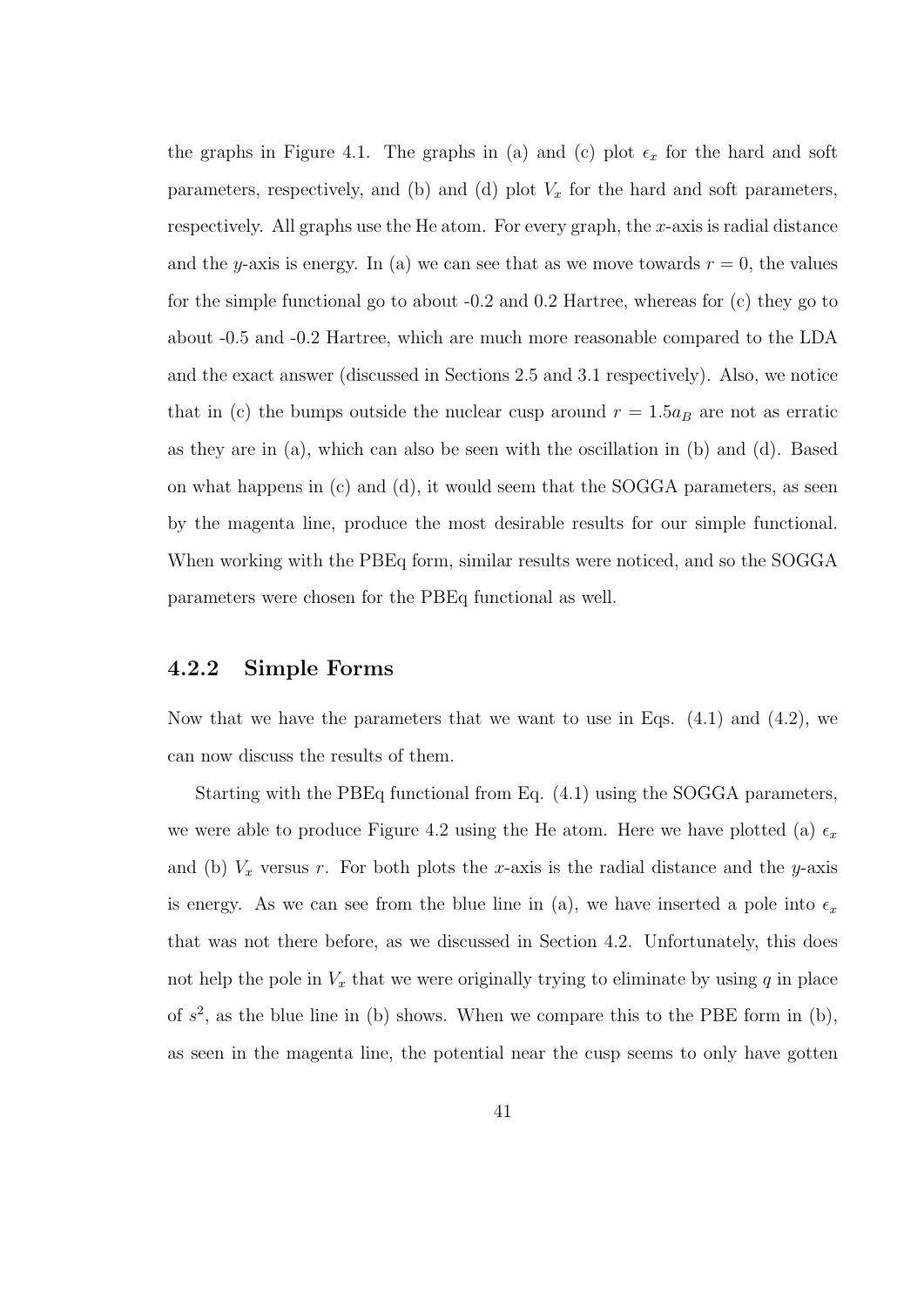

Figure 4.2: These graphs were made using the PBEq functional for the He atom. The plots show (a)  $\epsilon_x$  and (b)  $V_x$  versus *r*. The *x*-axis is radial distance and the *y*-axis is energy. We can see in (a) that we have introduced a pole in  $\epsilon_x$ . The plot of (b) shows that the pole has gotten worse (blue line) compared to the original (gradient-baased) PBE functional (magenta line).

worse.

The simple functional from Eq. (4.2) using the SOGGA parameters for the He atom gives us Figure 4.3. This has the plots of (a)  $\epsilon_x$  and (b)  $V_x$  versus *r*. For both graphs the *x*-axis is radial distance and the *y*-axis is energy. We notice in (a) that the simple form (the blue line) takes the pole out of  $\epsilon_x$ , giving us a finite value at the cusp. Unfortunately, using the square root also adds some unusual bump outside the atom around the region  $r = 0.8a_B$  to  $r = 2.0a_B$ . This bump gets translated to  $V_x$ as an oscillation, which can be seen in plot (b) for the blue line in the same region previously stated. This can be very bad, since any further oscillations added from the density can be greatly exaggerated in  $V_x$  because of this feature, since  $q$  is very sensitive to variations in the potential.

Since these two ideas seem to have flaws in them, let's gather some ideas from everything we just observed. We know that Eq. (4.1) has a poor cusp region, even worse than the original (gradient-based) PBE form, although outside the atom everything seems to work okay. The simple form seems to have the opposite effect: outside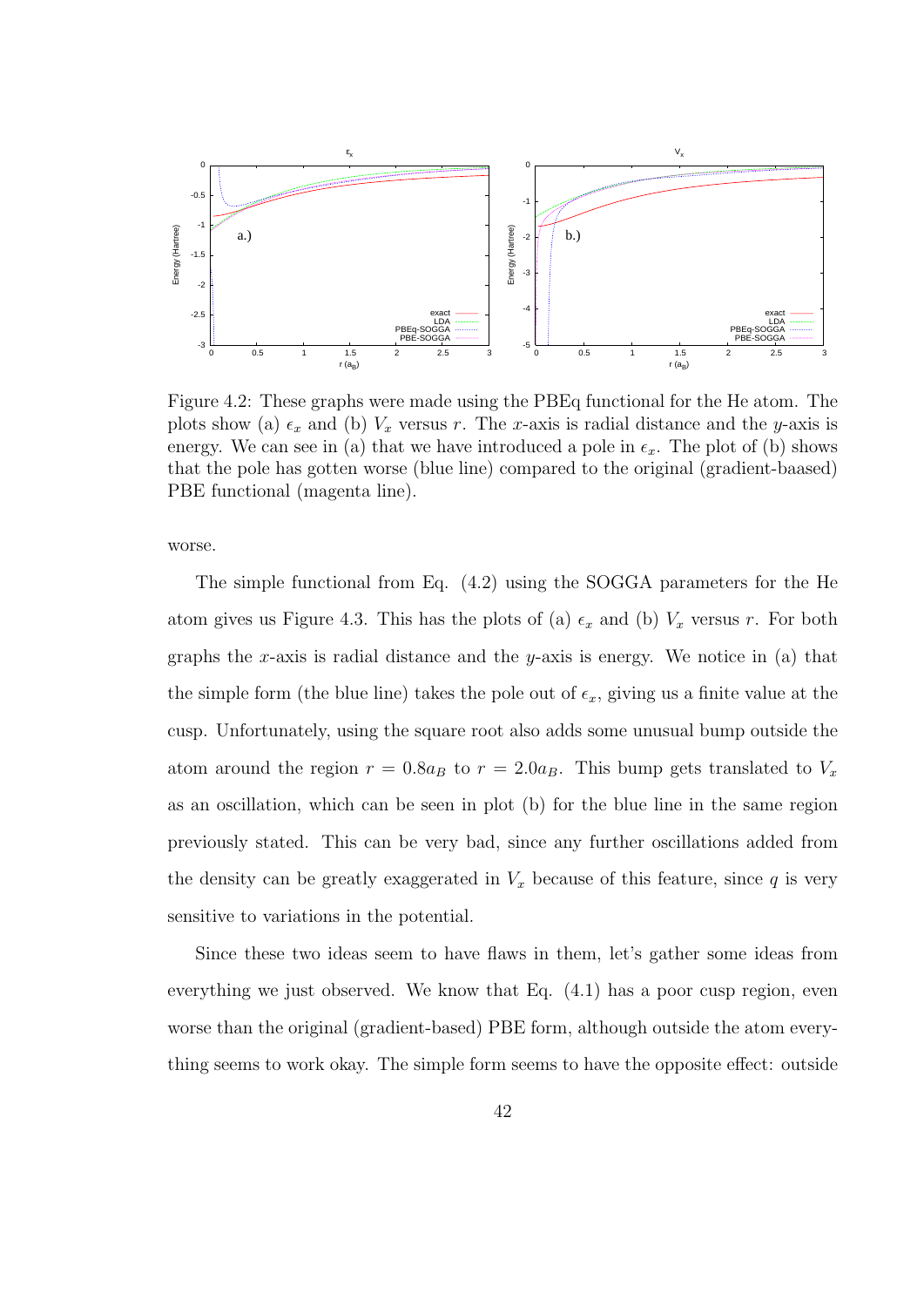

Figure 4.3: These graphs were made using the simple functional for the He atom. The plots show (a)  $\epsilon_x$  and (b)  $V_x$  versus *r*. The *x*-axis is radial distance and the *y*-axis is energy. In (a) we see that including the square root and squaring the *q* term in the denominator has indeed eliminated the pole at the cusp, although it has added a bump outside the atom. Unfortunately this poor behavior outside is seen in (b) as an unphysical oscillation.

the atom has some unusual oscillations but near the cusp we have a finite value in both  $\epsilon_x$  and  $V_x$ . If there is a way we can combine these two forms, then perhaps we can get the benefits of both and minimize the poor qualities of each. It would seem that we can generalize Eqs.  $(4.1)$  and  $(4.2)$  by using a form that looks like:

$$
F_x = 1 + \frac{\mu_q q}{\sqrt{1 + \eta q + \left(\frac{\mu_q}{\kappa}\right)^2 q^2}}\tag{4.4}
$$

where  $\eta$  is a switching variable. By using  $\eta = 0$  we return the simple form and for  $\eta = 2\frac{\mu_q}{\kappa}$  we return the PBEq form. Because this form generalizes the two forms that we currently have into one form, it was dubbed the general form.

Since we wanted to see if some kind of mix between the simple form and the PBEq form would work well, we decided that we should try to use a switching variable of  $\eta = \frac{\mu_q}{\kappa}$  $\frac{L_q}{R}$ , which would be halfway between the simple and PBEq forms. Figure 4.4 shows this switch when using the He atom. The two graphs show (a)  $\epsilon_x$  and (b)  $V_x$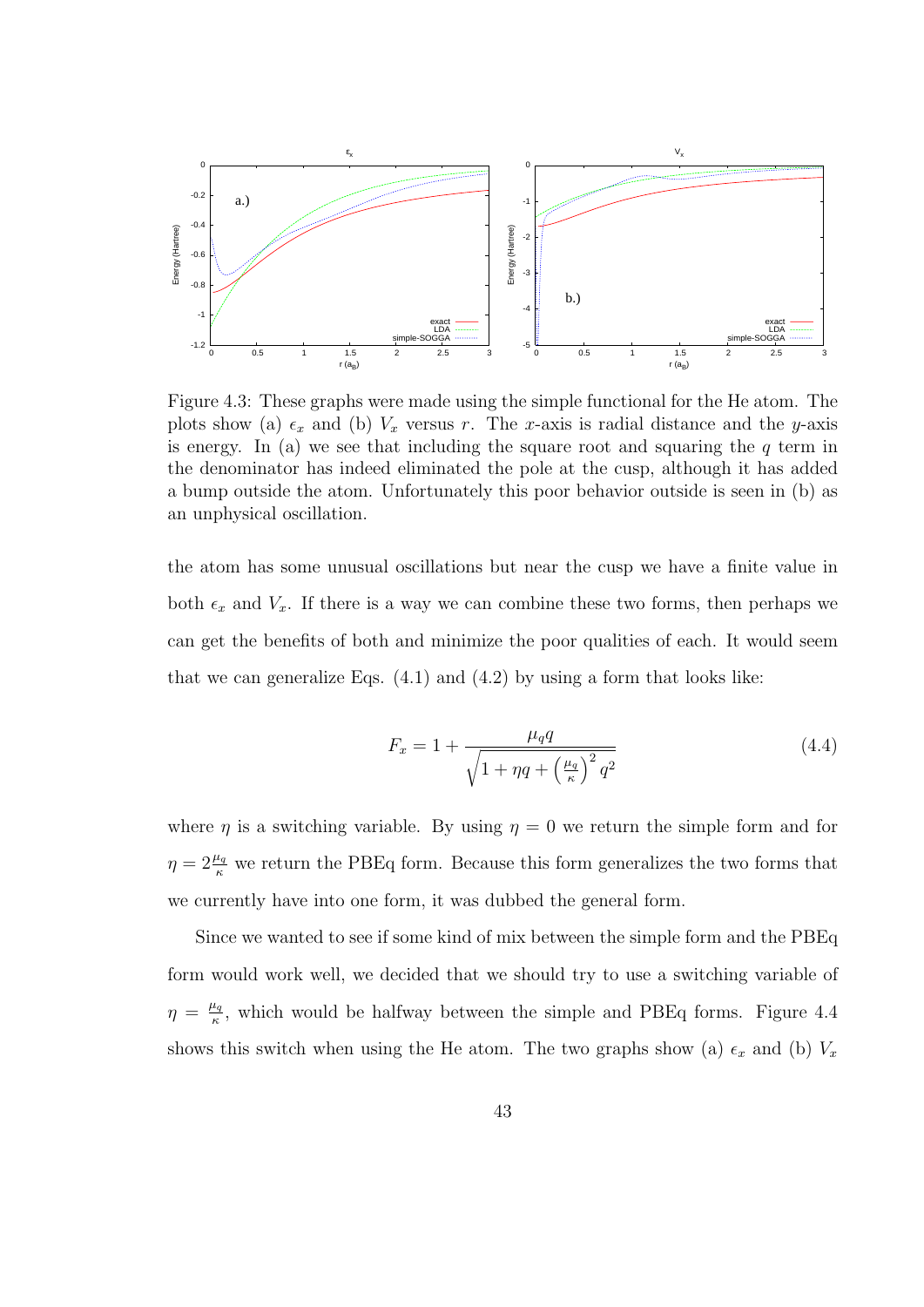

Figure 4.4: These are graphs of the switch between the PBEq and simple forms for the He atom. For both graphs the *x*-axis is radial distance and the *y*-axis is energy. We are able to see from the blue line that using  $\eta = \frac{\mu_q}{\kappa}$  $\frac{u_q}{\kappa}$  gets rid of the pole in  $\epsilon_x$ from the PBEq form and, although not shown, it reduces the bump outside the atom. From what (b) shows us, using the  $\eta$  half way in between, we get a much worse cusp than we seem to get everything to be bad in  $V_x$ .

versus *r* for this situation. For both graphs, the *x*-axis is the radial distance and the *y*-axis is energy. In (a) we are able to see that using  $\eta = \frac{\mu_q}{g}$ *κ* (the blue line) gets rid of the pole near the cusp. It's not able to be seen in (a), but this value for  $\eta$  also reduces the bumps outside of the atom. For these reasons it looks like it would be a better form that either the PBEq or simple forms. When we look at  $V_x$  in (b) we get a whole different story. We can see that, like what happened with the simple form, the  $V_x$  contains oscillations outside the atom. Unfortunately we were not able to completely get rid of this feature, but they are better than before. The part right near the cusp is also poor. It is hard to tell, but the cusp region is finite, which is a good thing, but it isn't nearly as smooth as in the simple form. It would seem that since there is a little bump near the cusp around  $r = 0.05a_B$  as the blue line in (a) shows, taking the Laplacian of it to get the potential as in Eq  $(2.46)$ , it causes very large jumps in  $V_x$ . It would seem as though despite the fact that  $\epsilon_x$  seems to be much better using the combination,  $V_x$  is getting all the poor qualities of each.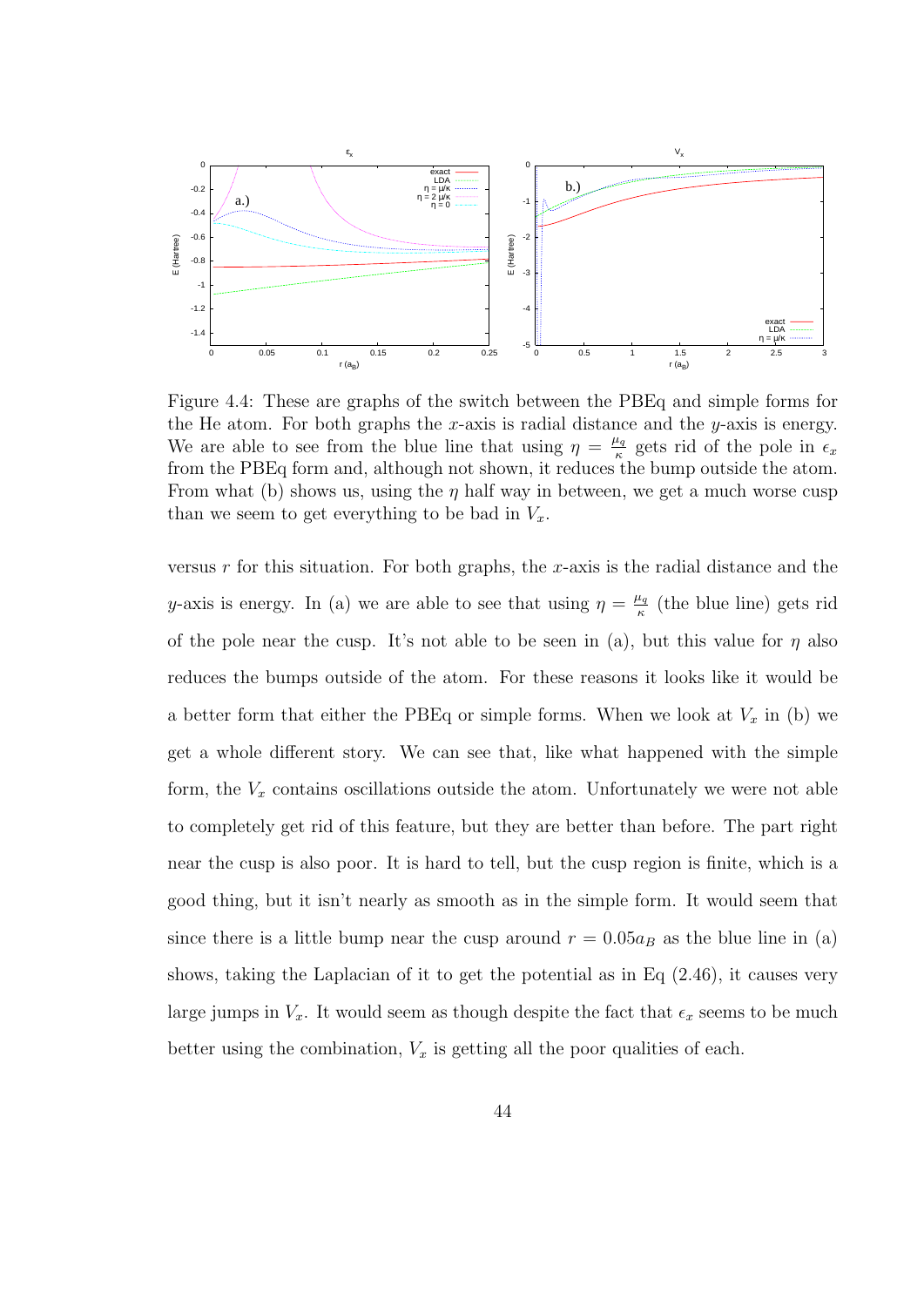

Figure 4.5: The graphs show the (a) exchange energy per particle and (b) exchange potential for the cusp form for the He atom. For both, the *x*-axis is radial distance and the *y*-axis is energy. In the exchange energy per particle (a) the features of the cusp form (blue line) match that of the exact (red line) as *r* goes to zero (or more specifically the derivative of  $\epsilon_x$  with respect to q goes to zero as q goes to negative infinity). Unfortunately this success is overshadowed by the poor behavior of  $V_x$  as seen in (b).

One other enhancement factor that we looked at was of the form:

$$
F_x = 1 + \frac{M}{q} \tag{4.5}
$$

where the value used for *M* was  $M = \frac{2}{3}$  $\frac{2}{3}s_0^2$  where  $s_0^2$  is the value of  $s^2$  as you approach  $r = 0$ . Unlike the other three forms that we have, this form looks like no other GGA or even as if it derived from other GGA's. The reason this one is interesting is because we specified the behavior at the cusp (which we will call the cusp condition): we wanted to see what would happen if we restricted the energy per particle to have the derivative with respect to *r* be zero as *r* goes to zero, or for the atomic system it would mean the derivative with respect to *q* would be zero as *q* goes to negative infinity. This would specify a nicely behaved  $\epsilon_x$  at the cusp. This gave us the results for  $\epsilon_x$  and  $V_x$  in Figure 4.5 for the He atom.

The graph shows (a)  $\epsilon_x$  and (b)  $V_x$  for this cusp condition versus *r*. This means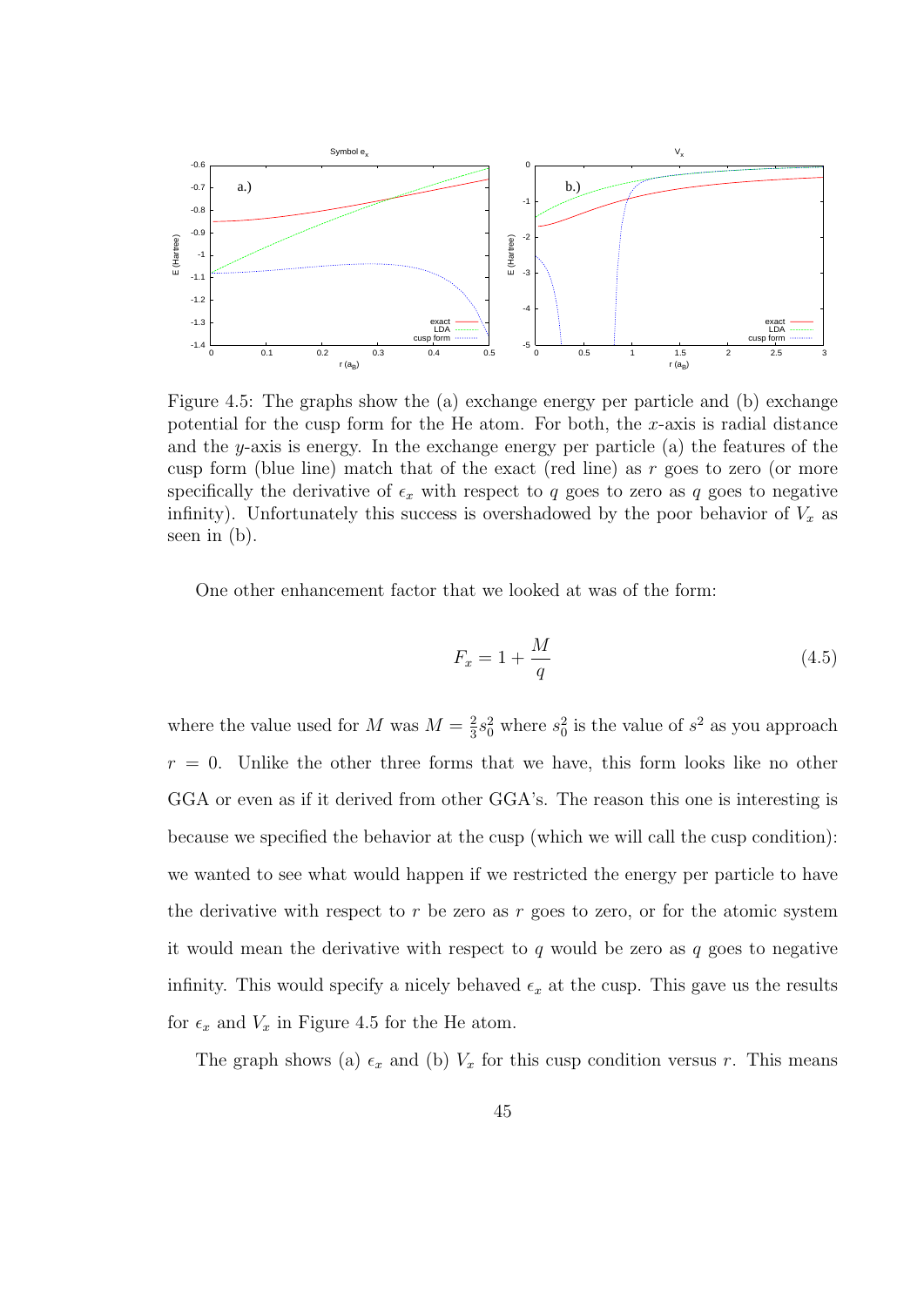that for both graphs the *x*-axis is radial distance and the *y*-axis is energy. We can easily see in (a) that the cusp condition is fulfilled. The blue line is the cusp form and, as always, the red and green lines are the exact and the LDA solutions respectively. We can see that the blue line follows a similar trend to the exact solution as *r* goes to zero. Unfortunately for this form, a pole is formed at  $q = 0$ , which is not easily seen in (a), although it can be seen in (b). We simply moved the pole from near the cusp to outside the atom (around  $r = 0.5$  for this system). The potential is very deep, partly caused from the pole in  $\epsilon_x$ .

### **4.3 Mixing**

Unfortunately none of the forms presented in Section 4.2.2 seem to give any better results than can be obtained using a normal GGA. Since none of these seem to give any kind of desirable results, then we must move on to something else. Before we do so, it would be helpful to try to glean some information from the negative results we've gotten so far. We know that using the Laplacian gives better structural knowledge than the gradient. Based on the models that we've used so far, a lot more work will have to be done in order to simply use the Laplacian. We also know that the gradient gives desirable results, especially when trying to obtain energy information, despite the fact that it tends not to give as good structure. The next thought would be that using the two together will give a better representation of what's actually going on.

#### **4.3.1 Motivation for Mixing**

As we have shown in Section 2.8.1,  $s^2$  and  $q$  are equivalent in the slowly varying limit. We used this equivalency to justify substituting  $s^2$  with  $q$  inside functionals. However, this would not necessarily have to be the case. We assuumed that we could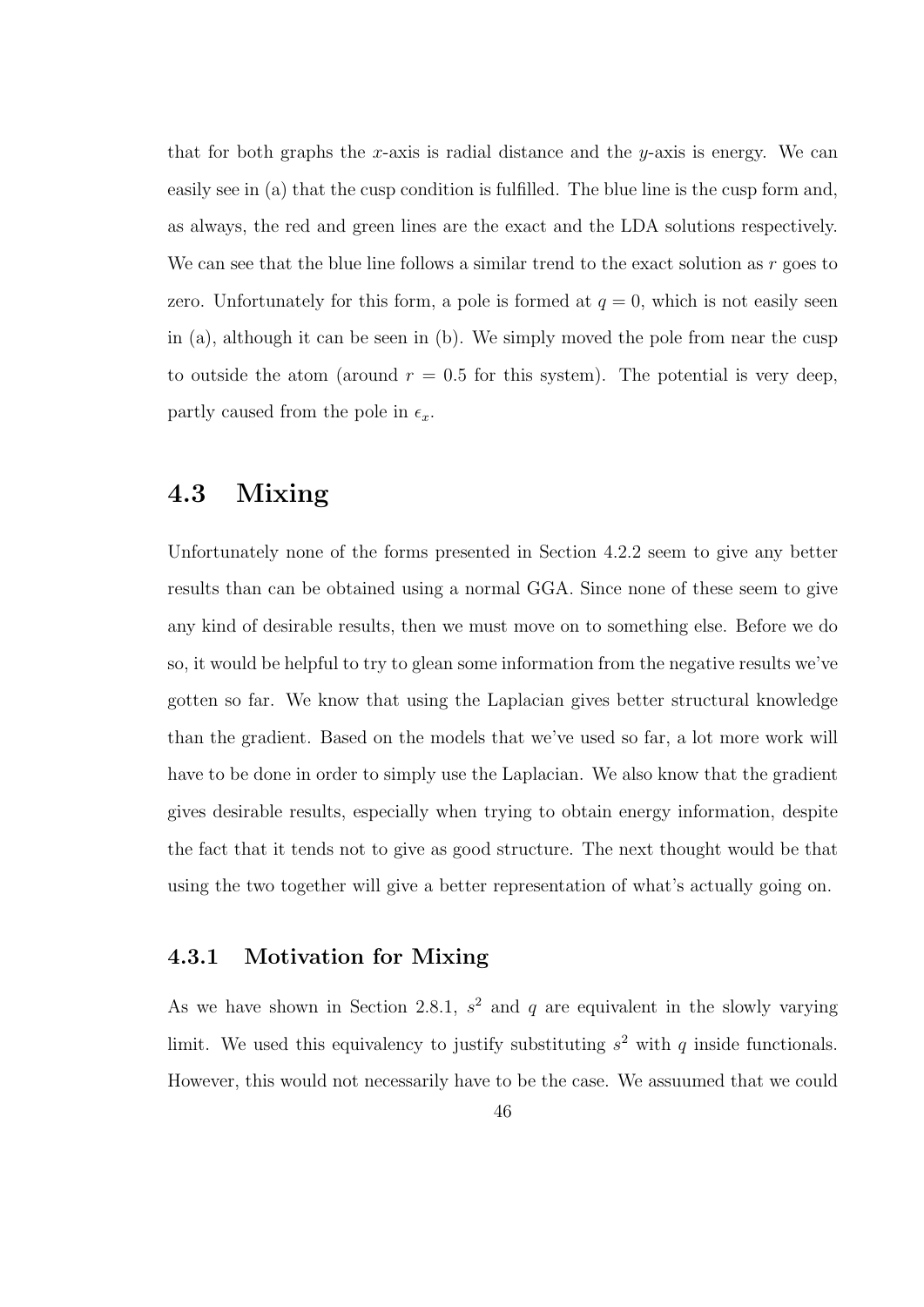use one or the other and get good results, although no where does it tell us that using one or the other will give the best results. Because of their equivalence it is possible that nature prefers some sort of linear combination of the two.

Because of this possibility, we proposed a mixing form that utilizes both *s* <sup>2</sup> and *q*. We combine them into one variable that is able to switch between the two:

$$
\bar{q} = \alpha q + (1 - \alpha) \frac{s^2}{3} \tag{4.6}
$$

In this case,  $\alpha$  is the mixing variable which can vary from 0 to 1 and the  $1/3$  in the  $s<sup>2</sup>$  term comes from Eq. (2.47). When  $\alpha = 0$  we return the gradient term and when  $\alpha = 1$  we get back the *q*. Because of the way we define  $\bar{q}$ , whenever we discuss the slowly varying limit the  $\mu$  we must use is  $\mu_q$ . Of course one thing to take into account when applying this new variable to our enhancement factor is that we have multiple derivatives to deal with, some for *s* <sup>2</sup> and some for *q*. This was dealt with simply enough by doing the  $s^2$  and  $q$  derivatives of  $\bar{q}$  and then using the chain rule to do  $s^2$ and *q* derivatives of  $F_x$ .

Before we discuss any results, it's important to note that we have many options to pick from for  $\alpha$  values. We could pick a constant value for  $\alpha$  or we could try to find some kind of function that varies from 0 to 1. Since picking a constant value is the simplest option, we should probably start there. Now we want to know what value to give *α*. Rather than floundering in the dark about this, it would probably be best to get a method to try to determine what value gives the most useful result. Perhaps we could optimize our solution somehow. We know that our very simple test case for He shows us that we don't have any unusual bumps anywhere in the exact  $\epsilon_x$ . We can notice from this that there are not many features, or more specifically, there is very little curvature in  $\epsilon_x$ . Because the curvature is small, perhaps we could optimize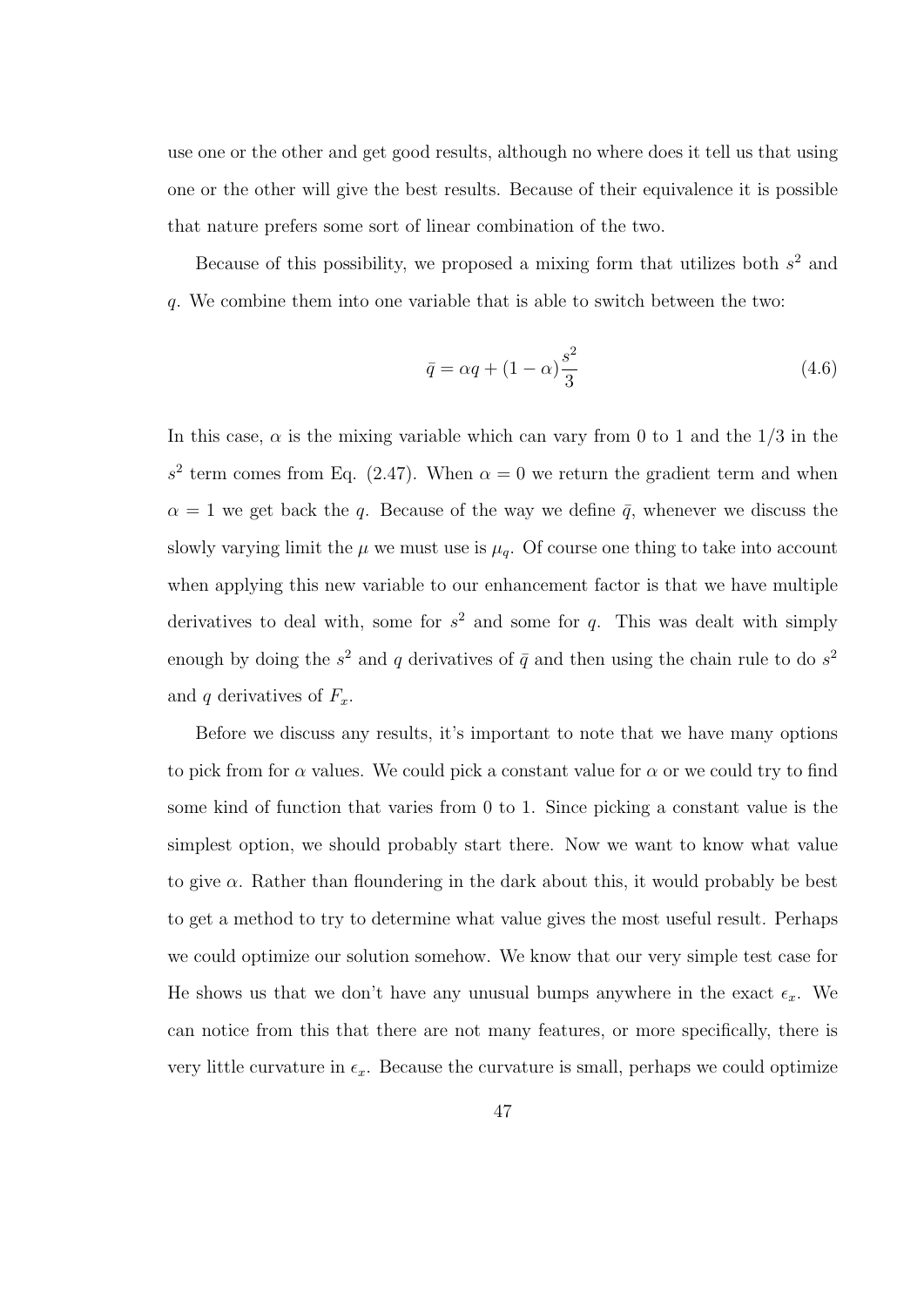our solutions by optimizing the curvature.

#### **4.3.2 Optimization**

In this section we discuss optimizing the curvature for various cases. Since the GGA's are based off of the LDA, a GGA curvature can be measured off of the LDA curvature. This means that a GGA curvature measure of zero would return the LDA. Since we want to try to improve on the LDA, we want to try to get some small non-zero amount of curvature. Jackson [33] tells us that if we want to get the minimum curvature of the function, then we can minimize the integral:

$$
\int |\nabla \psi(\mathbf{r})|^2 d^3r \tag{4.7}
$$

where  $|\nabla \psi(\mathbf{r})|^2$  measures the curvature at **r**. This means that we essentially have a function  $\psi$  that has minimum curvature when:

$$
\nabla \cdot (\nabla \psi) = 0 \tag{4.8}
$$

Since the potential has a divergence term and a Laplacian term, then we could stipulate that from the potential Eq. (2.46) we could get the curvature terms to be:

$$
\nabla \cdot \mathbf{v} + \nabla^2 \psi = \nabla \cdot (\mathbf{v} + \nabla \psi) = 0 \tag{4.9}
$$

and we could then minimize the curvature by minimizing the integral:

$$
\int |\mathbf{v} + \nabla \psi|^2 d^3 r \tag{4.10}
$$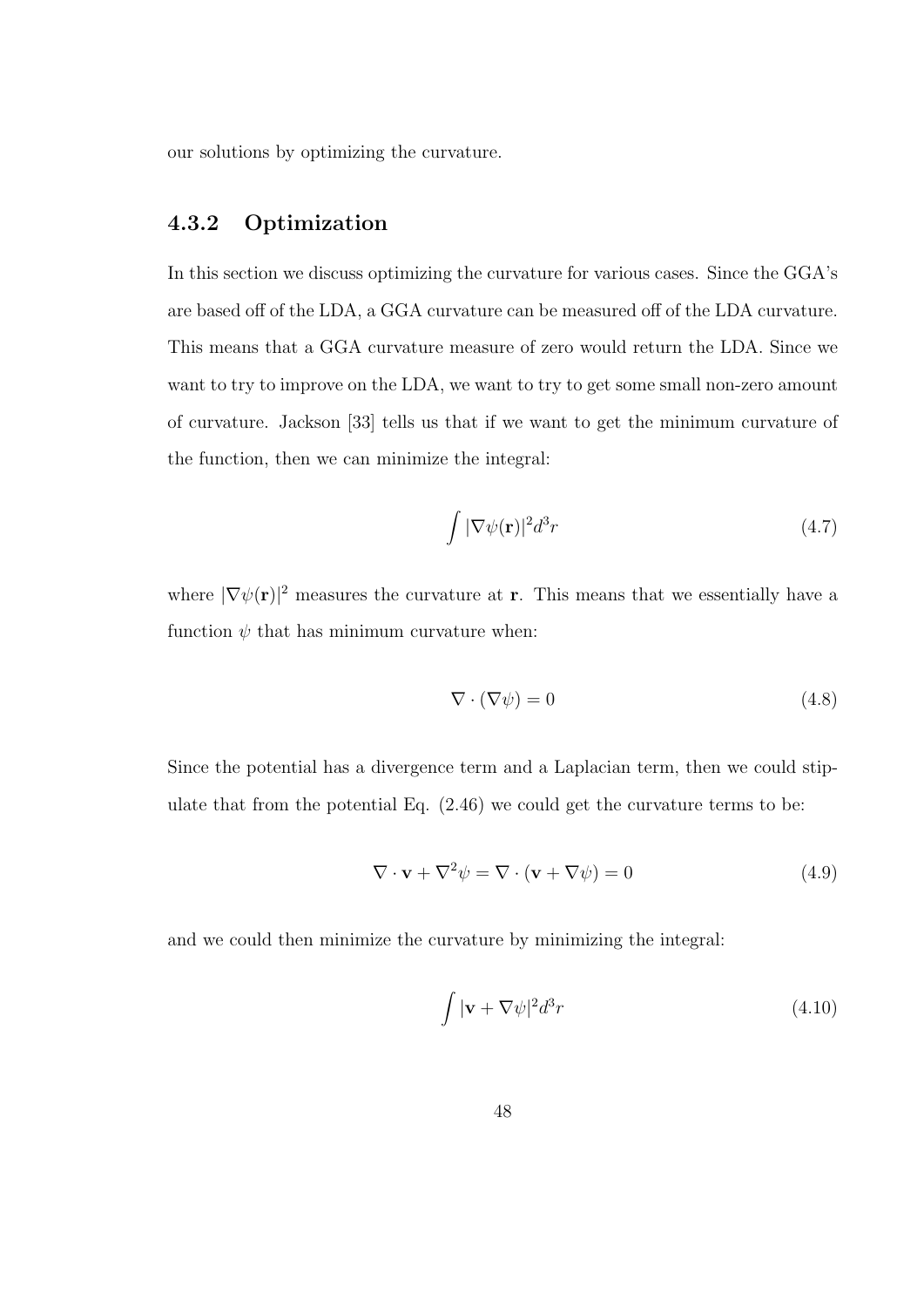if we were to square this out, three integrals would be produced:

$$
\int |\mathbf{v}|^2 d^3 r + \int |\nabla \psi|^2 d^3 r + 2 \int \mathbf{v} \cdot \nabla \psi d^3 r \tag{4.11}
$$

Applying this to the potential Eq. (2.46) for exchange, the **v** and  $\nabla \psi$  become:

$$
\mathbf{v} = -n \frac{\partial \epsilon_x}{\partial \nabla n} \tag{4.12}
$$

$$
\nabla \psi = \nabla \left( n \frac{\partial \epsilon_x}{\partial \nabla^2 n} \right) \tag{4.13}
$$

We know that these are the terms that we want to worry about since these terms are the ones that are not included in the LDA. The integrals in Eq. (4.11) were implemented into the code using the above equations to find the minimized curvature.

Using these integrals we were able to make a choice for variables to get the best curvature. To give an idea of how this was implemented, we discuss two of the optimizations performed. This was initially implemented on the general functional to determine the best value to use for the switching variable *η* Eq. 4.4. Figure 4.6 (a) shows the curve to minimize the integrals. The *x*-axis is the *η* variable and the *y*-axis shows the value of the integral from the Laplacian part of *Vx*. Based on visual inspections, it seems as though  $\eta = 1.6$  is the best option. In (b) we see the derivative  $\nabla \frac{\partial(\epsilon_x)}{\partial \nabla^2 n}$  $\frac{\partial(\epsilon_x)}{\partial \nabla^2 n}$  plotted versus *r* including the  $d^3r$  weighting. This means the *x*-axis is radial distance and the *y*-axis is in arbitrary units. By looking at the blue line for  $\eta = 1.6$ , we are able to see that this curve is quite featureless compared to the rest. Using this value seems to get rid of most of the oscillations outside of the atom.

After the optimization was done for  $\eta$ , we moved on to checking which  $\alpha$  was the best choice for the general model. We just found that  $\eta = 1.6$  gives the optimal result for the *q* only general functional. Because of this, we used this value for *η*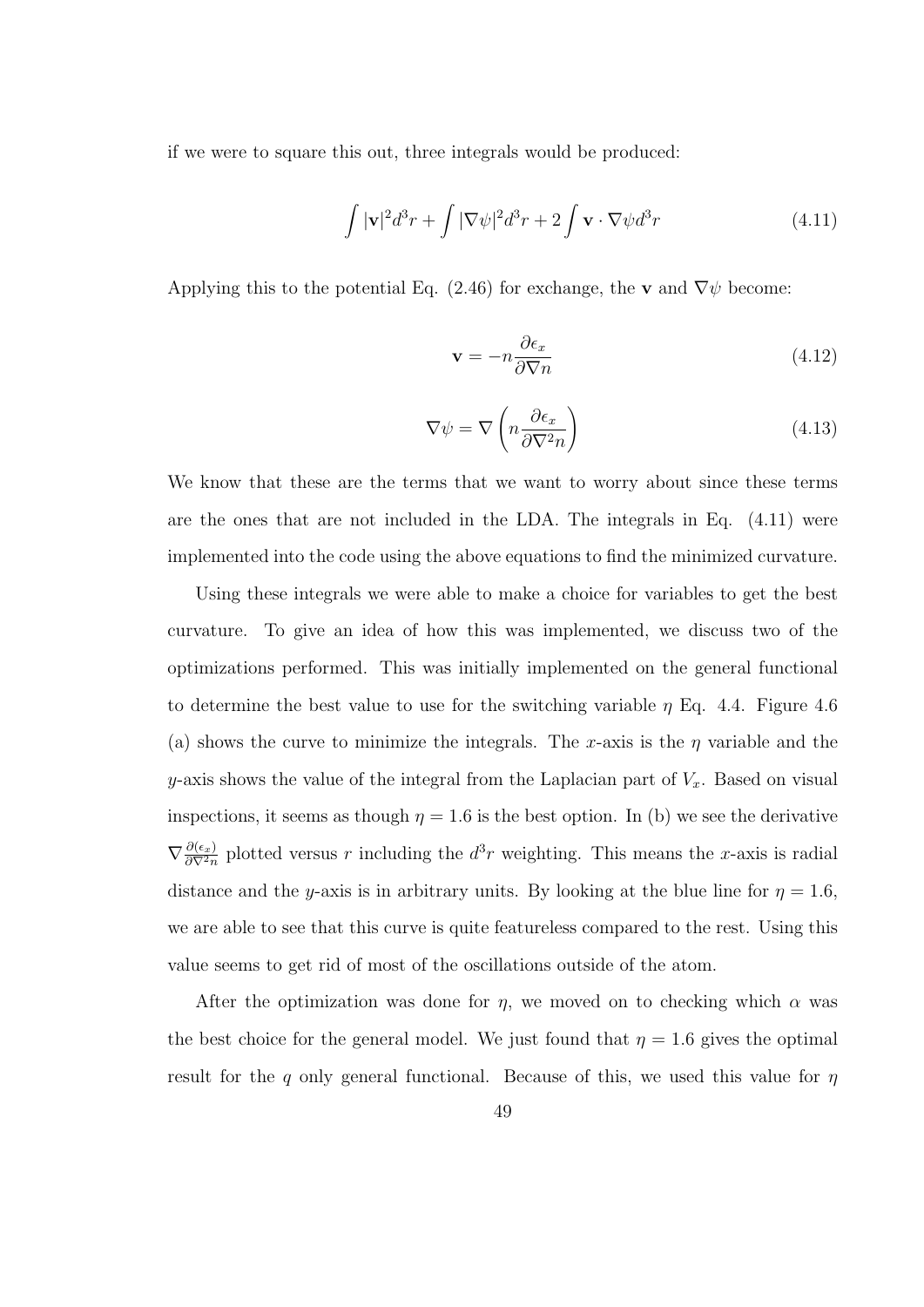

Figure 4.6: This figure shows the minimization of the curvature for *η* for the He atom. The plot in (a) the total integration (for this case only the Laplacian integral applies) for various values of *η* and for (b) there is a graph of  $\nabla \frac{\partial(e_x)}{\partial \nabla^2 n}$  $\frac{\partial(e_x)}{\partial \nabla^2 n}$  vs *r* including the  $d^3r$ weighting. For (a) the *x*-axis is  $\eta$  and the *y*-axis is the total integration in arbitrary units. For (b) the *x*-axis is radial distance and the *y*-axis is the curvature given by  $\nabla \frac{\partial(e_x)}{\partial \nabla^2 n}$  $\frac{\partial (e_x)}{\partial \nabla^2 n}$ . From (a) it looks as though using  $\eta = 1.6$  is the best choice for minimizing the curvature. The plot in (b) shows that  $\eta = 1.6$  is rather featureless compared to the rest of the graphs. It has about the same curvature outside the atom as using  $\eta = 1.9$  (close to PBEq) without nearly as extreme behavior near the cusp.

when optimizing the  $\alpha$  value. Figure 4.7 gives the results of this optimization. As in the figure for *η*, Figure 4.7 (a) shows the curve of the total integration. The *x*axis is the  $\alpha$  variable and the *y*-axis is the integral value. The red curve is the total integration, the green curve is for the divergence, the blue curve is for the Laplacian and the magenta curve is the cross term integration in Eq. (4.11). Based on a visual inspection for the general model, the best  $\alpha$  was right around  $\alpha = 0.63$  or 0.65. In (b) we see  $-n\frac{\partial(\epsilon_x)}{\partial \nabla^n} + \nabla(n\frac{\partial(\epsilon_x)}{\partial \nabla^2 n})$ *∂∇*2*n* ) versus *r* including the  $d^3r$  weighting for various  $\alpha$ values. for this the *x*-axis is radial distance and the *y*-axis is given in arbitrary units. Once again, we can see the rather featureless line for the minimized  $\alpha = 0.63$  value, given by the green line, compared to the other curves.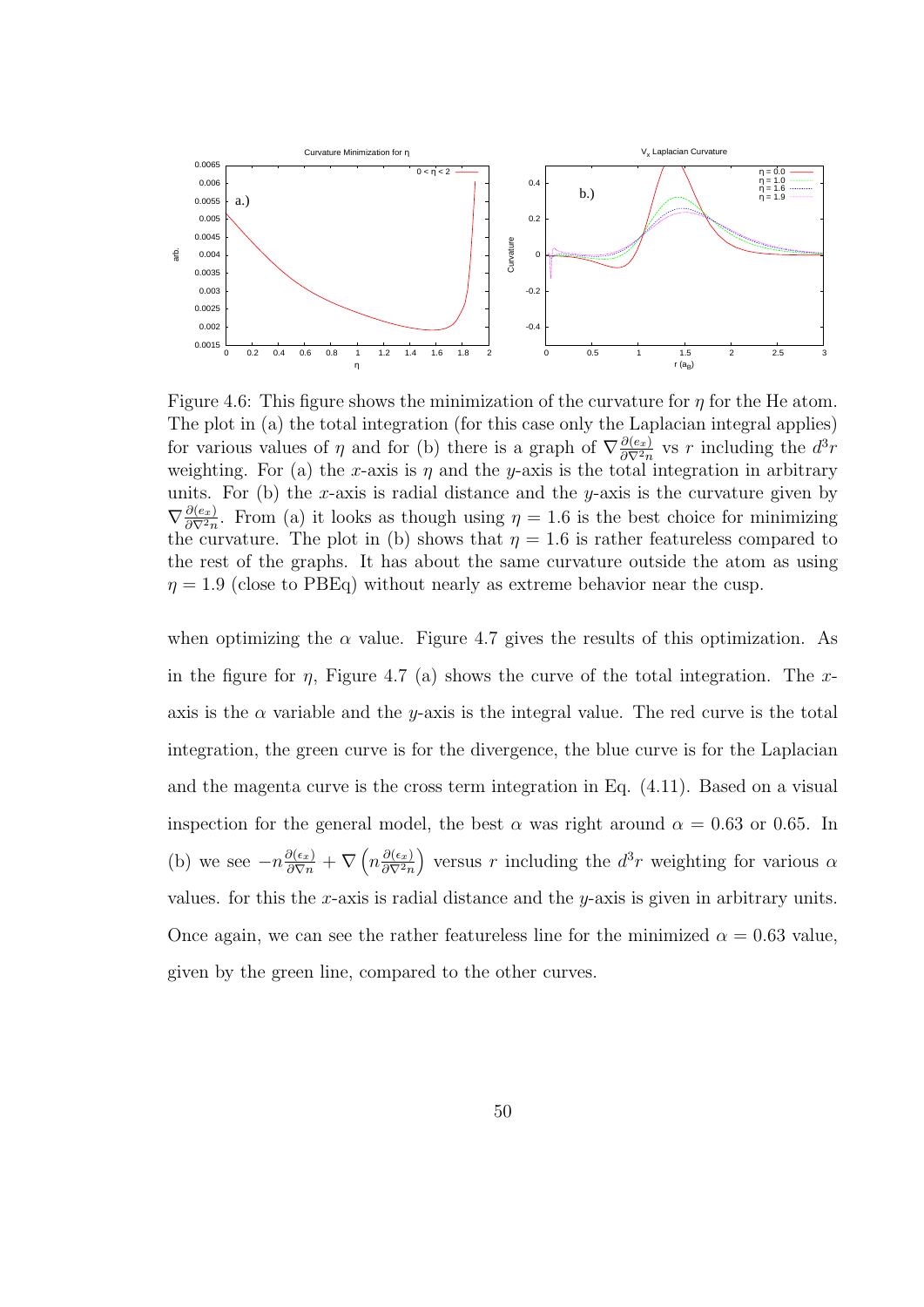

Figure 4.7: This figure shows the minimization of the curvature for  $\alpha$  for He in the general functional after using the  $\eta$  found from the previous minimization. The plot in (a) the total integration along with the parts that add to the total for various values of *α* and for (b) there is a graph of  $-\frac{\partial(e_x)}{\partial \nabla n} + \nabla \frac{\partial(e_x)}{\partial \nabla^2 n}$  $\frac{\partial(e_x)}{\partial \nabla^2 n}$  vs *r* including the  $d^3r$  weighting. For (a) the *x*-axis is  $\alpha$  and the *y*-axis is the total integration. For (b) the *x*-axis is radial distance and the *y*-axis is the curvature given by  $-\frac{\partial(e_x)}{\partial \nabla n} + \nabla \frac{\partial(e_x)}{\partial \nabla^2 n}$  $\frac{\partial(e_x)}{\partial \nabla^2 n}$ . From (a) it looks as though using  $\alpha = 0.63$  or so is the best choice for minimizing the curvature. The plot in (b) shows that  $\alpha = 0.63$  is rather featureless (close to zero) compared to the rest of the graphs. It is important to remember that these use an  $r^2$  weighting. Near the cusp gives some radical behavior, but outside the cusp everything is very close to zero for  $\alpha = 0.63$ .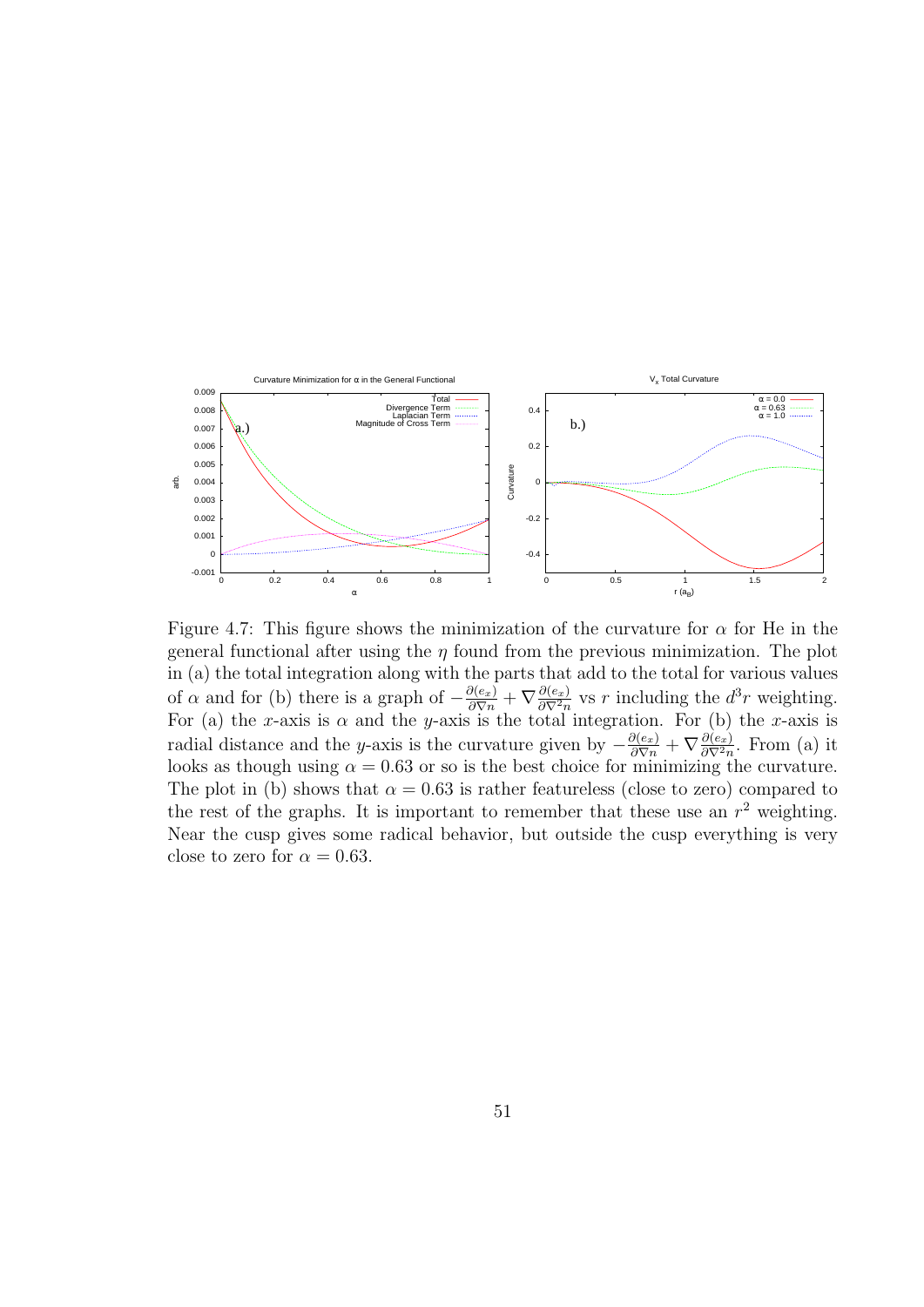#### **4.3.3 Energy and Potential with Optimized Mixing**

We tried using  $\bar{q}$  in each of the enhancement factor forms mentioned in Section 4.2.2 except the cusp form. The reason the cusp form wasn't tested using the mixing factor was because of the way the cusp form was obtained as a plausible form. It was determined that to get a good form at the cusp (where the derivative with respect to *r* is zero as *r* goes to zero) we must use a form with *q* in the denominator and therefore using  $\bar{q}$  would completely ignore that whole concept. We started by checking to make sure everything was working out by testing that  $\alpha = 0$  and  $\alpha = 1$  returned the proper results in each of the functionals, which came out just fine.

Starting with the PBEq functional from Equation  $(4.1)$ , we varied  $\alpha$  from 0 to 1 to try to produce the best  $\alpha$  value. Unfortunately when doing this, the integrator gave some unusual results. Because of the pole, the value of the integration was very large, but at points the value was small. This is most likely attributed to the fact that the grid is not continuous and we may have missed the point where the pole was created. We have found smallest value for this was right around  $\alpha = 0.0$  (the smallest was  $\alpha = 0.05$  to be exact), essentially producing  $s^2$ . It would seem that if there is in fact a non-zero value that best fits the PBE<sub>q</sub> functional for  $\alpha$ , it most likely wouldn't be worth it since it will be so small the *q* contribution to the functional will be minimal. Also, the value that the integral produced for  $\alpha = 0.05$  was only 0.002 less than the integral for  $\alpha = 0$ . Because of this, it would seem the best results would essentially be using the original PBE functional, more of which can be found in [7].

After figuring out that the best value for  $\alpha$  in the simple functional is using  $\alpha = 0.6$ , we plugged it in and produced Figure 4.8 for the He atom. The graphs show (a)  $\epsilon_x$  and (b)  $V_x$  for the simple functional with optimal mixing versus *r*. The *x*-axis is radial distance and the *y*-axis is energy. We see in (a) that we have reduced the bump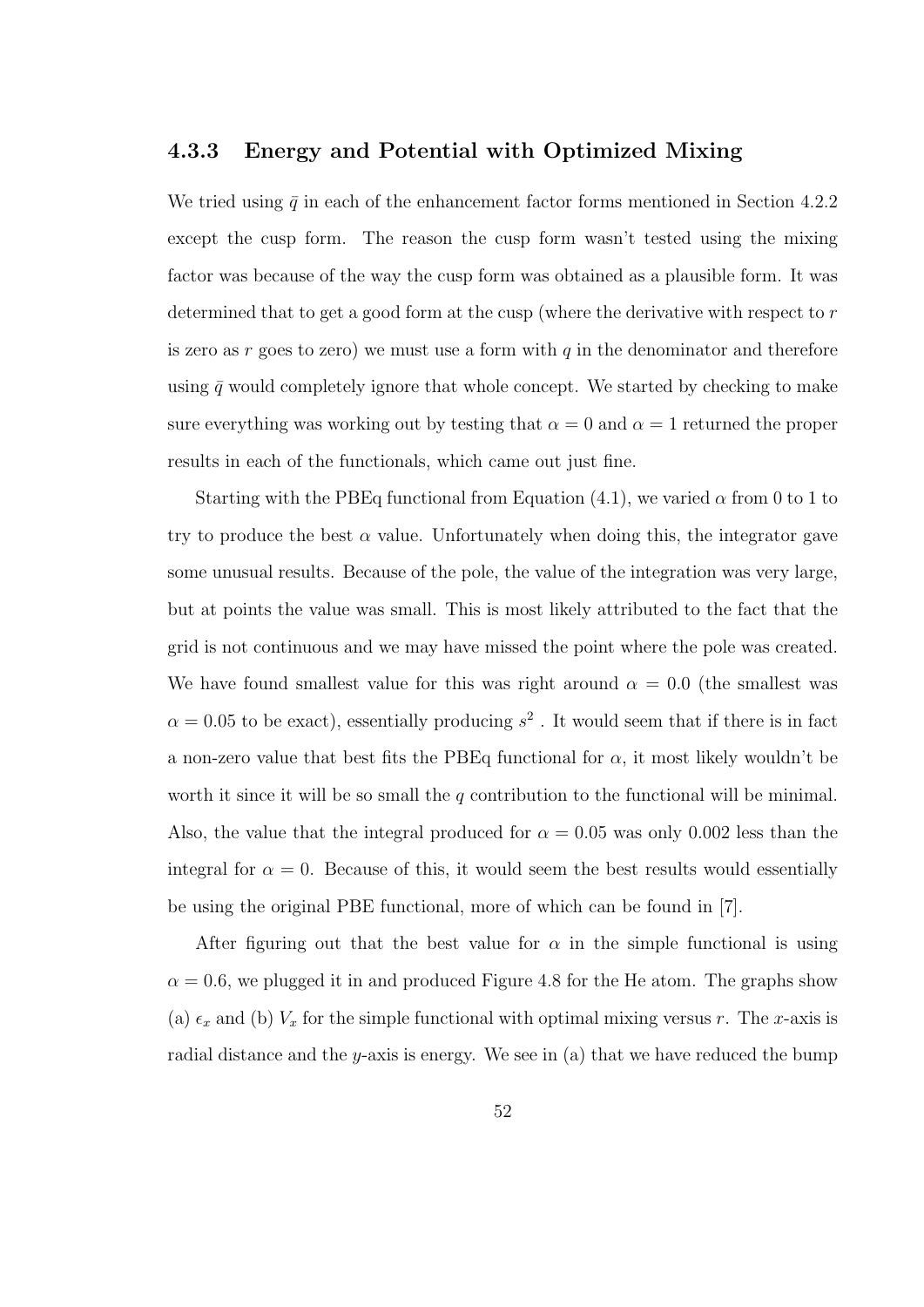

Figure 4.8: This is a graph of the simple functional for the minimized  $\alpha$  using the He atom. In (a) we see  $\epsilon_x$  and in (b) there is  $V_x$ . The *x*-axis is radial distance and the *y*-axis is energy. In (a) we are able to see that the bump outside the atom is nearly gone as well as the oscillations in (b). Also, the in (b) we can see that the bump right near the cusp is getting pushed towards  $r = 0$  since the weighting of it is less there.

quite a bit, which can also be seen by the small oscillations in the potential in (b). We also notice that in (b) that the bump near the cusp is scrunched up and shoved towards  $r = 0$ . This helps for when it gets the  $r<sup>2</sup>$  weighting from the integration.

For using the general functional with  $\eta = 1.6$  and  $\alpha = 0.63$  as we found in Section 4.3.2 Figure 4.9 was produced for the He atom. The graphs show (a)  $\epsilon_x$  and (b)  $V_x$  for the simple functional versus *r*. The *x*-axis is radial distance and the *y*-axis is energy. In (a) it almost looks like the bump outside the atom around  $r = 1.5a_B$  isn't even there, being even smaller than the bump in Figure 4.8 (a). This can be seen in (b) as well, where the outside oscillation is nearly gone. For the cusp region, (a) has a large bump, somewhat similar to what we saw when we originally encountered this functional. This again gets translated to unusual oscillations near the cusp as seen in (b), although we keep a finite value. Similar to Figure 4.8 (b), the oscillation near the cusp gets pushed towards  $r = 0$  where the weighting is less.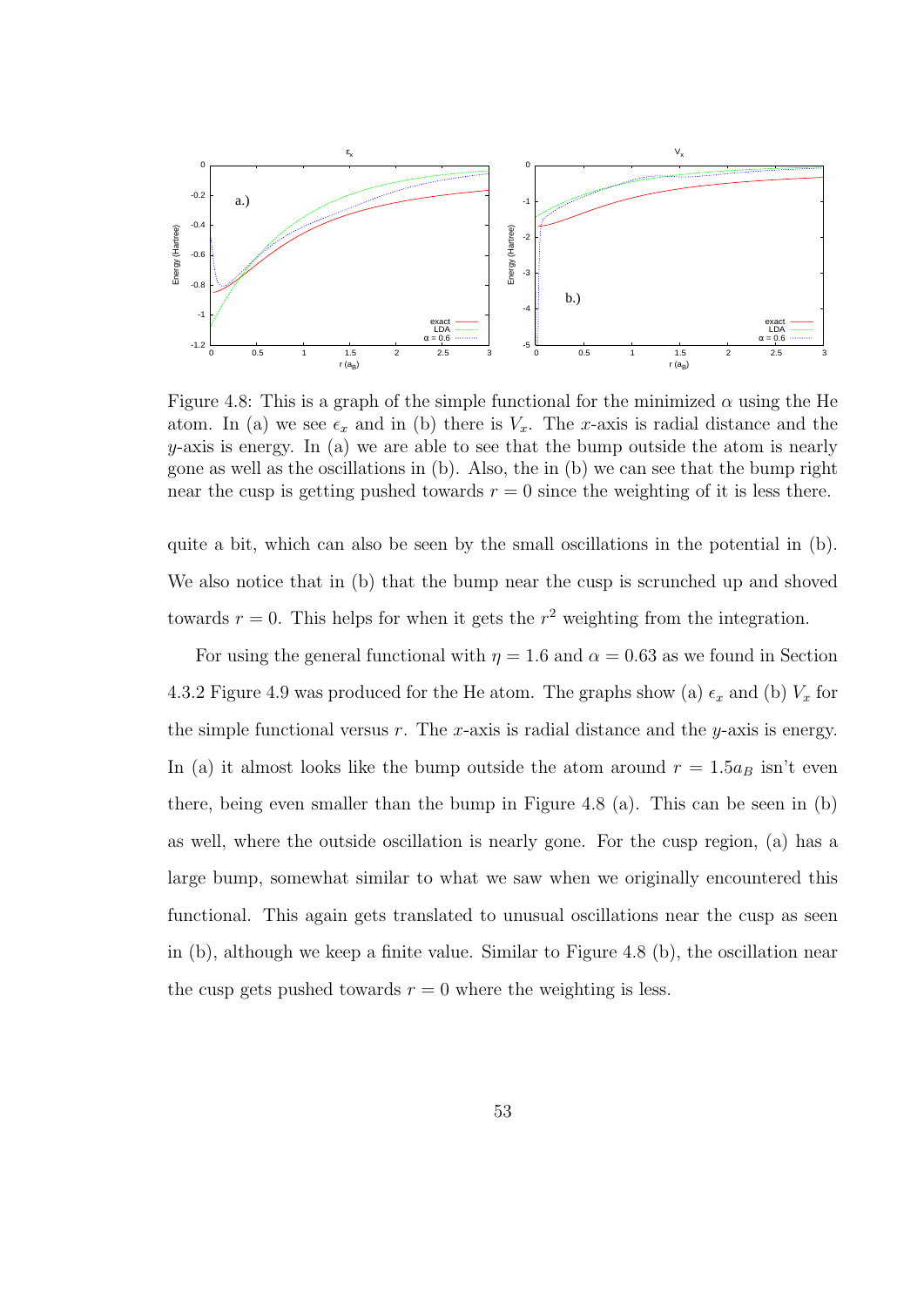

Figure 4.9: This is a graph of the general functional using the minimized *η* and *α* values. The plots contain (a)  $\epsilon_x$  and (b)  $V_x$  versus *r*. The *x*-axis is radial distance and the *y*-axis is energy. We can see similar results with the general functional as we did with the simple functional using the minimized  $\alpha$ . The bump outside the atom in  $\epsilon_x$  in (a) is diminished, along with the oscillations in  $V_x$  in (b). The bump and oscillations near the cusp in (a) and (b) respectively are also pushed towards  $r = 0$ the weighting is less.

## **4.4 Advanced forms**

One final form that we discussed used a different coupled  $s<sup>2</sup>$  and  $q$  unlike what we did with  $\bar{q}$ . In this case we couple  $s^2$  and  $q$  by division  $(\frac{q}{s^2})$ . The form was presented as:

$$
F_x = 1 + \frac{As^2}{Bs^2 - q} = 1 + \frac{A}{B - \frac{q}{s^2}}
$$
\n(4.14)

This functional form was discussed as a method of keeping the denominator positive definite to make sure no poles would be created when using the functional in any reasonable space. Essentially, the pole got moved to a region of the coupled *s* <sup>2</sup> and *q* space that isn't used. Unfortunately, this presents the issue that even though that part of space may not be used for one system, it may very well be used for another system. Thus we only redefined the problem rather than actually fixing anything in the long run. A nice side effect of this form is that it produces the cusp condition created using the cusp functional for the *q* goes to negative infinity limit, although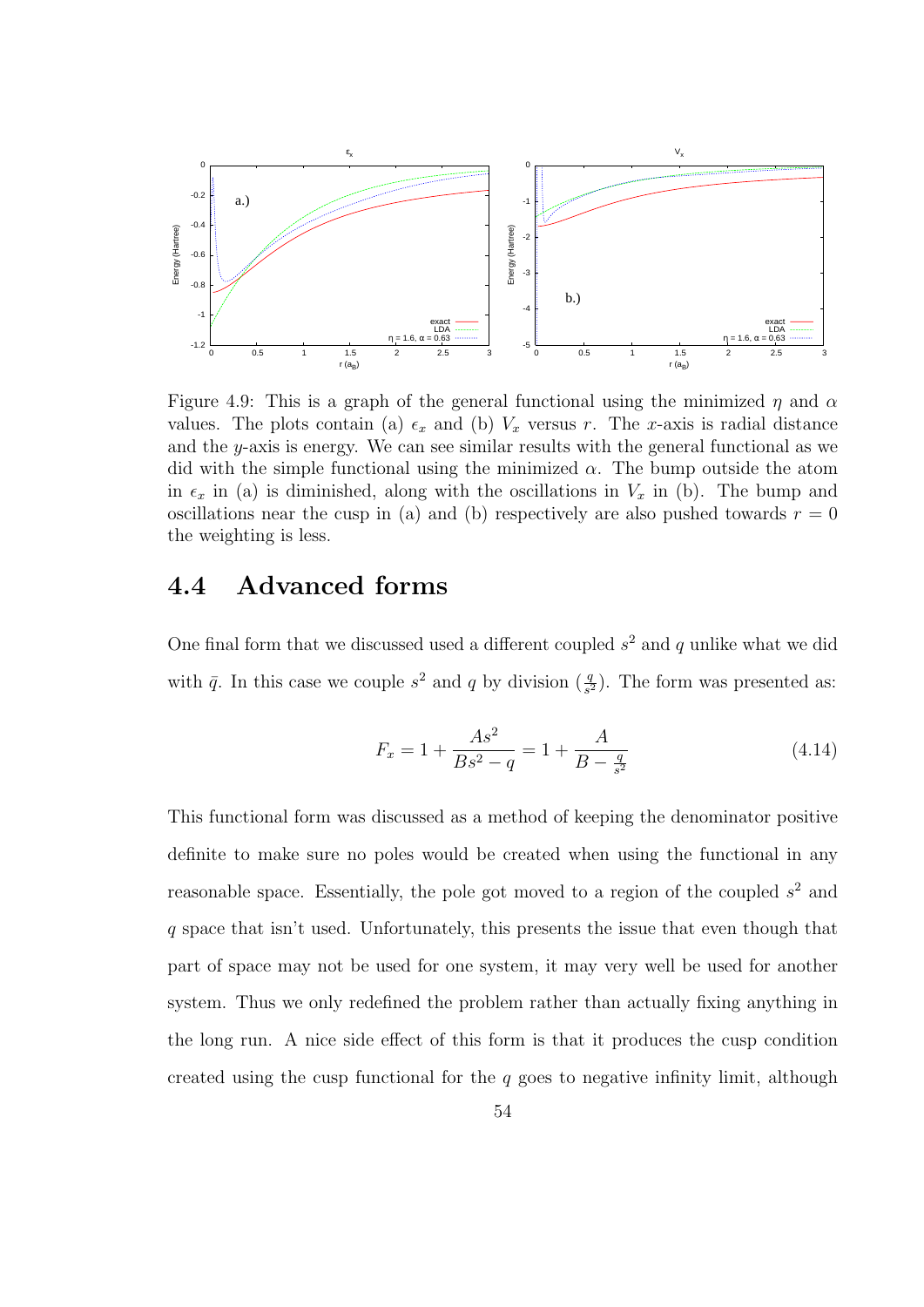this functional was not created trying to reproduce this condition. A proper GEA is performable on this system to get the correct slowly varying limit for  $s^2 \to 0$  and  $q \rightarrow 0$ , but has not been done as of yet. For this reason we present this form using various values for *A* and *B*.

Figure 4.10 shows the results of using this form. The plot in (a) and (b) show  $\epsilon_x$ and  $V_x$  respectively for the He atom using  $A = \mu_q^{SOGGA}$  and  $B = 2$ . Plots (c) and (d) show  $\epsilon_x$  and  $V_x$  repsectively for the Ne atom using  $A = \mu_q^{SOGGA}$  and  $B = 2$ . Plots (e) and (f) show  $\epsilon_x$  and  $V_x$  respectively for the Ne atom using  $A = \mu_q^{SOGGA}$  and  $B = 10$ . For all graphs, the *x*-axis is radial distance and the *y*-axis is energy. Both (a) and (b) produce very nice results for the He atom system that we have been using for most of this research. When we tested the functional out on Ne, the pole popped back up around the switching of 1*s* to 2*s* shell. This is able to be remedied by changing the value of *B* to a higher value. For example, using the value  $B = 10$  we once again move the pole to a region of space that isn't being used. This originally made us suspect that making *B* dependent on the value of the nuclear charge *Z* would be able to fix the problem should it rear its head. In the end we decided that since things should be determined strictly by the density and any derivatives of the density in a universally applicable functional, the functional should not change based on the atomic system whatsoever.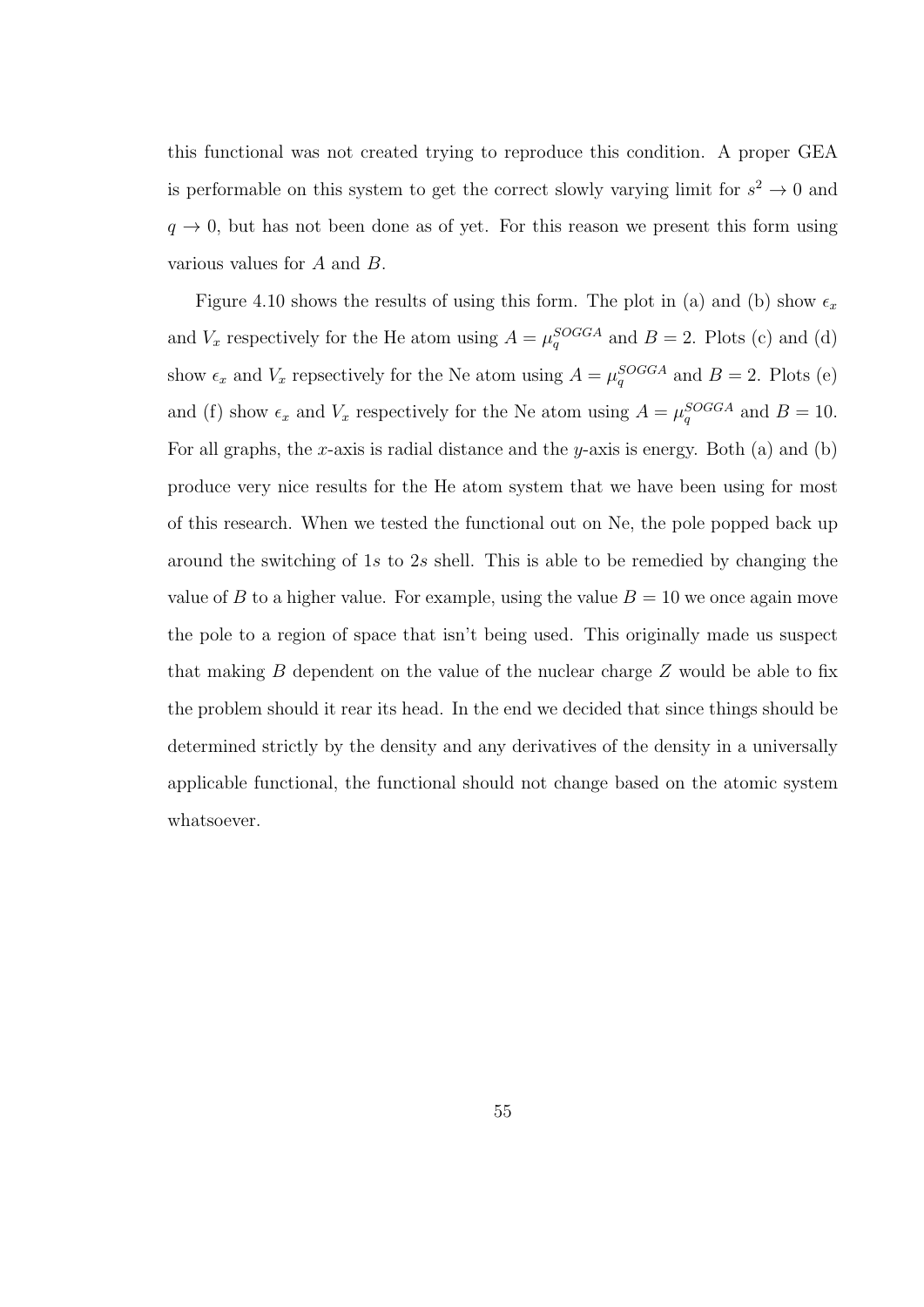

Figure 4.10: This graph shows the various uses of the advanced form. The various graphs show  $\epsilon_x$  and  $V_x$  for He using  $B = 2$  ((a) and (b) respectively), Ne using  $B = 2$ ((c) and (d) respectively) and Ne using  $B = 10$  ((e) and (f) respectively). For each plot the *x*-axis is radial distance and the *y*-axis is energy. For (a), (c) and (e) we can see that this advanced form is a very small correction from the LDA, seeing as how nearly every curve lies almost directly on the LDA (the big exception being in (c) where there are poles in each of the advanced forms). The difference is seen in  $(b)$ , (d) and (f). There are four different *A*'s used for each case. The only one that isn't negative is  $A = \mu_s^{SOGGA}$ .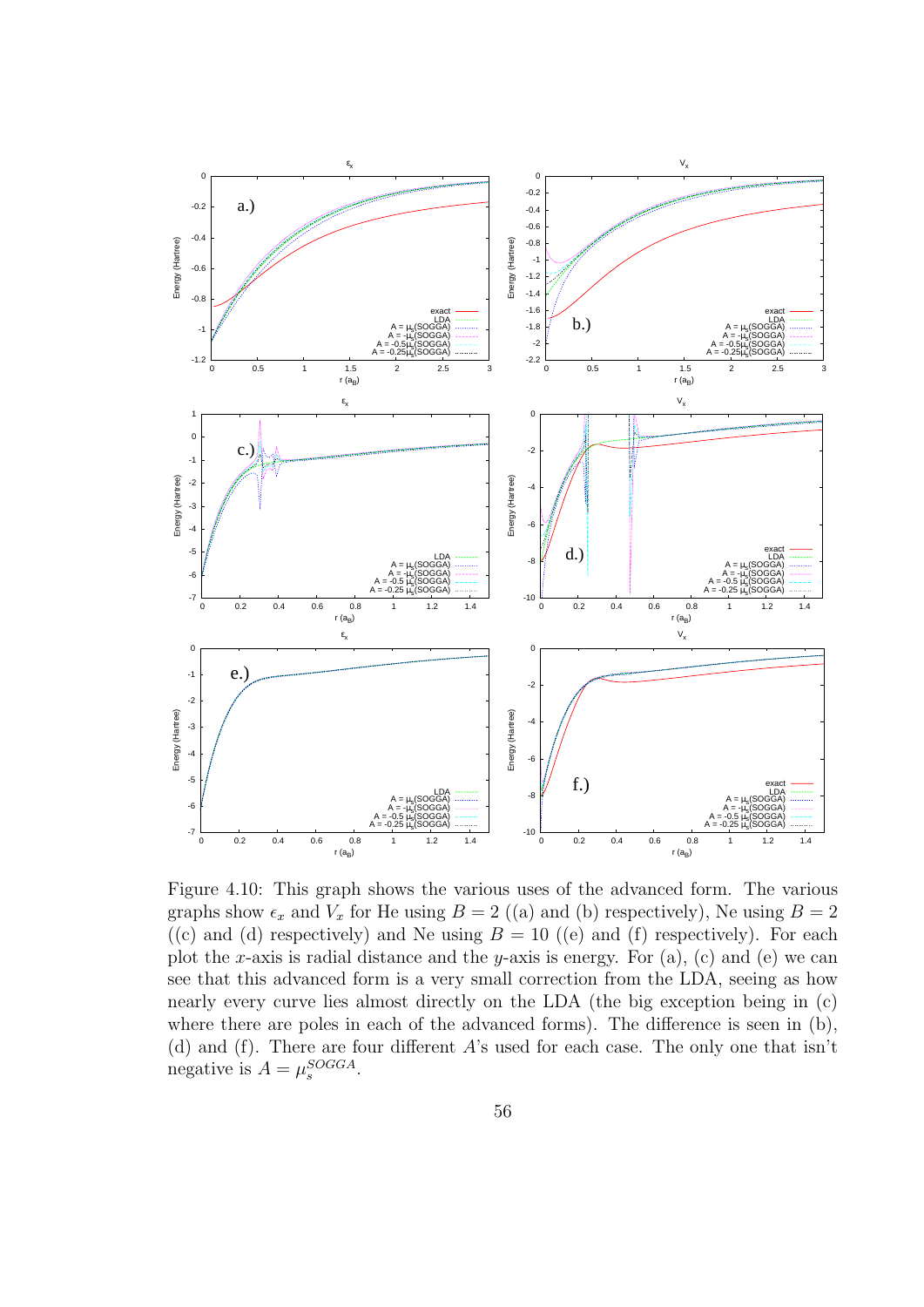## **Chapter 5**

# **Discussion**

### **5.1 Research Overview**

DFT has been very useful in solid state computation. Unfortunately it is not yet trustfully predictive. Since DFT is so widely used, working on reaching for better functionals will be helpful for many people. Although we will not find the perfect universal functional, we can question whether we have truly exhausted our simple GGA options before moving on to more complicated methods. This research is being done to come up with a functional that moves in a direction of more predictive computational modelling with DFT in order to fulfill this narrowing goal.

We have many different ideas that have been tested out in this research. Table 5.1 is a list of all the functionals discussed in Chapter 4. The table contains the name given to the functional (a name such as simple-PBE means that the functional uses the simple form and the PBE parameters), the form of the functional, the  $\mu_q$  used in the functional and the  $\mu_s$  that it came from, the  $\kappa$  value used, the  $\eta$  value used (if it was the general form) and finally the *M* value used (if it was the cusp form). The final form (advanced) is the form listed in the Section 4.4. The values for *A* and *B*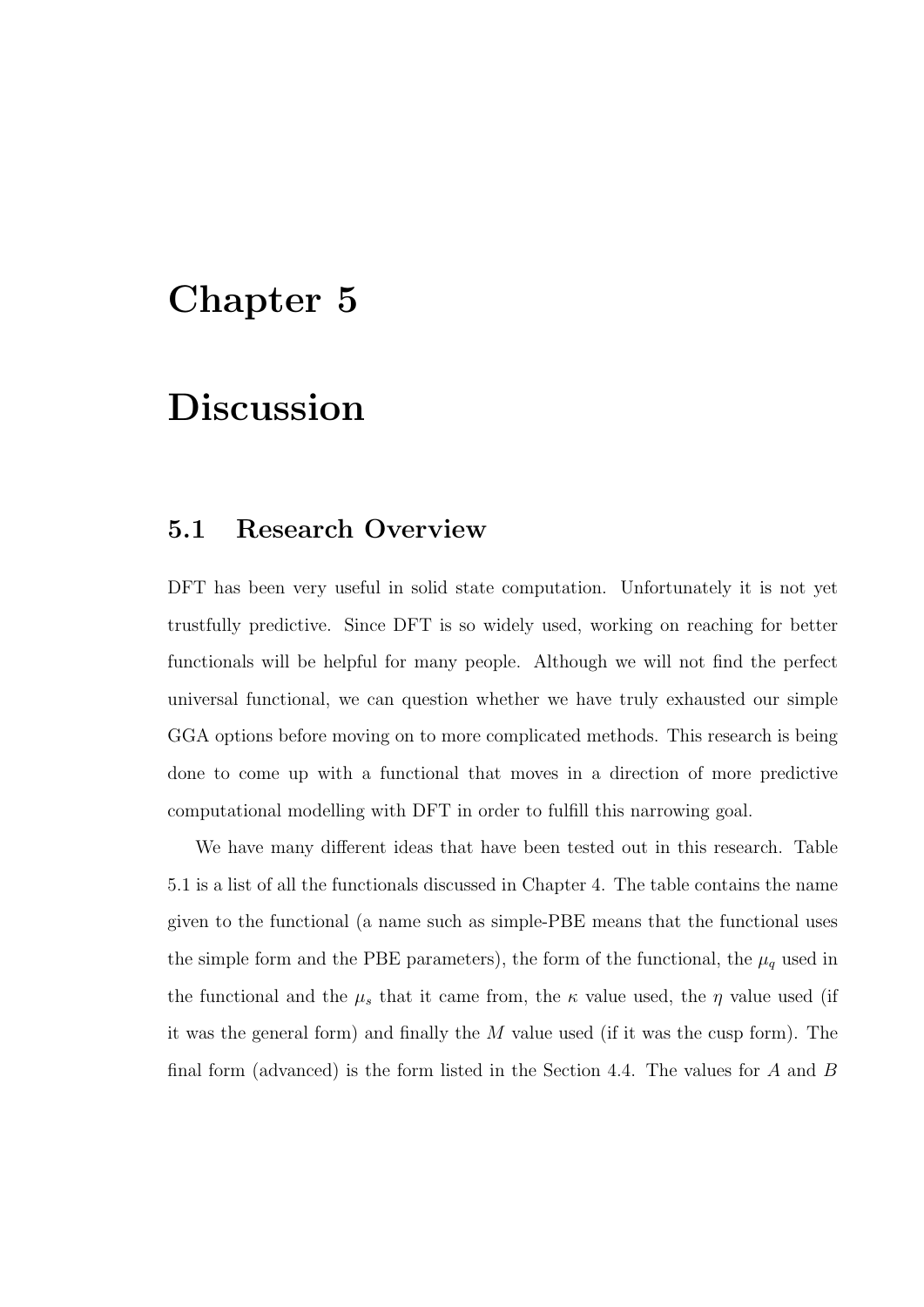| Functional    | <b>Functional Form</b>                                                         | $\mu_s$ | $\kappa$ | $\eta$                        | M                    |
|---------------|--------------------------------------------------------------------------------|---------|----------|-------------------------------|----------------------|
| simple-PBE    | $\mu_q q$<br>$1 +$                                                             | 0.21951 | 0.804    |                               |                      |
|               | $\sqrt{1+\left(\frac{\mu_q}{\kappa}\right)^2 q^2}$                             |         |          |                               |                      |
| simple-SOGGA  | $\mu_q q$<br>$1+$                                                              | 10/81   | 0.552    |                               |                      |
|               | $\sqrt{1+\left(\frac{\mu_q}{\kappa}\right)^2 q^2}$                             |         |          |                               |                      |
| simple-rPBE   | $\mu_q q$<br>$1+$                                                              | 0.21951 | 1.245    |                               |                      |
|               | $\left( \frac{\mu_q}{\kappa} \right)^2 q^2$                                    |         |          |                               |                      |
| simple-PBEsol | $\mu_q q$<br>$1+$                                                              | 10/81   | 1.245    |                               |                      |
|               | $1+\left(\frac{\mu q}{\kappa}\right)^2 q^2$                                    |         |          |                               |                      |
| PBEq-PBE      | $\frac{\mu_q q}{1+\frac{\mu_q}{q}q}$<br>$1+$                                   | 0.21951 | 0.804    |                               |                      |
|               |                                                                                |         |          |                               |                      |
| general-SOGGA | $\mu_q q$<br>$1+$                                                              | 10/81   | 0.552    | $0 < \eta < 2\frac{\mu_q}{r}$ |                      |
|               | $\left( \frac{1 + \eta q + \left(\frac{\mu_q}{\kappa}\right)^2 q^2}{} \right)$ |         |          |                               |                      |
| cusp          | $1+\frac{M}{4}$                                                                |         |          |                               | $-\frac{2}{3} s_0^2$ |
|               |                                                                                |         |          |                               |                      |
| advanced      | $\frac{As^2}{Bs^2-a}$                                                          |         |          |                               |                      |
|               |                                                                                |         |          |                               |                      |

Table 5.1: Various exchange enhancement factors used in this research. For the functional names, if there are multiple (e.g. simple-SOGGA)the first is the functional form and the second is the parameters used. Note:  $\mu_s$  are values from literature and  $\mu_q$  are three times that of  $\mu_s$ . For the cusp functional we defined  $s_0^2$  as the value of  $s^2$  at  $r = 0$  for He.

are not listed since various values were tried for each system.

All the results for He and Ne are plotted in Figure 5.1. We found through using the forms in Table 5.1 that our current ideas don't fix much of anything for an atomic system. The PBEq form introduces a new pole in the  $\epsilon_x$  that wasn't there originally and makes the pole in the potential worse. When trying to fix the pole by introducing the square root and squared *q* term in the denominator for the simple form, the pole did in fact leave but a new problem was introduced: unphysical bumps and oscillations were produced farther out in  $\epsilon_x$  and  $V_x$  respectively. Hoping to moderate these features, we tried to find a happy medium between the two by creating the general form and varying  $\eta$  from  $\eta = 0$  (reproducing the simple form) to  $\eta = 2\frac{\mu_q}{\kappa}$ (reproducing the PBEq form). Testing out  $\eta = 1 \frac{\mu_q}{\kappa}$  for a happy medium, we found that  $\epsilon_x$  took the good from both the PBEq and simple forms, getting rid of the pole and reducing the bump farther out. The poor behavior for the general form came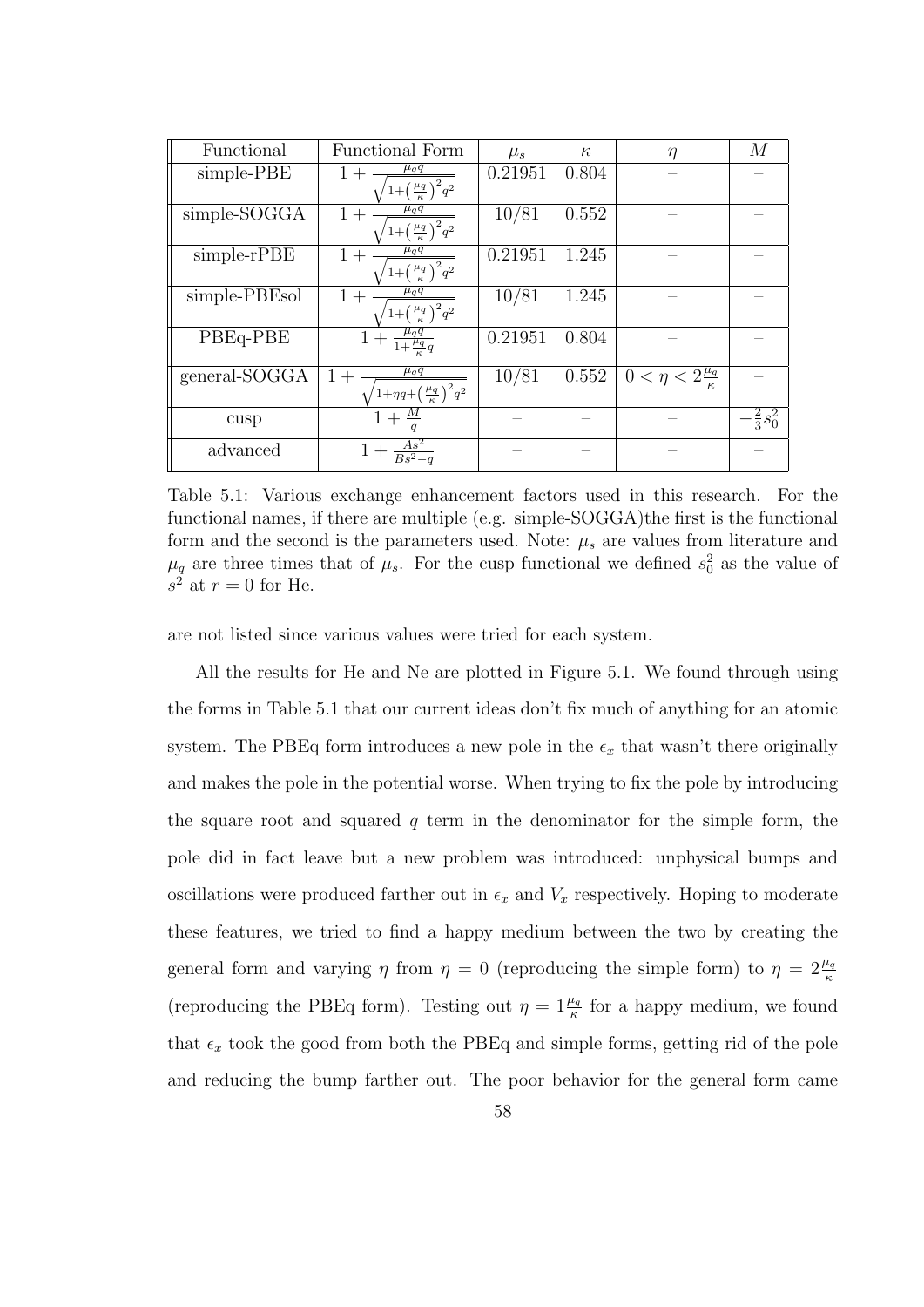

Figure 5.1: This is a plot of all the results from this research for both He and Ne. In (a) and (b) we have the results for He and in (c) and (d) we have the results for Ne. Likewise, (a) and (c) show the exchange energy per particle and (b) and (d) show the exchange potential, all versus *r*. The general form for both He and Ne are the optimized with  $η$  and  $α$ , but all others use the original (unmixed) form.

from  $V_x$  where, exactly the opposite of  $\epsilon_x$ , it took the poor qualities of both the simple and PBEq forms. This gave the general form a poor cusp region, although with no pole, and kept the oscillations farther out, although better than they were with the simple form.

The cusp form was used to fix the cusp of  $\epsilon_x$  to have the same behavior as the exact answer (namely that as  $r \to 0$ , then  $\frac{d\epsilon_x}{dr} \to 0$ , or more specifically that as  $q \to 0$ , then  $\frac{d\epsilon_x}{dr} \to 0$ ). This definitely fixes the behavior for He for the cusp, although it produces a pole right around  $r = 0.5a_B$ . This also doesn't help to fix the potential at all either,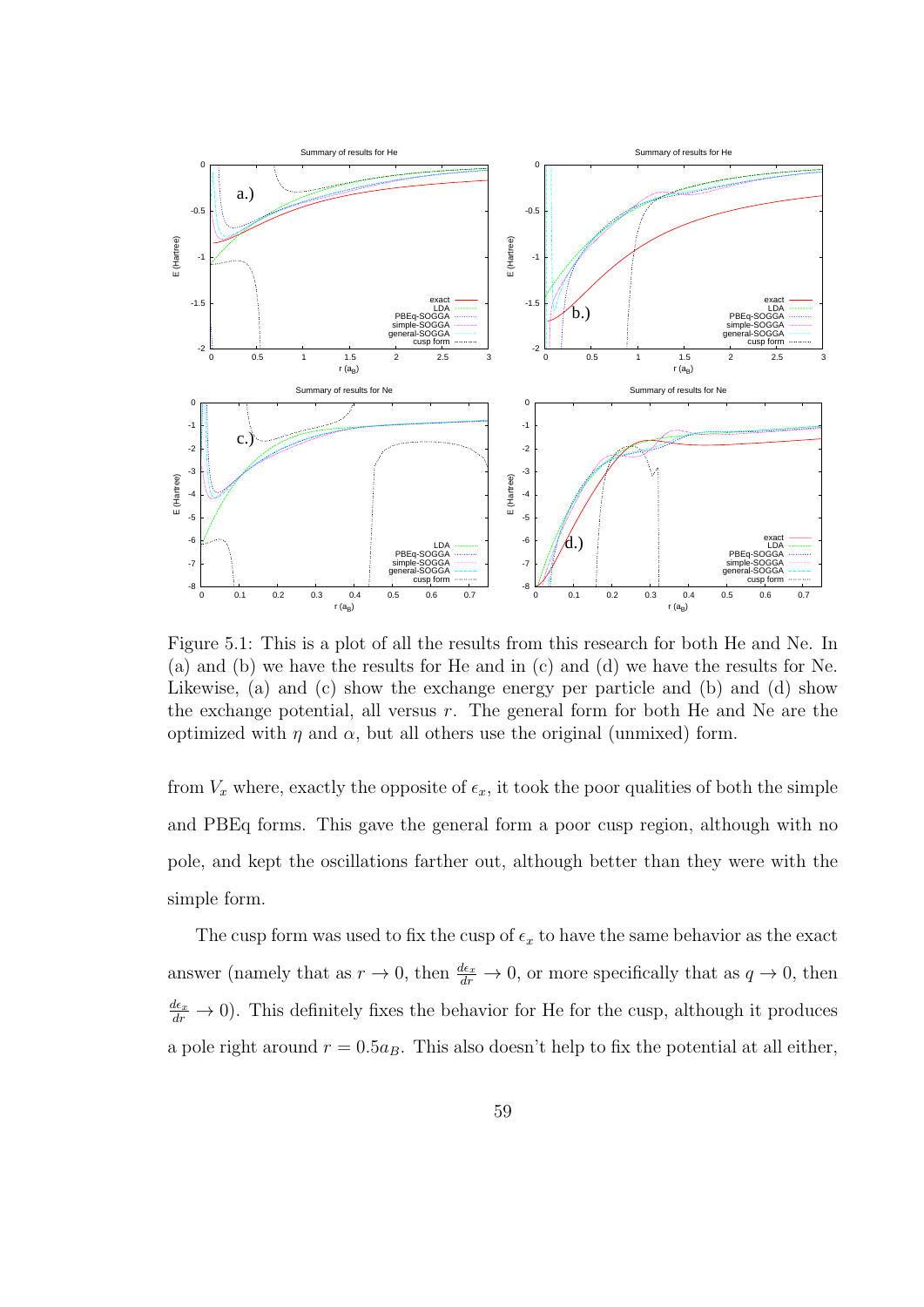| Functional       | Atom | $\eta$ | $\alpha$ |          | $E_x$      | discussion            |
|------------------|------|--------|----------|----------|------------|-----------------------|
| general-SOGGA    | He   | 1.6    |          | 0.001547 | $-0.90035$ |                       |
| generalmix-SOGGA | He   | 1.6    | 0.63     | 0.000365 | $-0.92887$ |                       |
| $PBE(s^2)$ -PBE  | He   |        |          | 0.032629 | $-1.01795$ |                       |
| LDA              | He   |        |          | $\theta$ | $-0.88344$ |                       |
| exact            | He   |        |          |          | $-1.02573$ | see reference<br>[34] |
| general-SOGGA    | Ne   | 1.9    |          | 0.001564 | $-11.2903$ |                       |
| generalmix-SOGGA | Ne   | 1.9    | 0.86     | 0.001531 | $-11.2915$ |                       |
| $PBE(s^2)$ -PBE  | Ne   |        |          | 0.127345 | $-11.0739$ |                       |
| LDA              | Ne   |        |          | $\theta$ | $-11.0237$ |                       |
| exact            | Ne   |        |          |          | $-12.1139$ | see reference<br>[34] |

Table 5.2: The effect of optimization for various functional forms. This table includes the optimal parameters and the integral values that correspond to them as well as the total exchange energy. They are also compared to the PBE functional that utilizes  $s^2$ , the LDA result and the exact answer.

and it actually makes it worse. This form may actually produce a limiting case for more general functionals. The advanced form seems to work for He and Ne, although different values for *A* and *B* are chosen, making the functional not universal. Since we have not looked at anything other than atoms, this may only work for atomic systems as well as it does.

Table 5.2 contains a list of the best results we obtained for the general case from optimization for He and Ne and compares them to the PBE (original *s* <sup>2</sup> version), LDA and exact answers. The exact answer for He is discussed in 3.1 and the exact result for Ne was obtained from Umrigar [30]. We can see through using our optimization scheme, we were able to produce the best results for our functional. It is interesting to note that the general functional does not give the same optimized *η* or *α* value for both He and Ne, suggesting that there is something fundamentally wrong with using that form. It is also interesting to note that when used for He the optimized general form gives worse exchange energies than the PBE when compared to the exact, but when used for Ne the optimized general form gives better exchange energies than the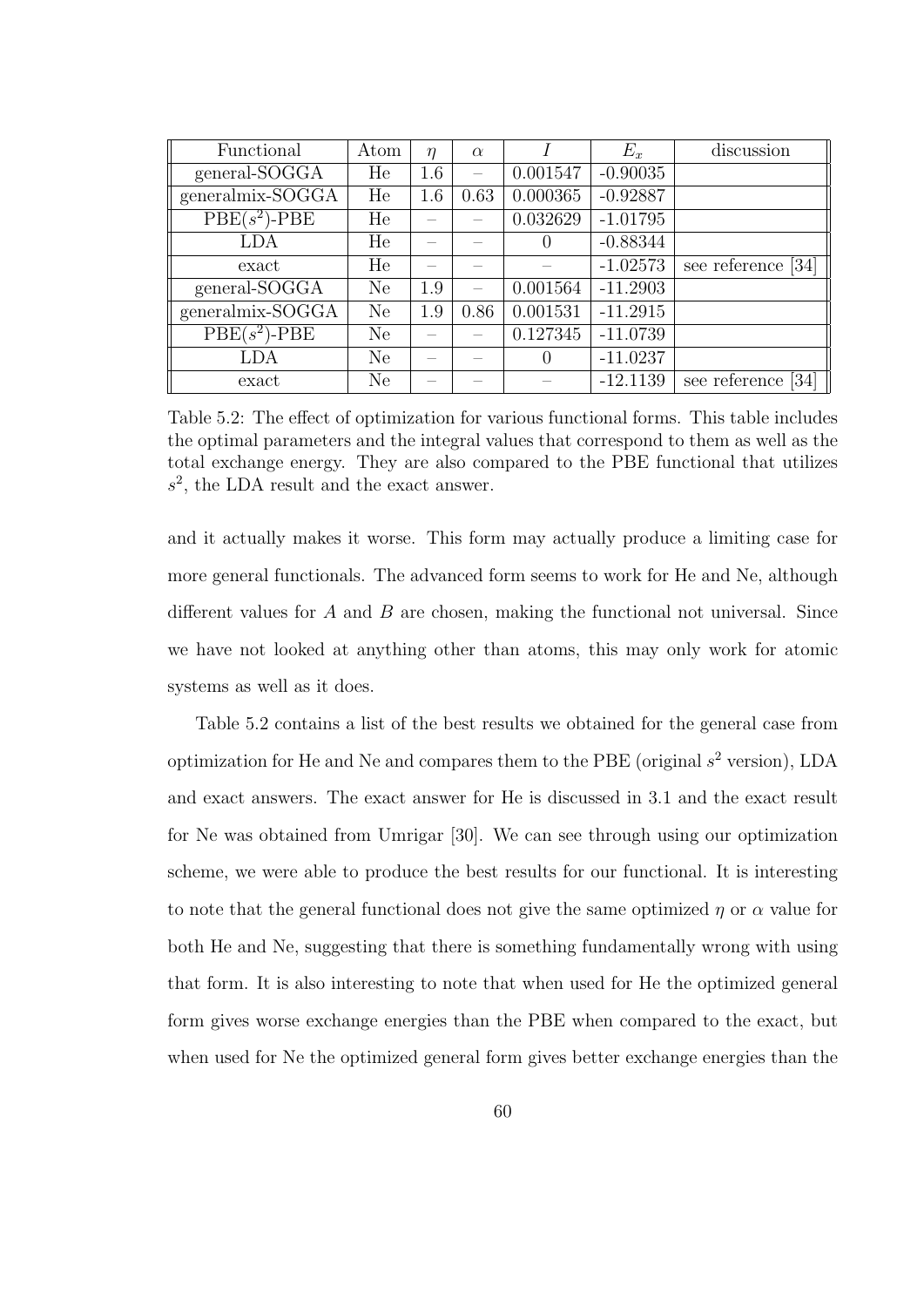PBE. We seem to find that this minimization process does in fact help to find the best solution for what we're varying, although it doesn't give us encouraging results for our current functionals.

Through this research there was definitely not enough time to test every idea for functionals utilizing  $q$  in functionals. One thing that could be done is to try something for the mixing parameter  $\alpha$  from Eq. (4.6) that utilizes how  $s^2$  and  $q$  change. In this research we used a constant for  $\alpha$  as a simple starting point, although it may be that nature prefers a more complicated way of mixing. Another thought would be that we could continue to try different ways to couple  $s<sup>2</sup>$  and  $q$ . In this research we tried coupling them through addition (seen through the use of  $\bar{q}$ ) and division (used in the advanced form). Perhaps some sort of multiplication or exponential would be a better fit for the coupling. One other thing to try would be to see if there could be a form that benefits from completely separating *s* <sup>2</sup> and *q* from each other:

$$
F_x(s^2, q) = 1 + g_x(s^2) + h_x(q)
$$
\n(5.1)

It could be possible that using this sort of uncoupling of *s* <sup>2</sup> and *q* would produce a cancelling of poor behaviors.

## **5.2 Final Thoughts**

During this research we have compared our results to exact theoretical calculation and Variational Monte Carlo simulation data. We had no experimental data to compare our results to, so this begs the question, "What is the use of this research if it isn't compared to experiment?". If we look at what kinds of quantities experiments obtain, it actually doesn't retrieve the exchange energy explicitly. The exchange-correlation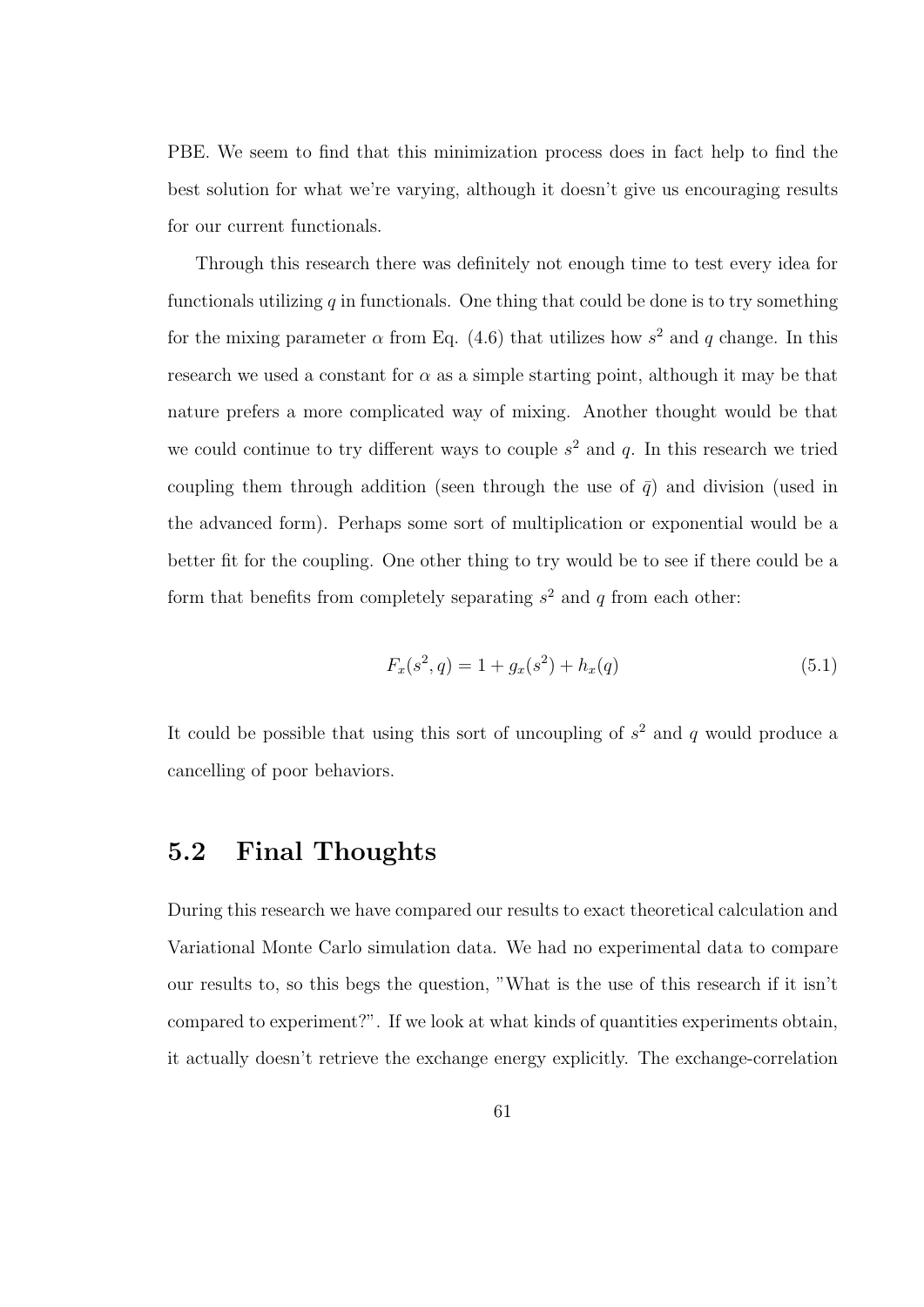energy can be obtained, but this is quite hard if not impossible to separate into the exchange energy and correlation energy. Fortunately Filippi, Gonze and Umrigar [30] figured out how to separate the exchange and correlation energies through the Variational Monte Carlo simulation data by use of the known Kohn-Sham orbitals, which is something that is not obtained in experiments. Generally when a DFT calculation is compared to experimental data, it is through the application of the *total* energy to calculate bond lengths, atomization energies, ionization energies, bulk moduli, etc. Our code *exqlapl.py* as is does not do any calculations for DFT other than the exchange energy. If we wanted to compare our results to experimental data, we would also have to include calculations of the correlation energy, kinetic energy, external potential and Hartree energy and eventually return the total energy of the system. Once this is obtained we would make calculations for the ionization energies of He and Ne and see how those compare to experiment.

So if we are able to compare exchange-correlation energies to experiment, then why just look at exchange? The first answer to that question is that, compared to exchange, the correlation is a very small correction to the total energy. Another reason to focus on exchange before correlation is that correlation tends to cancel out part of the exchange energy. The correlation also tends to be a very complicated energy to deal with. We can see that the PBE form for the correlation enhancement factor  $H_c$  in Eq. 2.36 gives a very complicated logarithmic form for the enhancement factor.

Our research has been done to make sure that we have exhausted all of our simple options before truly relying on more complicated methods. We had ideas to test for a more simple model than the ones currently being employed hoping to determine whether they give a better result than the current GGA's used in the Jacob's Ladder. We have seen that our current ideas are not going to improve on our results, however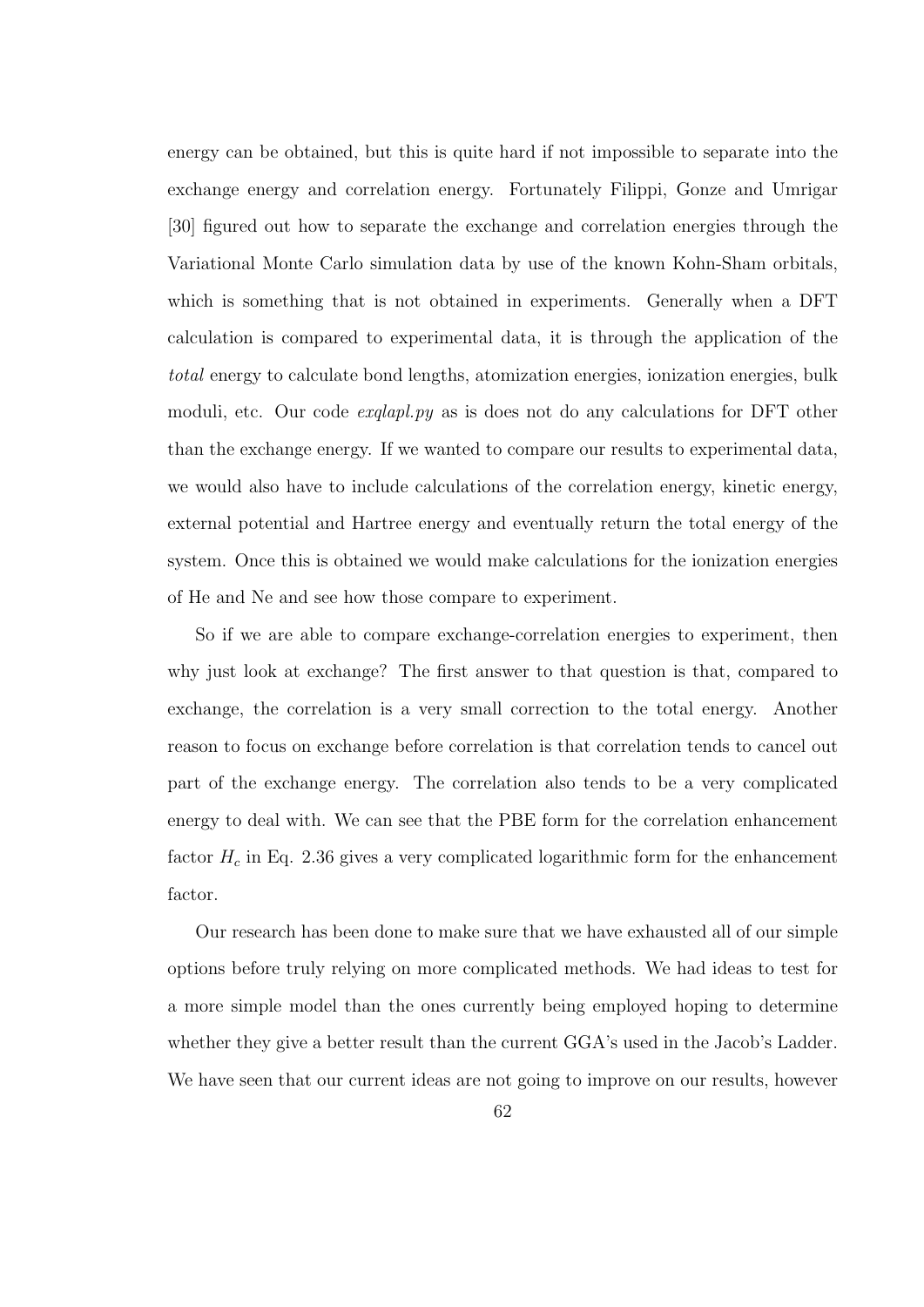it is possible some of our other ideas may prove useful. At this point it looks like a combination of  $s^2$  and  $q$  will most likely produce the best result for GGA's.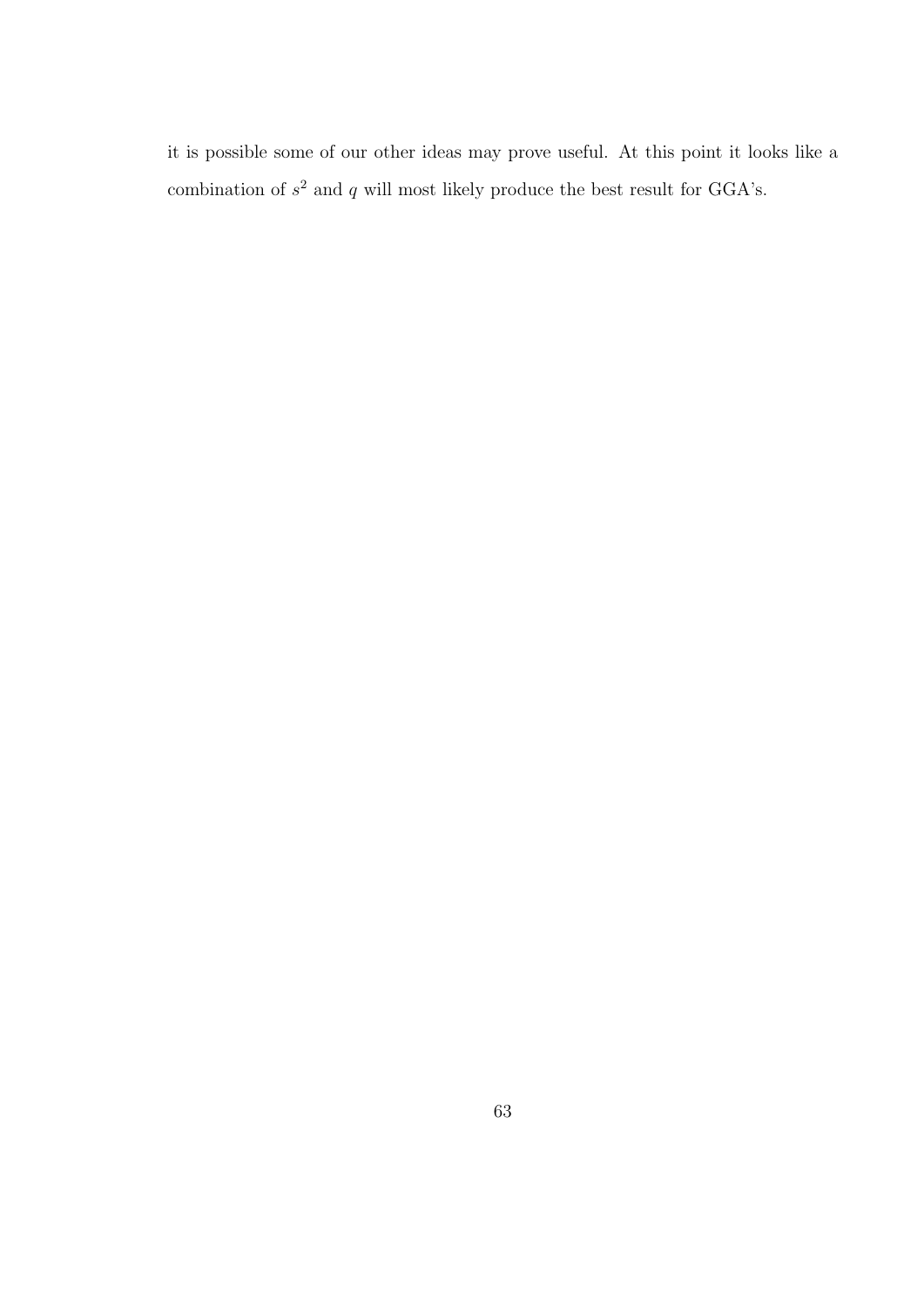# **Bibliography**

- [1] Ivan Amato. Quantum chemistry for the masses. *Science*, 282:611, 1998.
- [2] Stefano Baroni, Stefano deGironcoli, and Paolo Dal Corso, Andrea aand Giannozzi. Phonons and related crystal properties from density-functional perturbation theory. *Rev. Mod. Phys.*, 73:515–562, 2001.
- [3] T. Jungwirth, Jairo Sinova, J. Masek, J. Kucera, and A. H. MacDonald. Theory of ferromagnetic (iii,mn)v semiconductors. *Rev. Mod. Phys.*, 78:809–864, 2006.
- [4] Yaroslav Tserkovnyak, Arne Brataas, Bauer Gerrit E. W., and Bertrand I. Halperin. Nonlocal magnetization dynamics in ferromagnetic heterostructures. *Rev. Mod. Phys.*, 77:1375–1421, 2005.
- [5] R. G. Endres, D. L. Cox, and R. R. P. Singh. Colloquium: The quest for highconductance DNA. *Rev. Mod. Phys.*, 76:195–214, 2004.
- [6] Stephanie M. Reimaann and Matti Manninen. Electronic structure of quantum dots. *Rev. Mod. Phys.*, 74:1283–1342, 2002.
- [7] John P. Perdew, Kieron Burke, and Matthias Ernzerhof. Generalized gradient approximation made simple. *Physical Review Letters*, 77:3865–3868, 1996.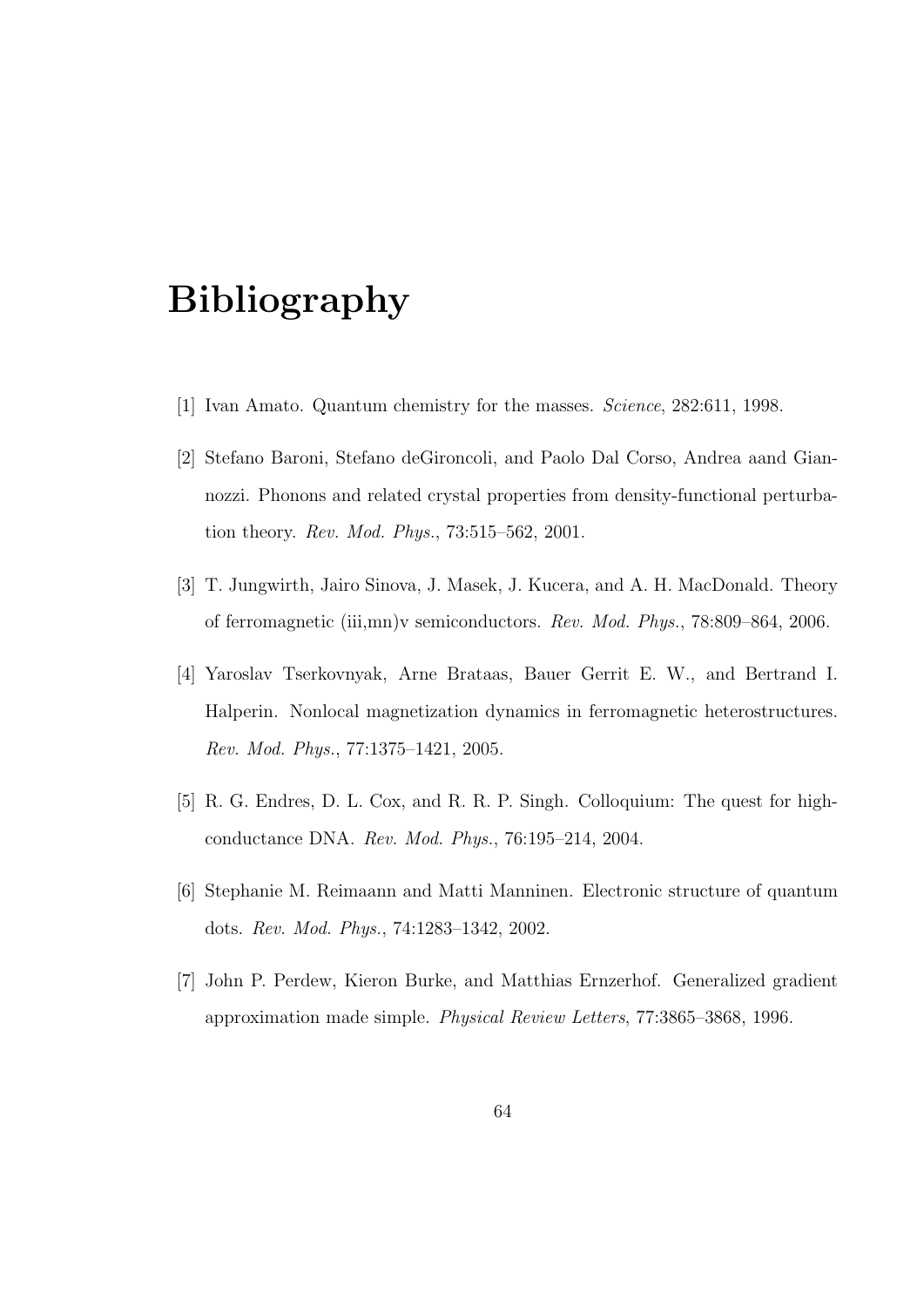- [8] John P. Perdew, Adrienn Ruzsinszky, Gábor I. Csonka, Oleg A. Vydrov, Gustavo E. Scuseria, Lucian A. Constantin, Xiaolan Zhou, and Kieron Burke. Restoring the density-gradient expansion for exchange in solids and surfaces. *Physical Review Letters*, 100:136406, 2008.
- [9] Yingkai Zhang and Weitao Yang. Comment on 'generalized gradient approximation made simple'. *Physical Review Letters*, 80:890, 1998.
- [10] B. Hammer, L. B. Hansen, and J. K. Nørskov. Improved adsorption energetics within density-functional theory using revised Perdew-Burke-Ernzerhof functionals. *Physical Review B*, 59:7413–7421, 1999.
- [11] Yan Zhao and Donald G. Truhlar. Construction of a generalized gradient approximation by restoring the density-gradient expansion and enforcing a tight Lieb-Oxford bound. *Journal of Chemical Physics*, 128:184109, 2008.
- [12] Antonio C. Cancio and M. Y. Chou. Beyond the local approximation to exchange and correlation: The role of the Laplacian of the density in the energy density of Si. *Physical Review B*, 74:081202, 2006.
- [13] L. H. Thomas. The calculation of atomic fields. *Mathematical Proceedings of the Cambridge Philosophical Society*, 23:542–548, 1927.
- [14] Carl Trindle and Donald Shillady. *Electronic Structure Modeling: Connections Between Theory and Software*. CRC Press, 2008.
- [15] Richard M. Martin. *Electronic Structure: Basic Theory and Practical Methods*. Cambridge University Press, 2004.
- [16] P. Hohenberg and W. Kohn. Inhomogeneous electron gas. *Physical Review*, 136:864–871, 1964.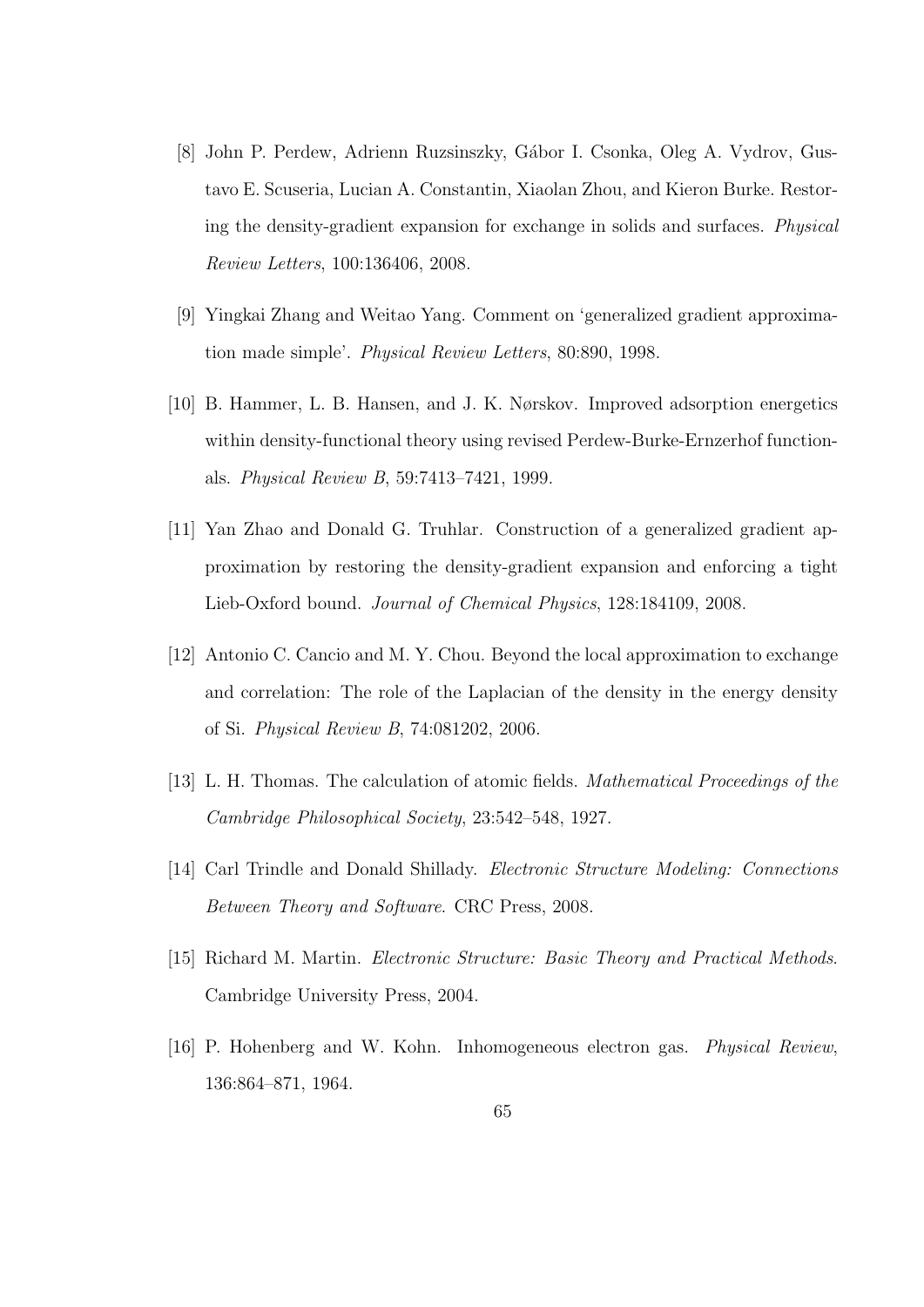- [17] W. Kohn and L. J. Sham. Self-consistent equations including exchange and correlation effects. *Physical Review*, 140:1133–1138, 1965.
- [18] Charles Kittel. *Introduction to Solid State Physics*. John Wiley & Sons, 2005.
- [19] D. M. Ceperley and B. J. Alder. Ground state of the electron gas by a stochastic method. *Physical Review Letters*, 45:566, 1980.
- [20] John P. Perdew and Karla Schmidt. Jacob's ladder of density functional approximations for the exchange - correlation energy. *AIP Conference Proceedings*, 577:1–20, 2001.
- [21] P. R. Antoniewicz and Leonard Kleinman. Kohn-sham exchange potential exact to first order in  $\rho(k)/\rho_0$ . *Phys. Rev. B*, 31:6779–6781, 1985.
- [22] K. Capelle Mariana M. Odashima. How tight is the Lieb-Oxford bound? *J. Chem. Phys.*, 127:054106, 2007.
- [23] Garnet Kin-Lic Chan and Nicholas C. Handy. Optimized Lieb-Oxford bound for the exchange-correlation energy. *Phys. Rev. A*, 59:3075–3077, 1999.
- [24] K. Capelle Mariana M. Odashima. Empirical analysis of the Lieb-Oxford bound in ions and molecules. *Int. J. Quantum Chem.*, 108:2428, 2008.
- [25] Jianmin Tao, John P. Perdew, Viktor N. Staroverov, and Gustavo E. Scuseria. Climbing the density functional ladder: Nonempirical meta–generalized gradient approximation designed for molecules and solids. *Phys. Rev. Lett.*, 91:146401, 2003.
- [26] C. R. Hsing, M. Y. Chou, and T. K. Lee. Exchange-correlation energy in molecules: A variational quantum Monte Carlo study. *Phys. Rev. A*, 74:032507, 2006.